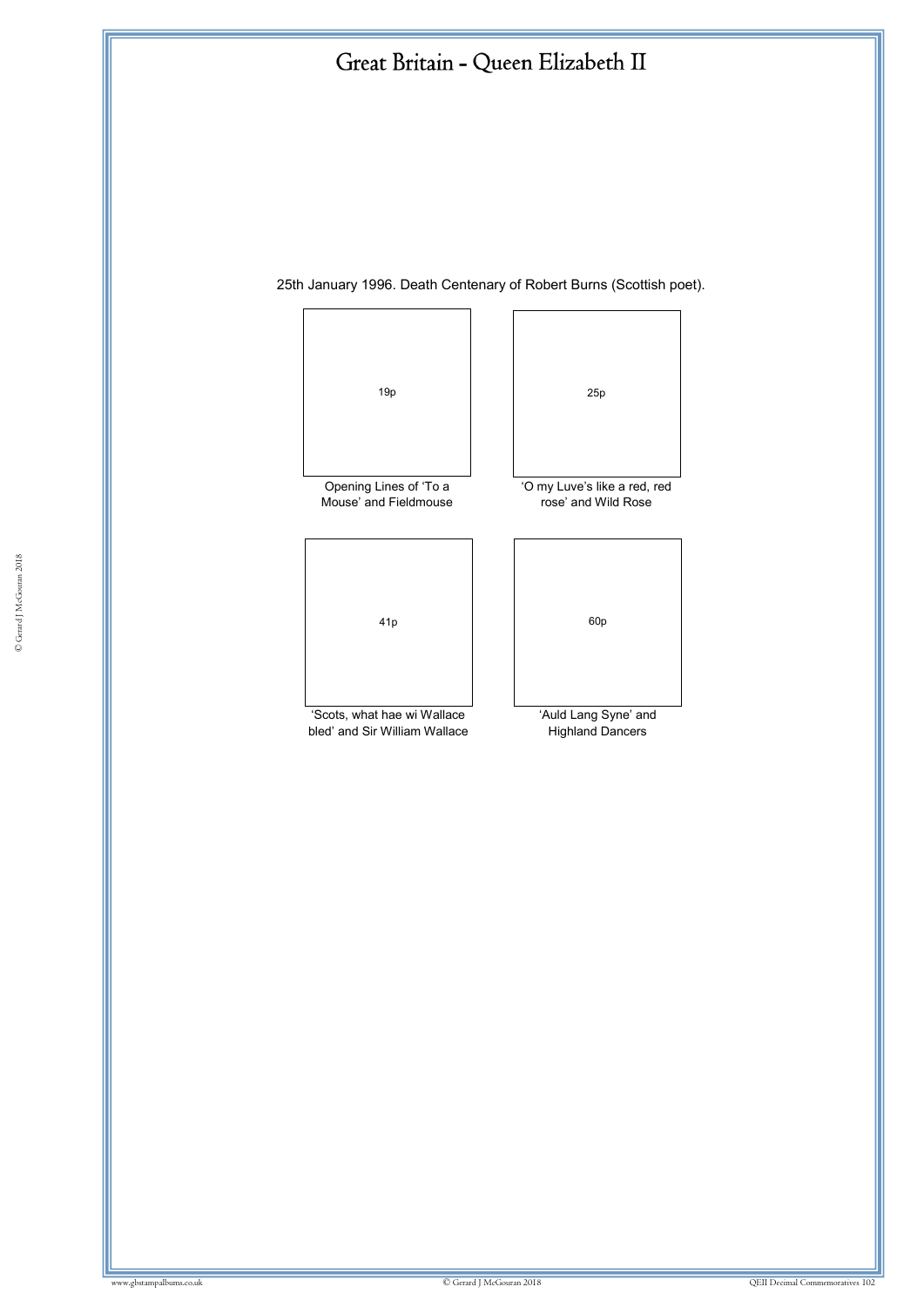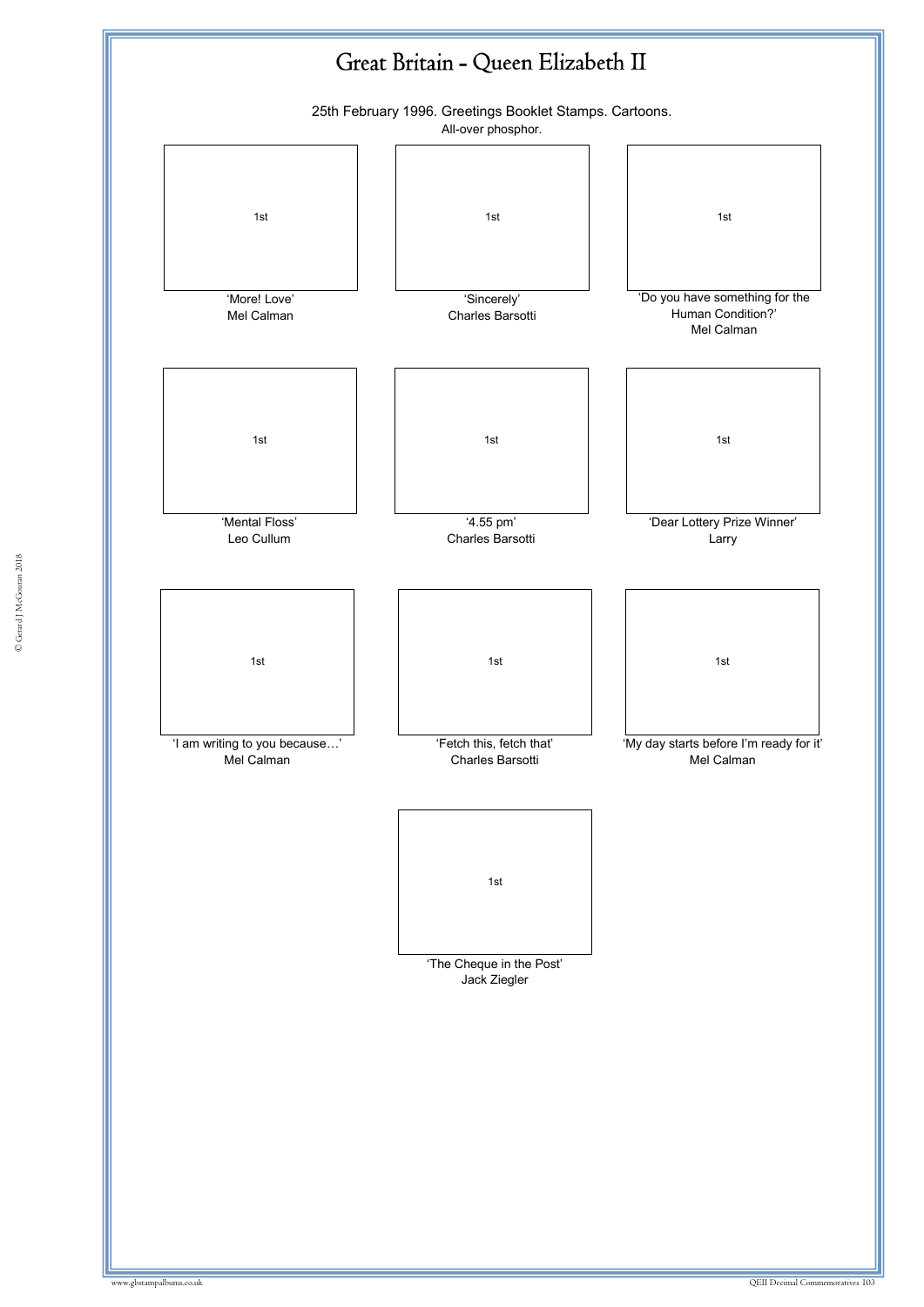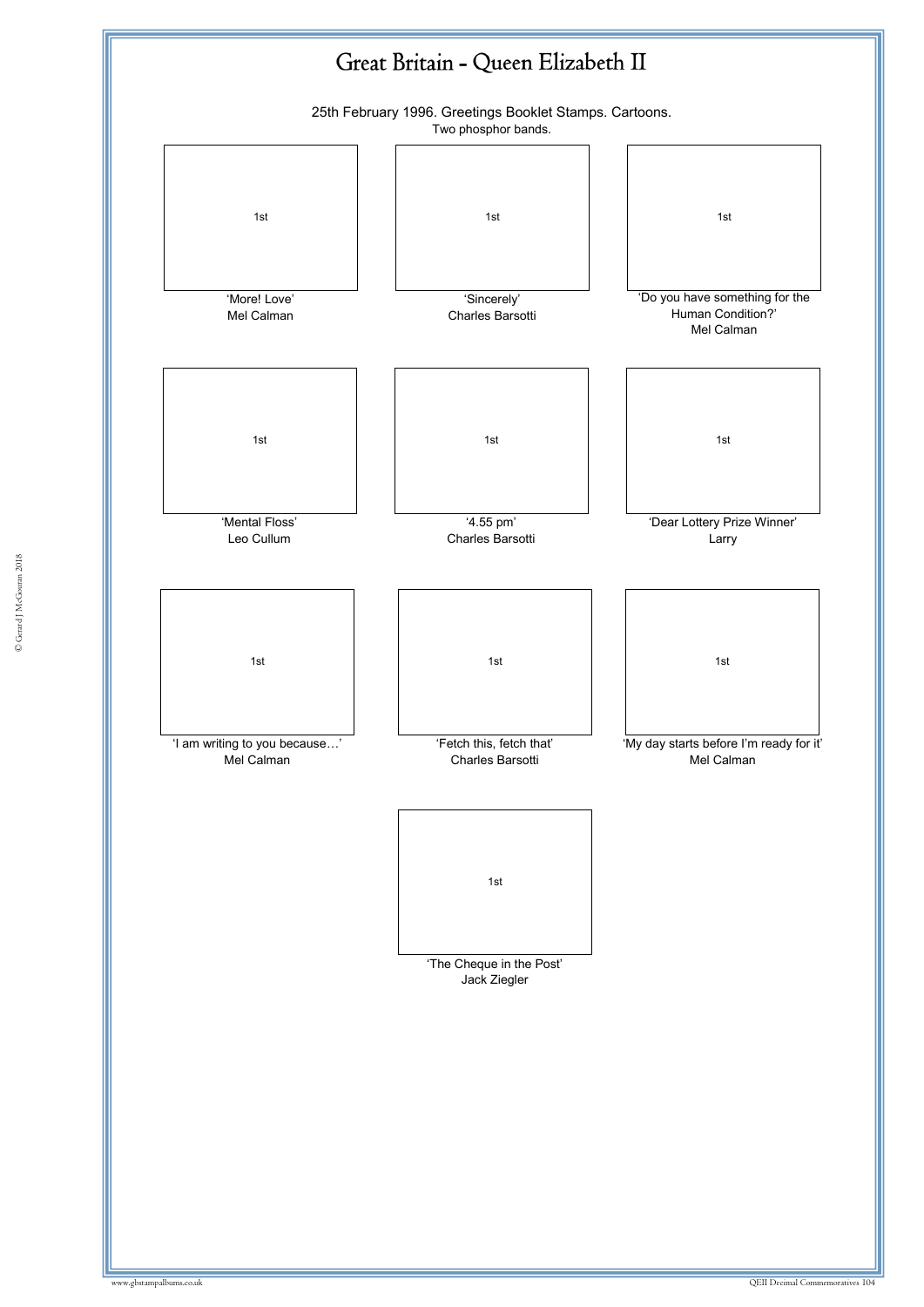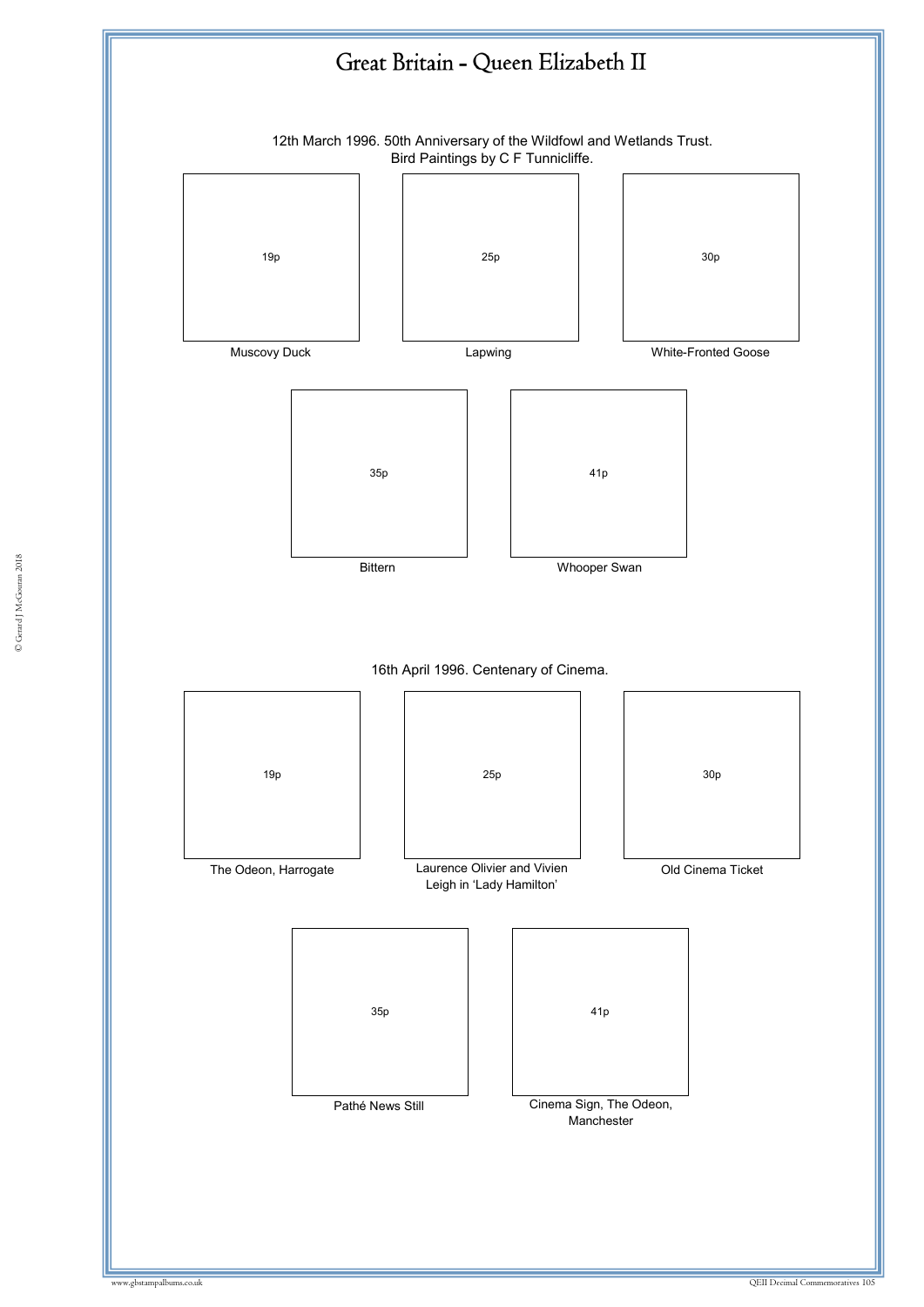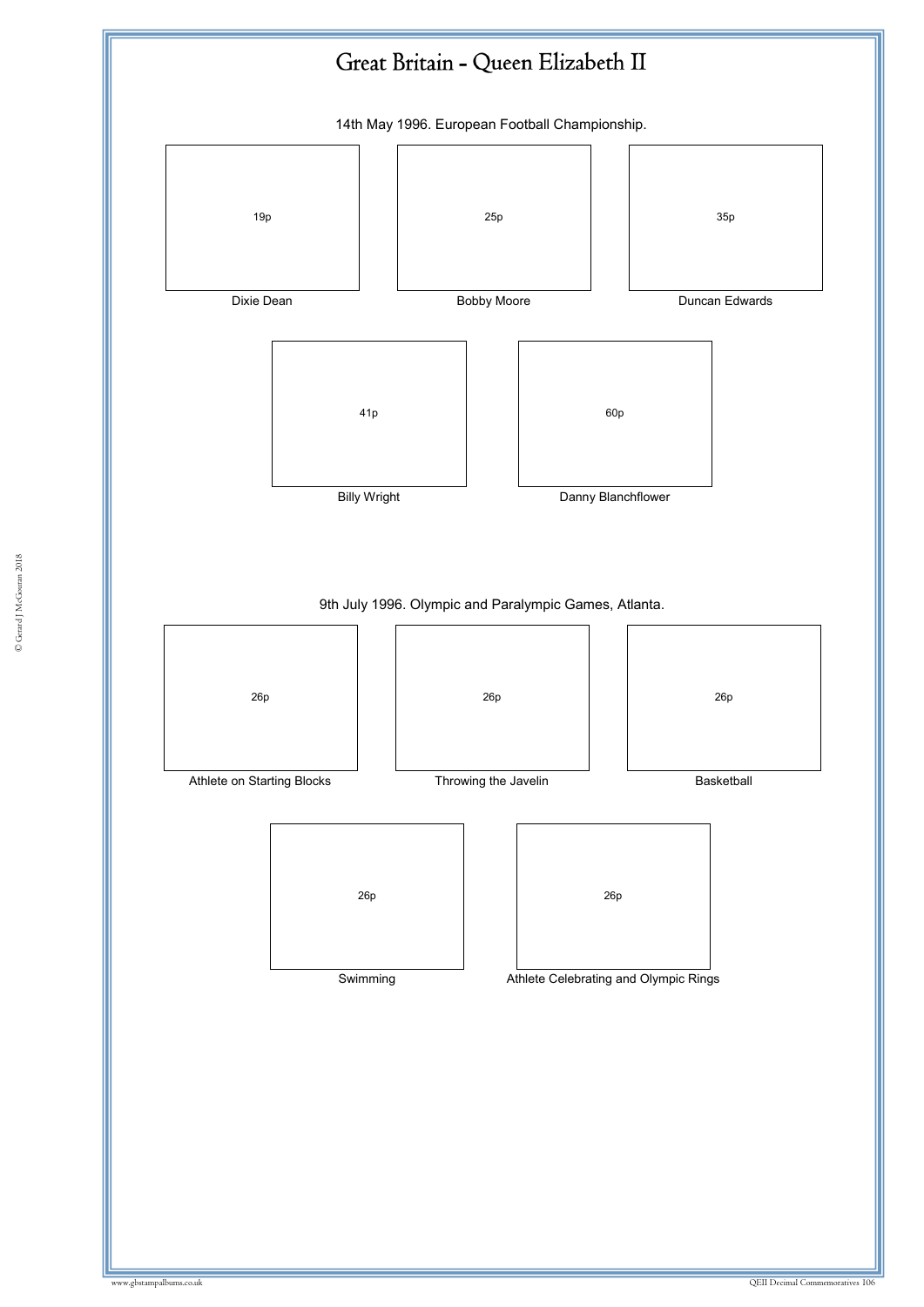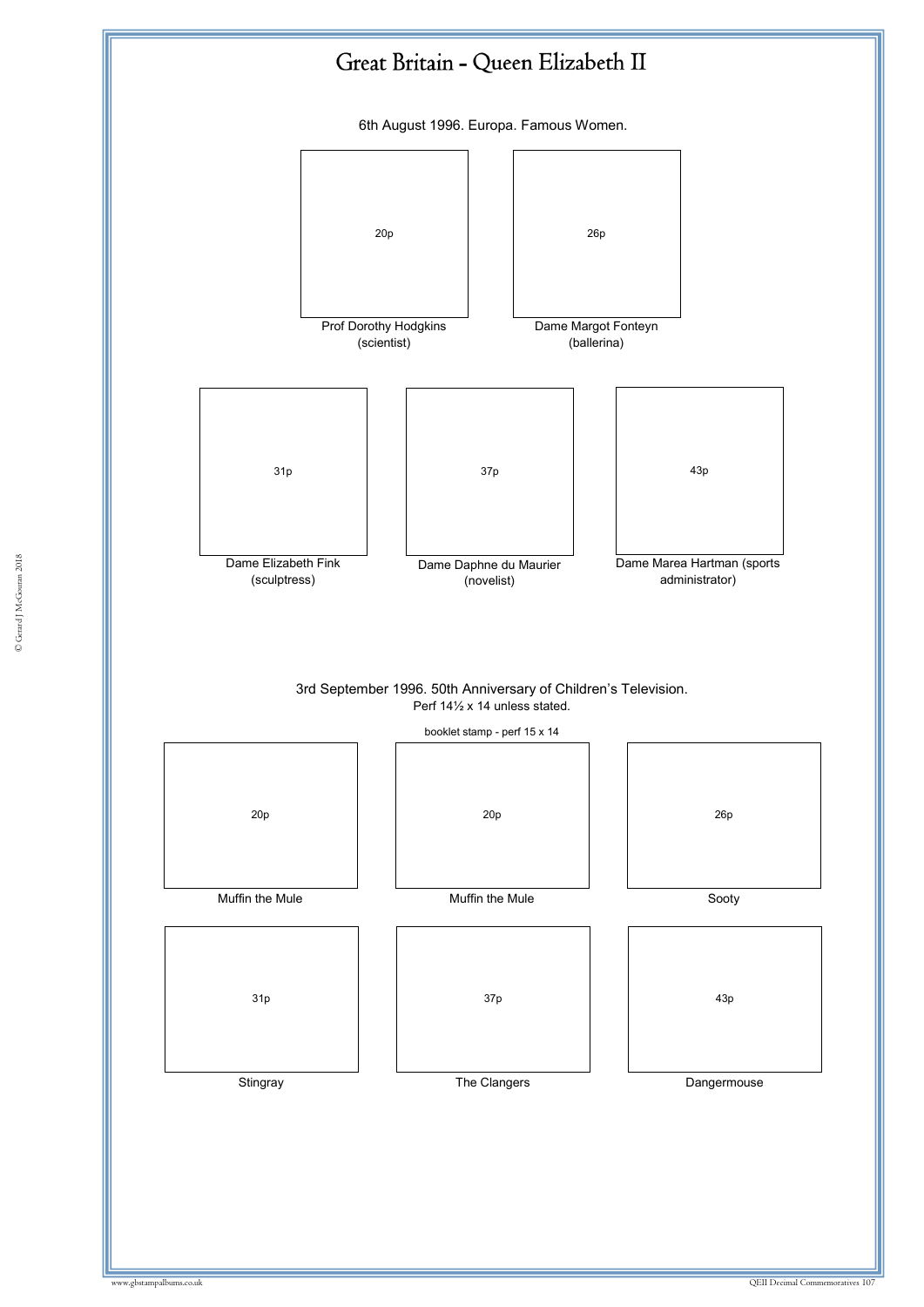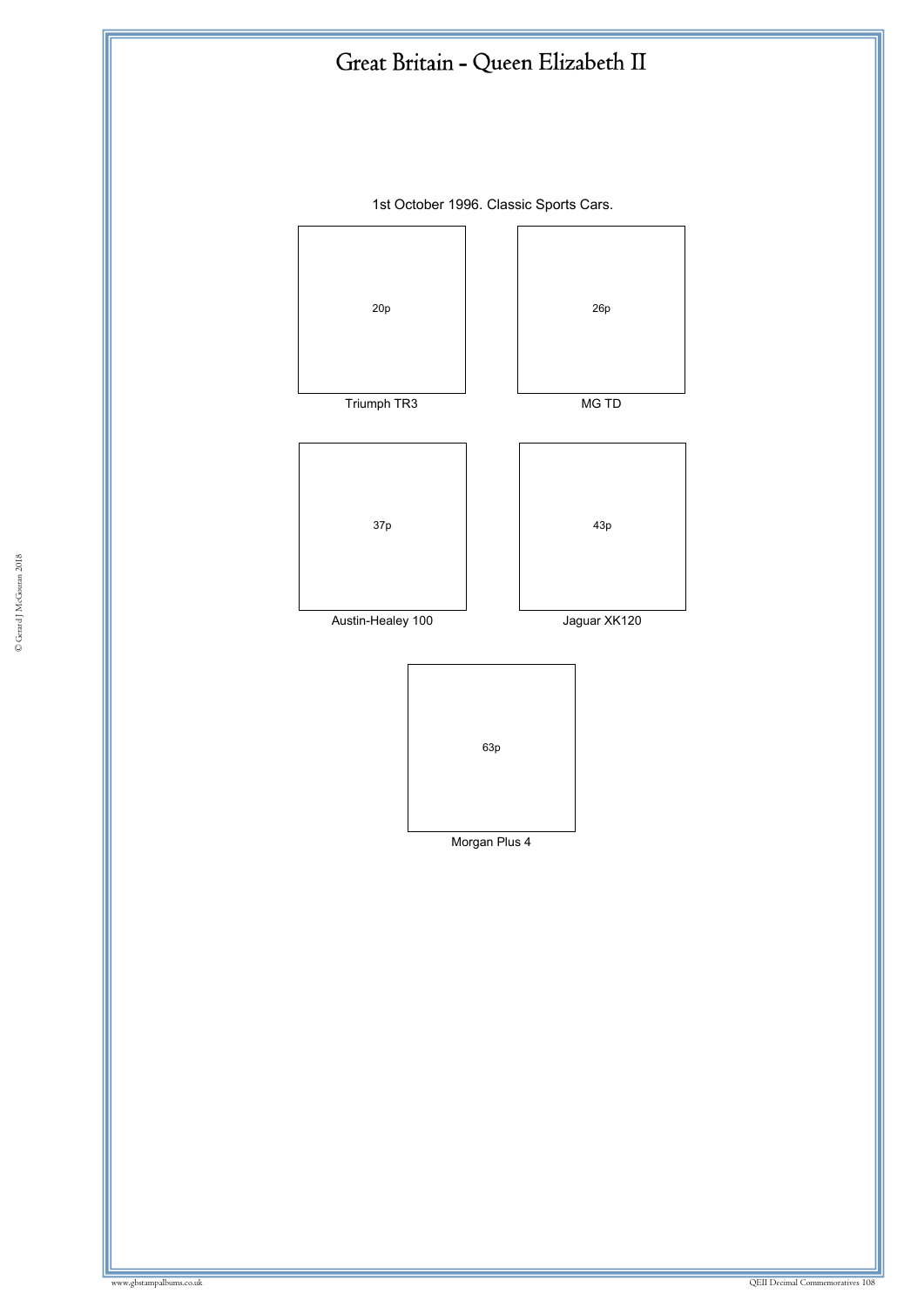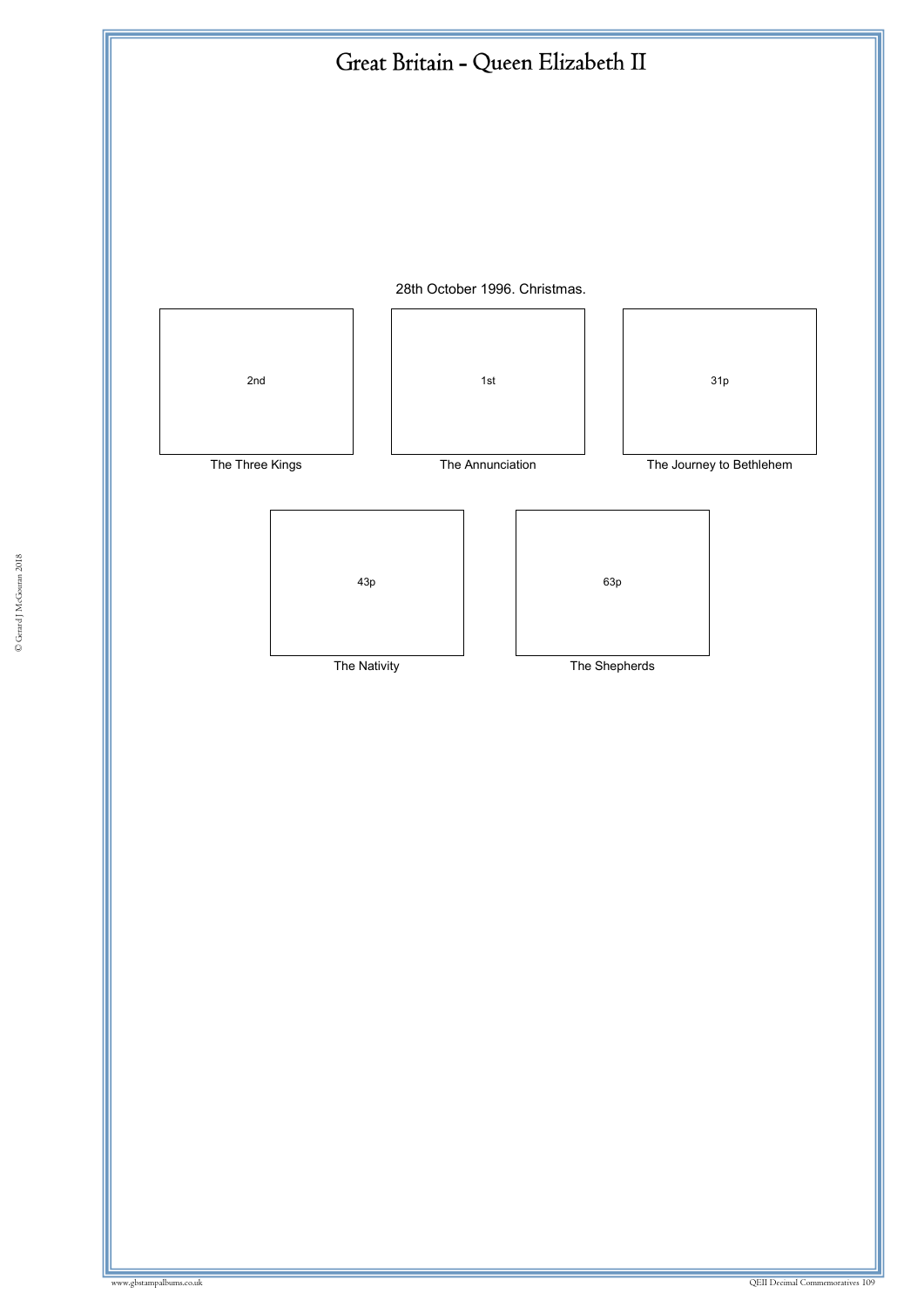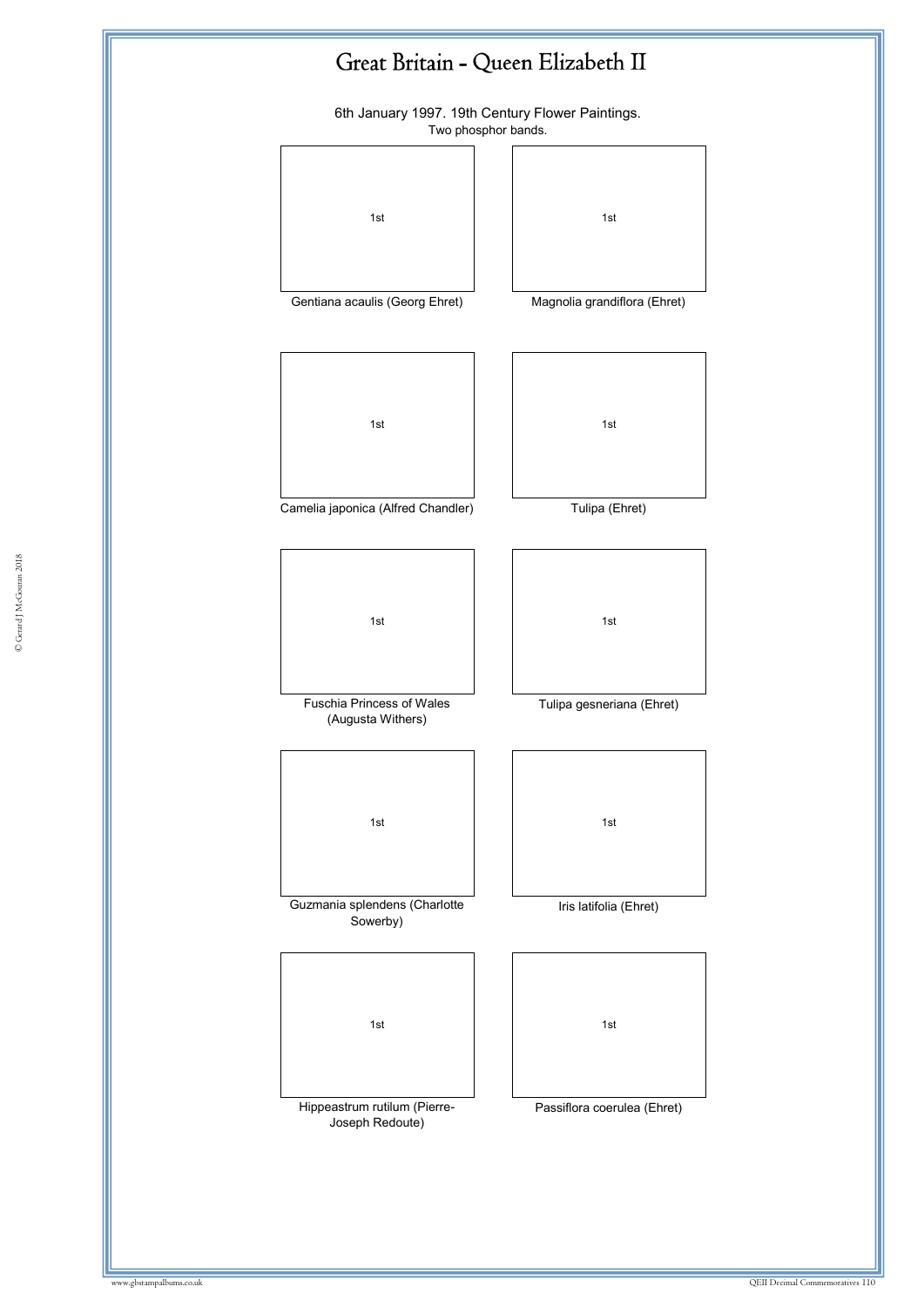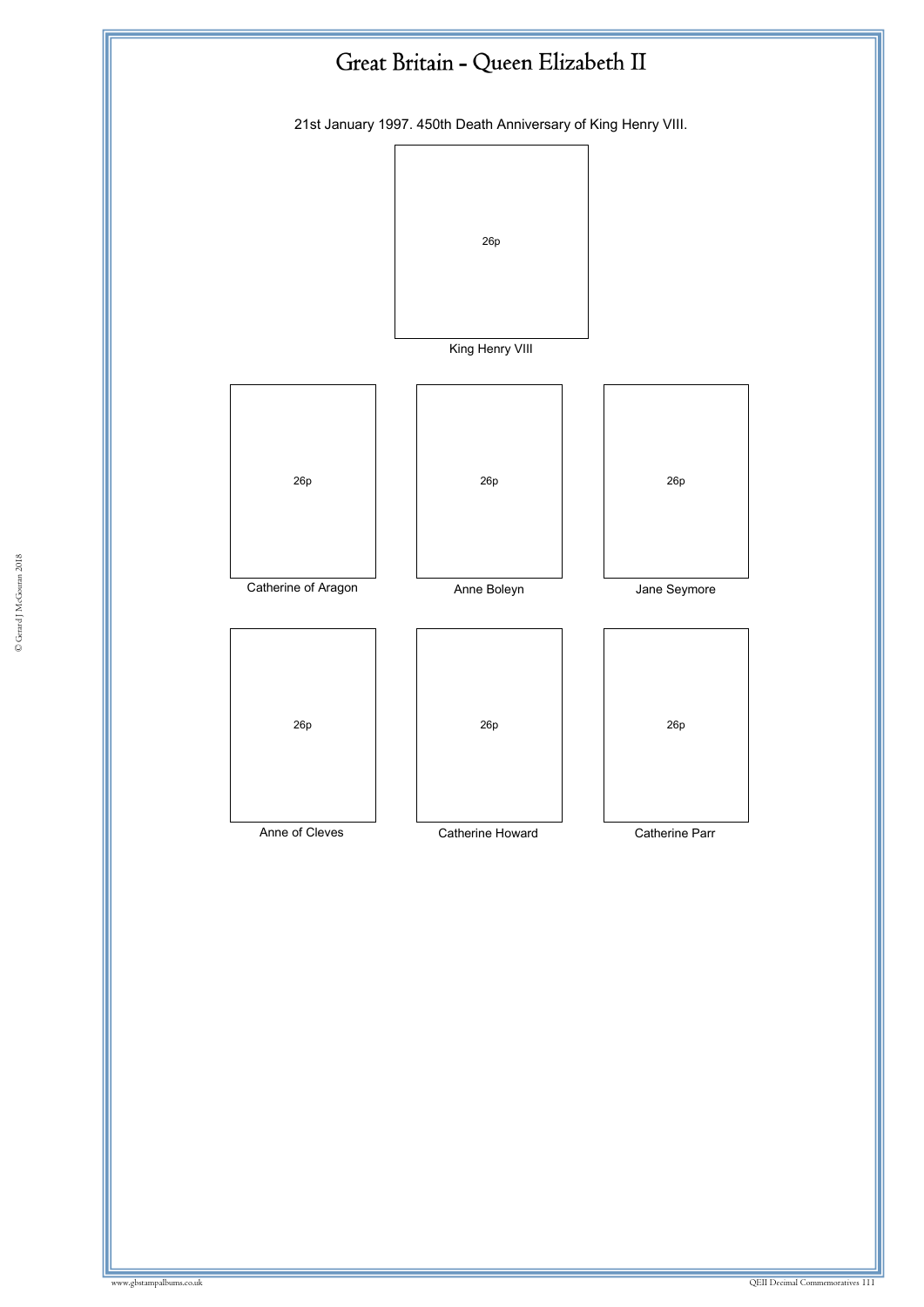

11th March 1997. Religious Anniversaries.





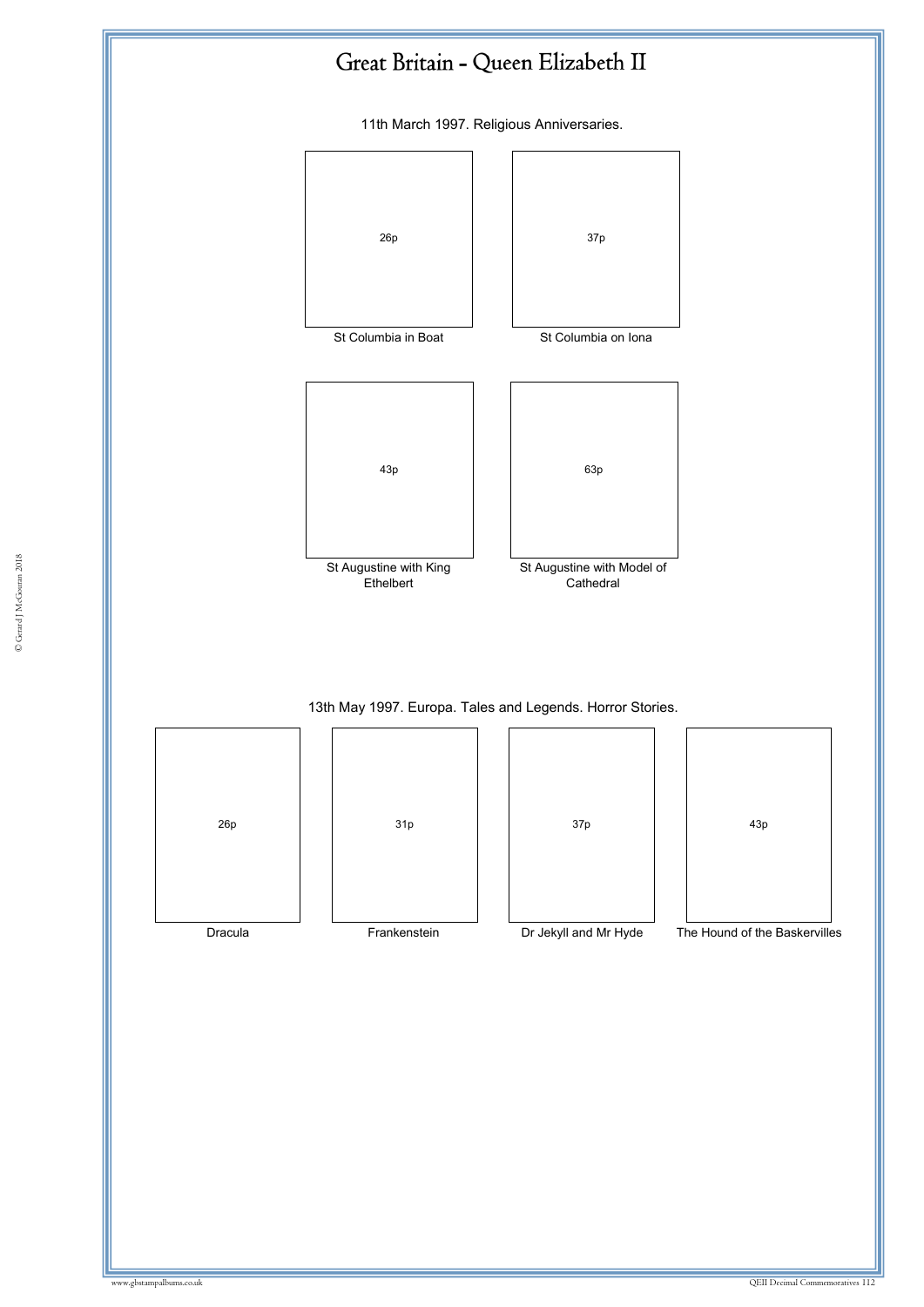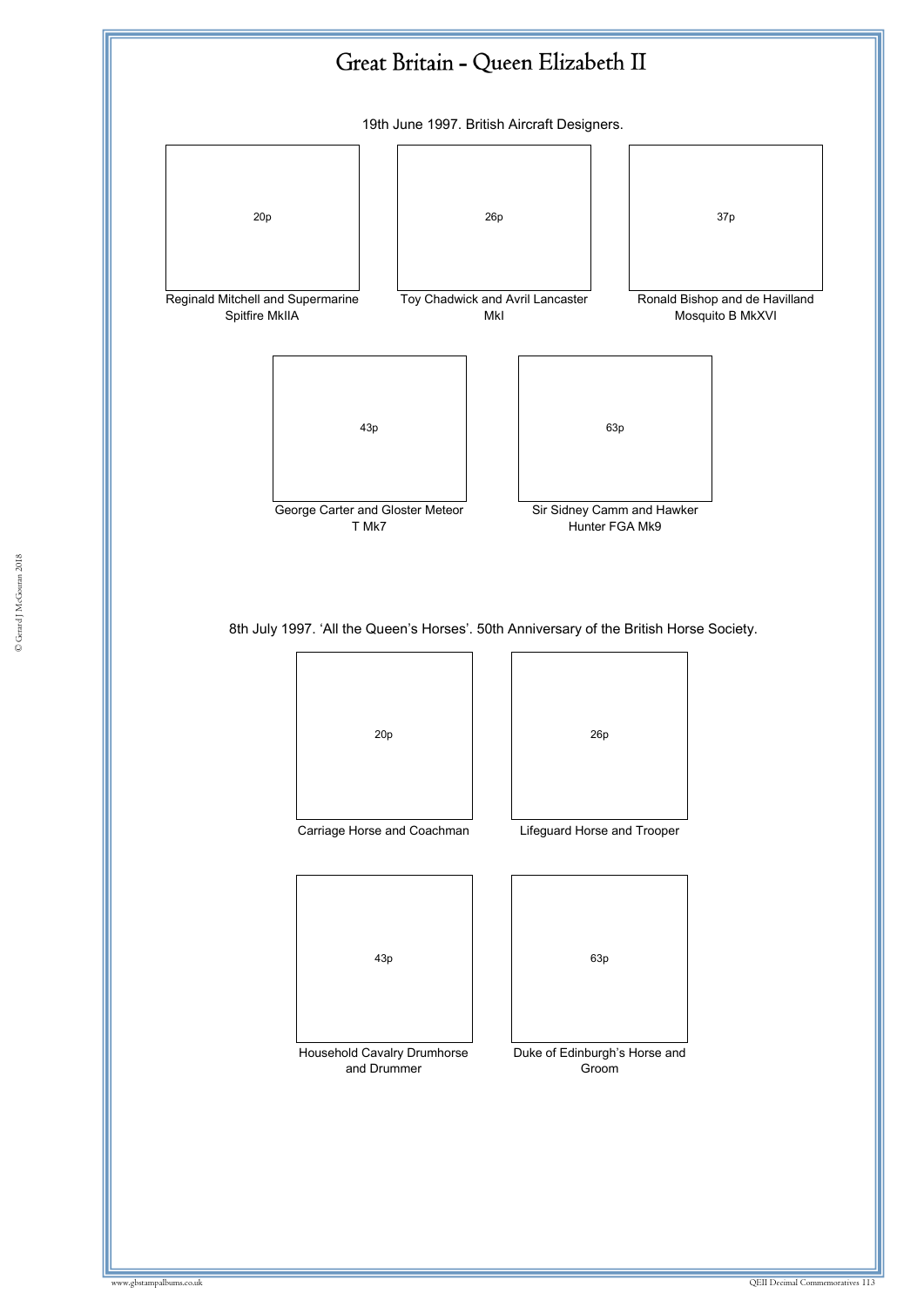29th July 1997. Re-engraved inscriptions. Perf 15 x 14 with elliptical hole on each side.







Haroldswick, Shetland Painswick, Gloucestershire



Beddgelert, Gwynedd

Ballyroney, County Down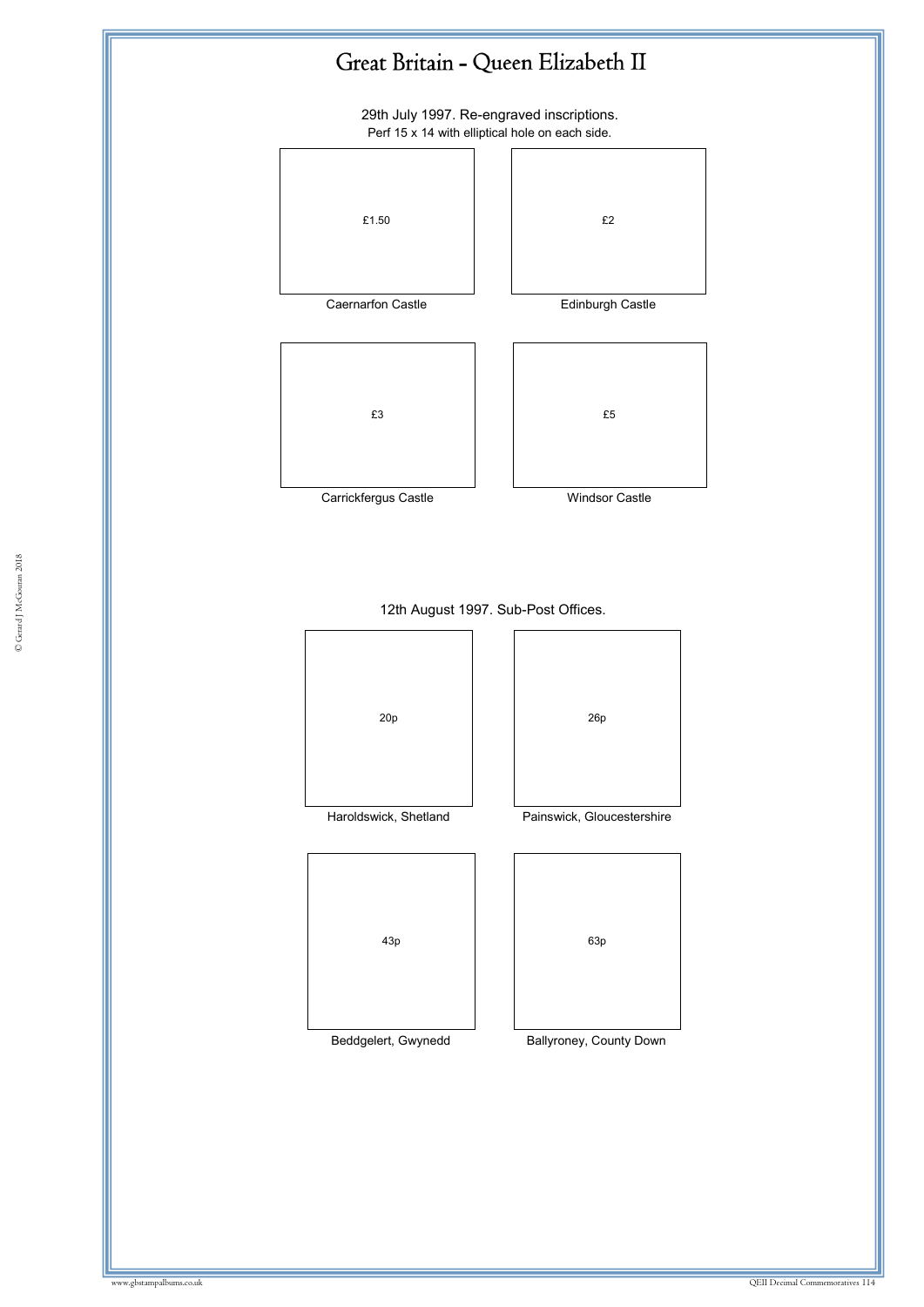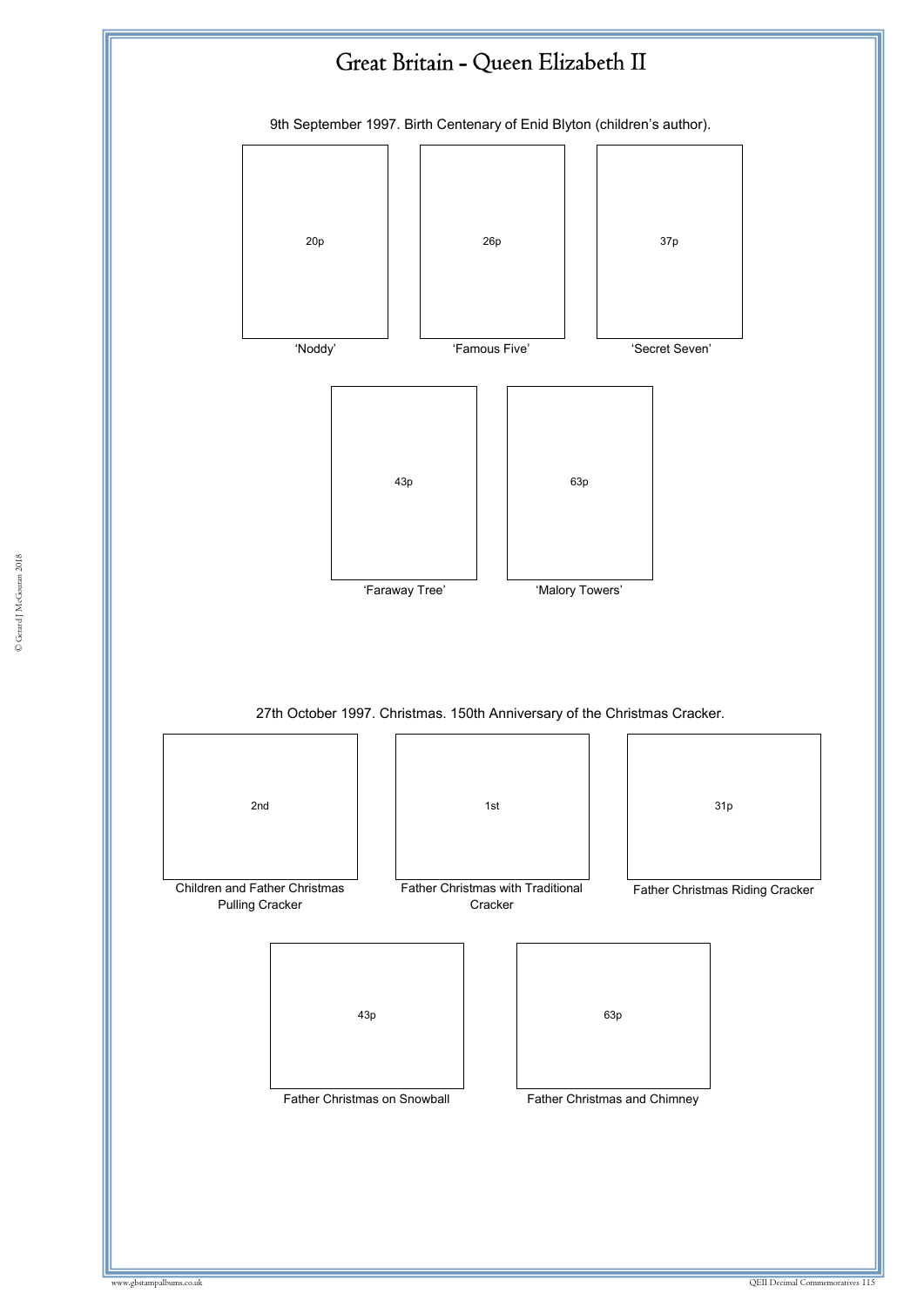13th November 1997. Royal Golden Wedding



#### 20th January 1998. Endangered Species.

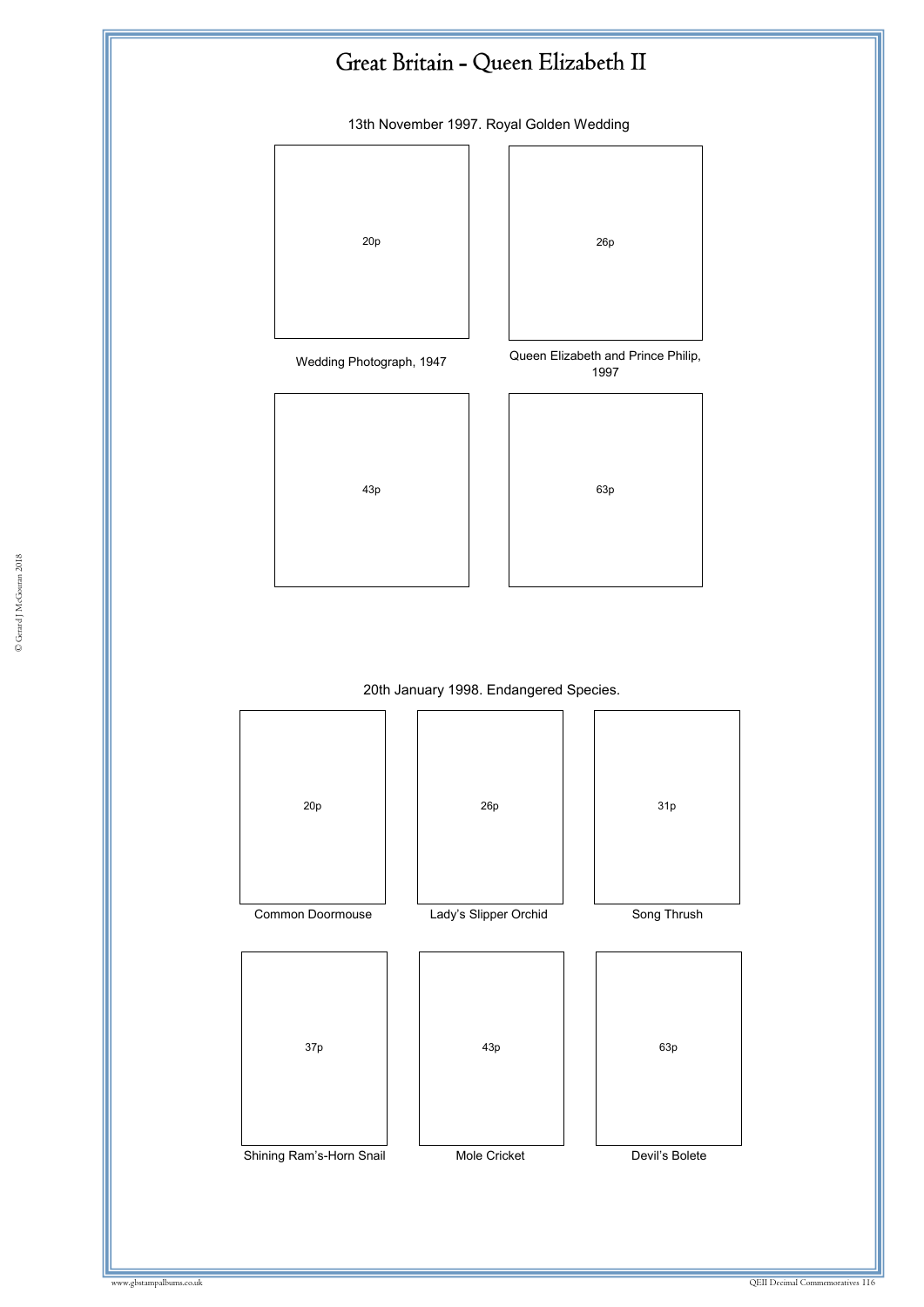

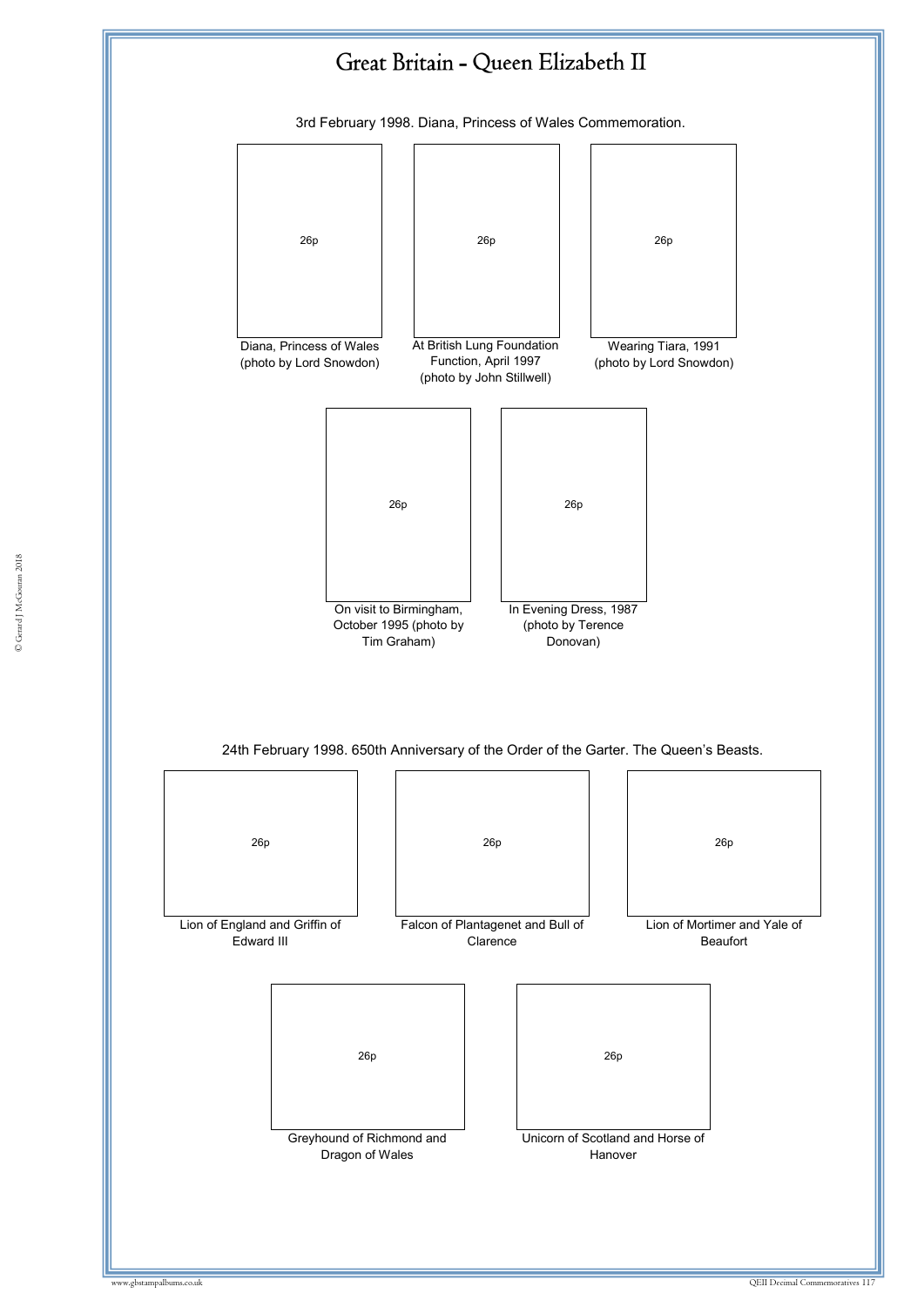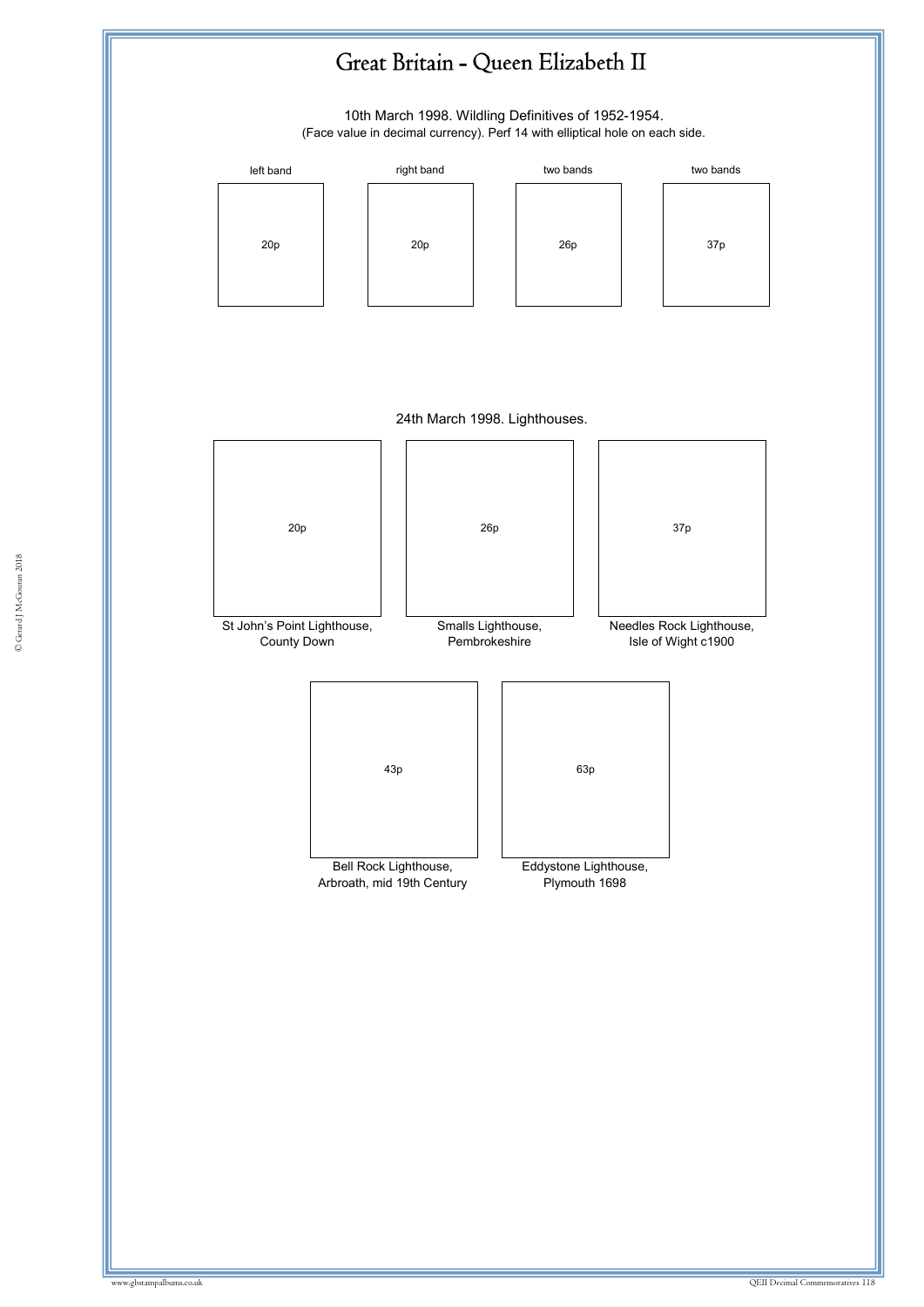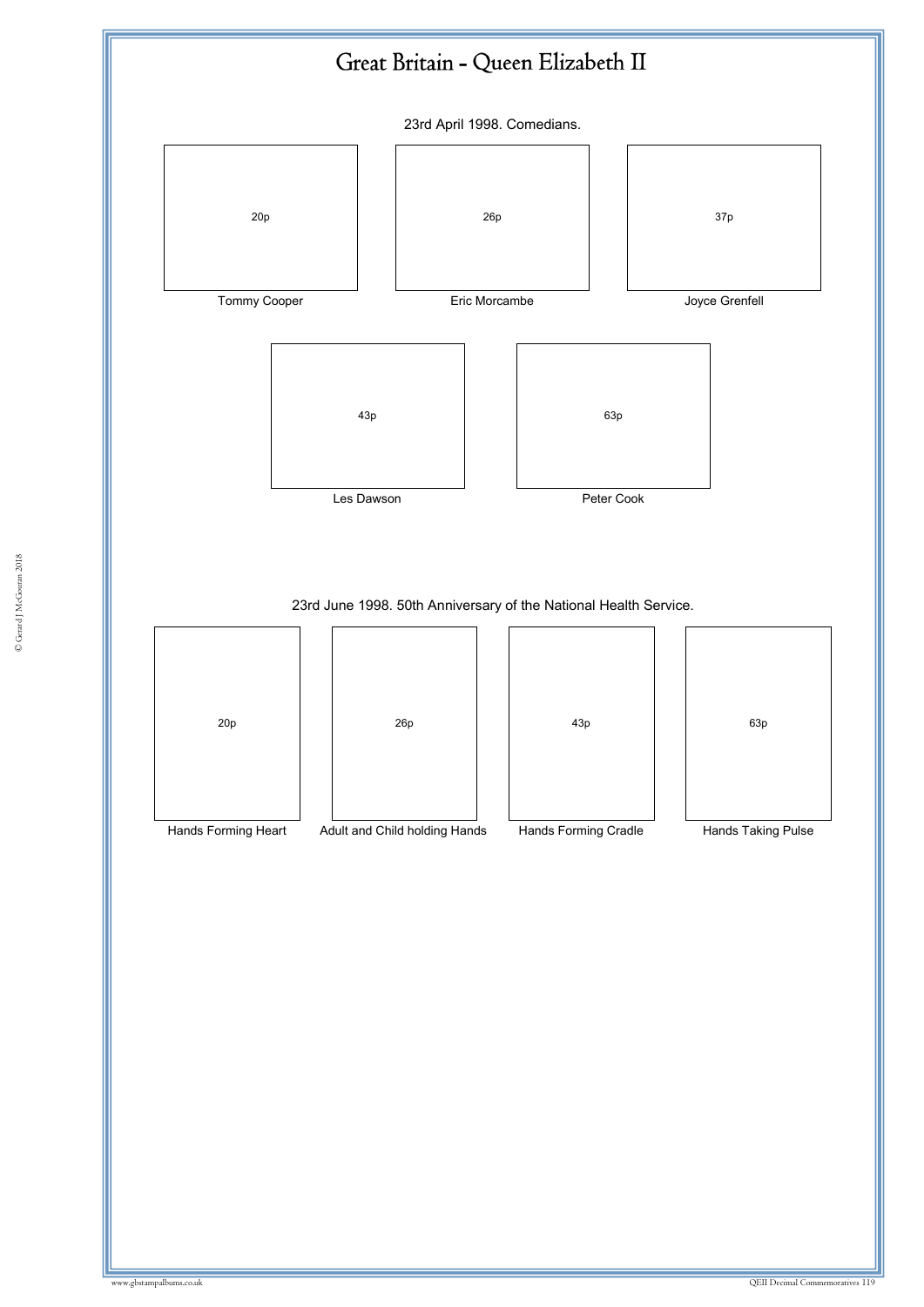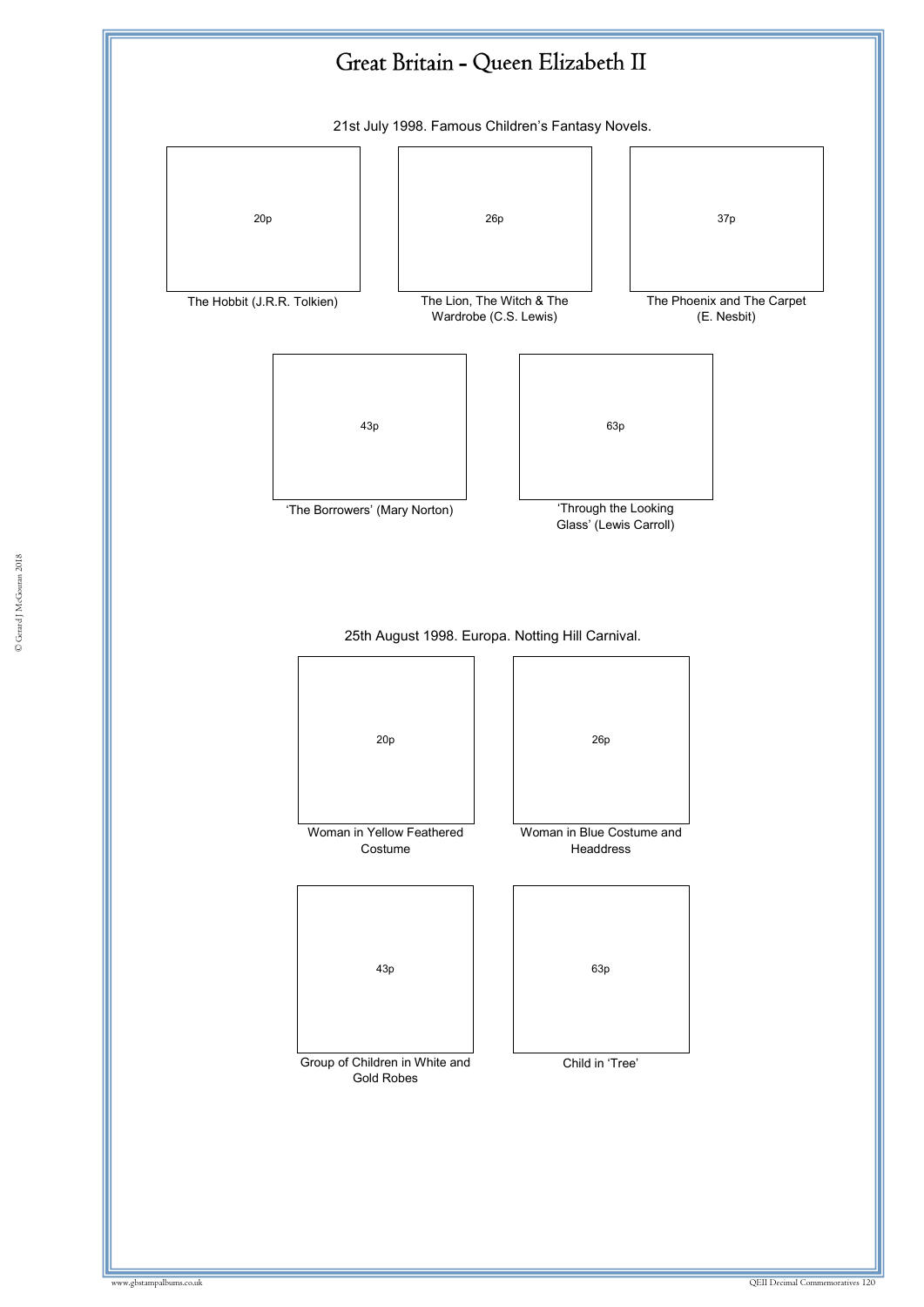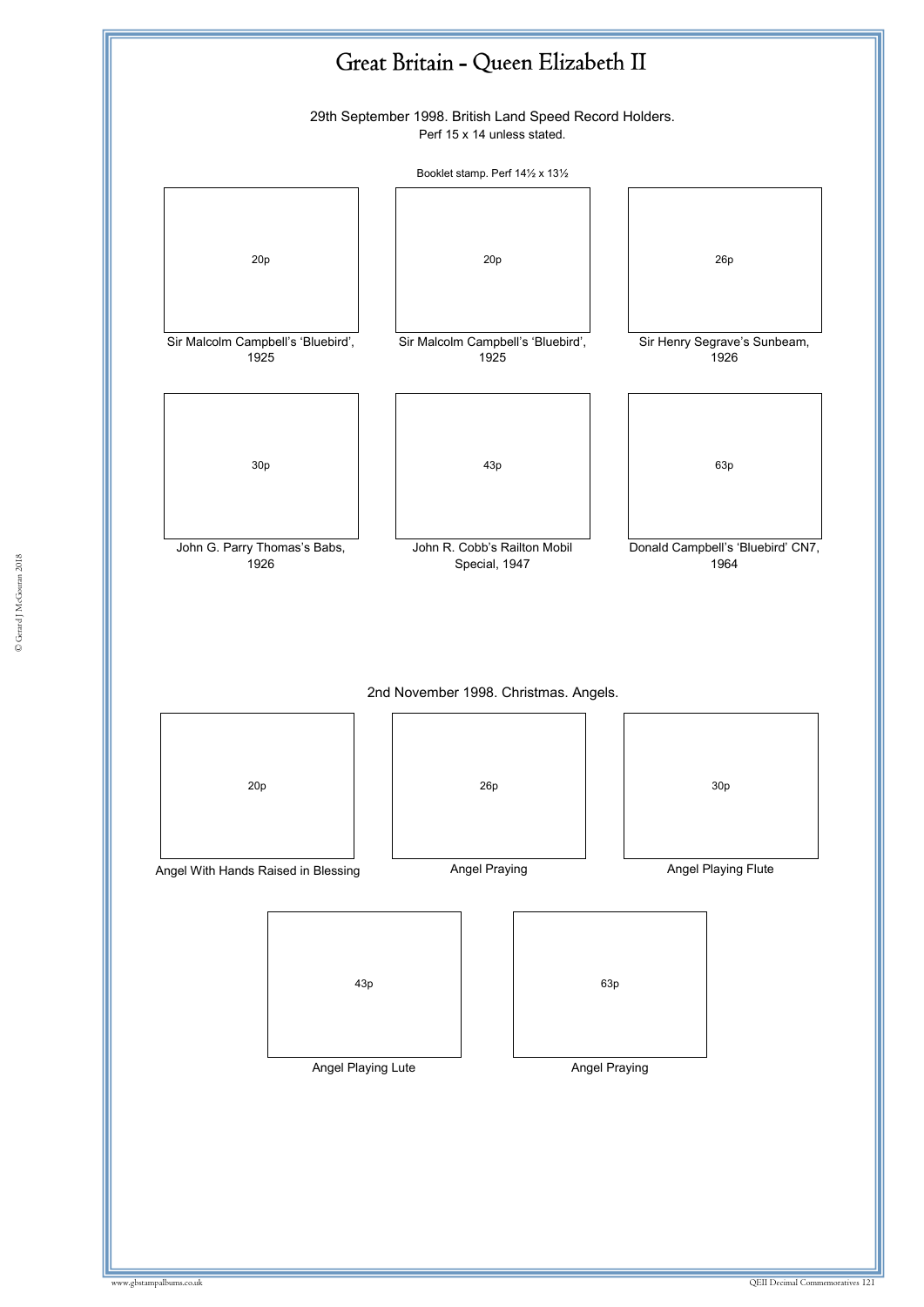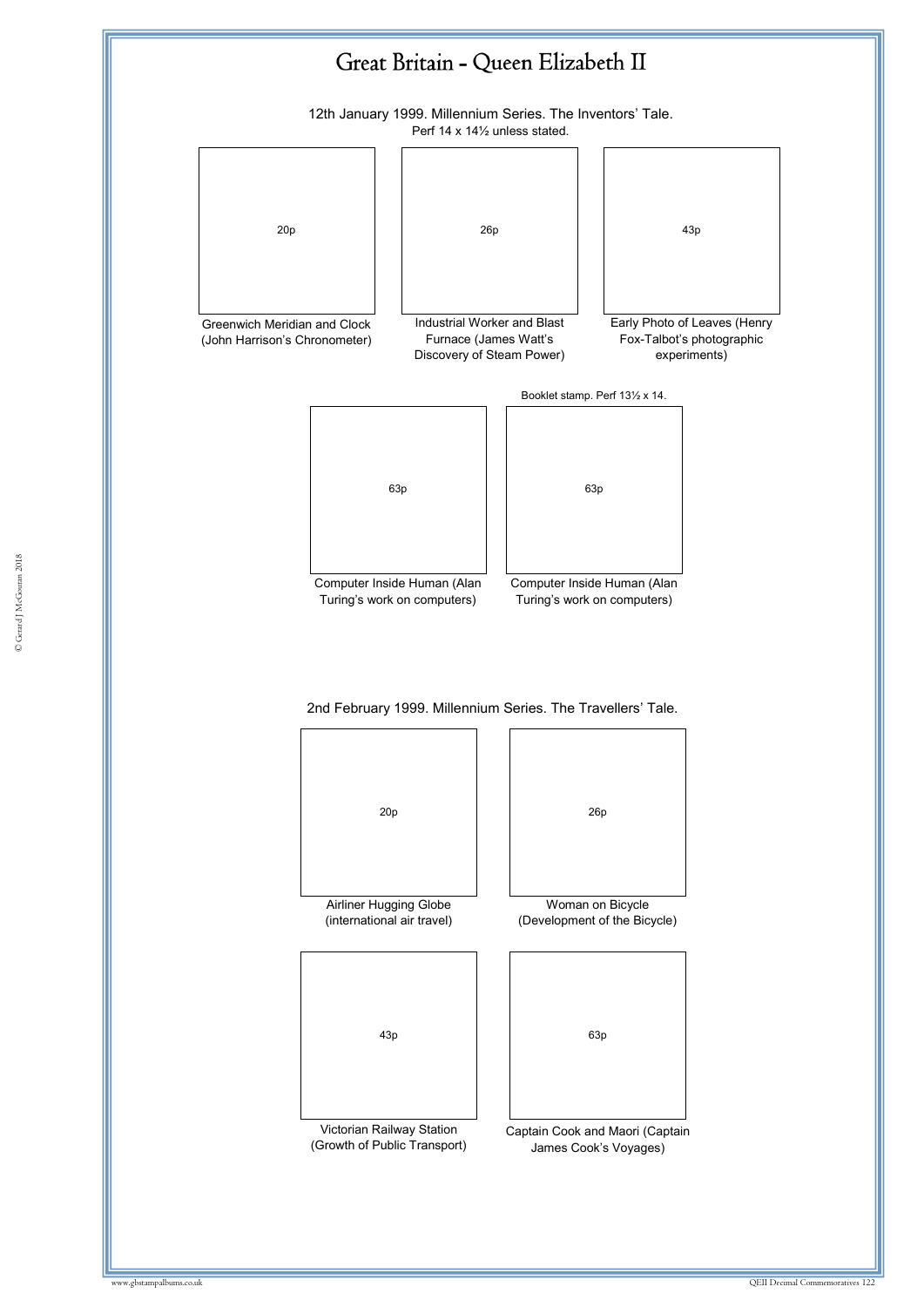



American)



Settlement (19th Century migration to Autralia

(medieval migration to Scotland)

> Stylised Face (20th Century migration to Great Britain)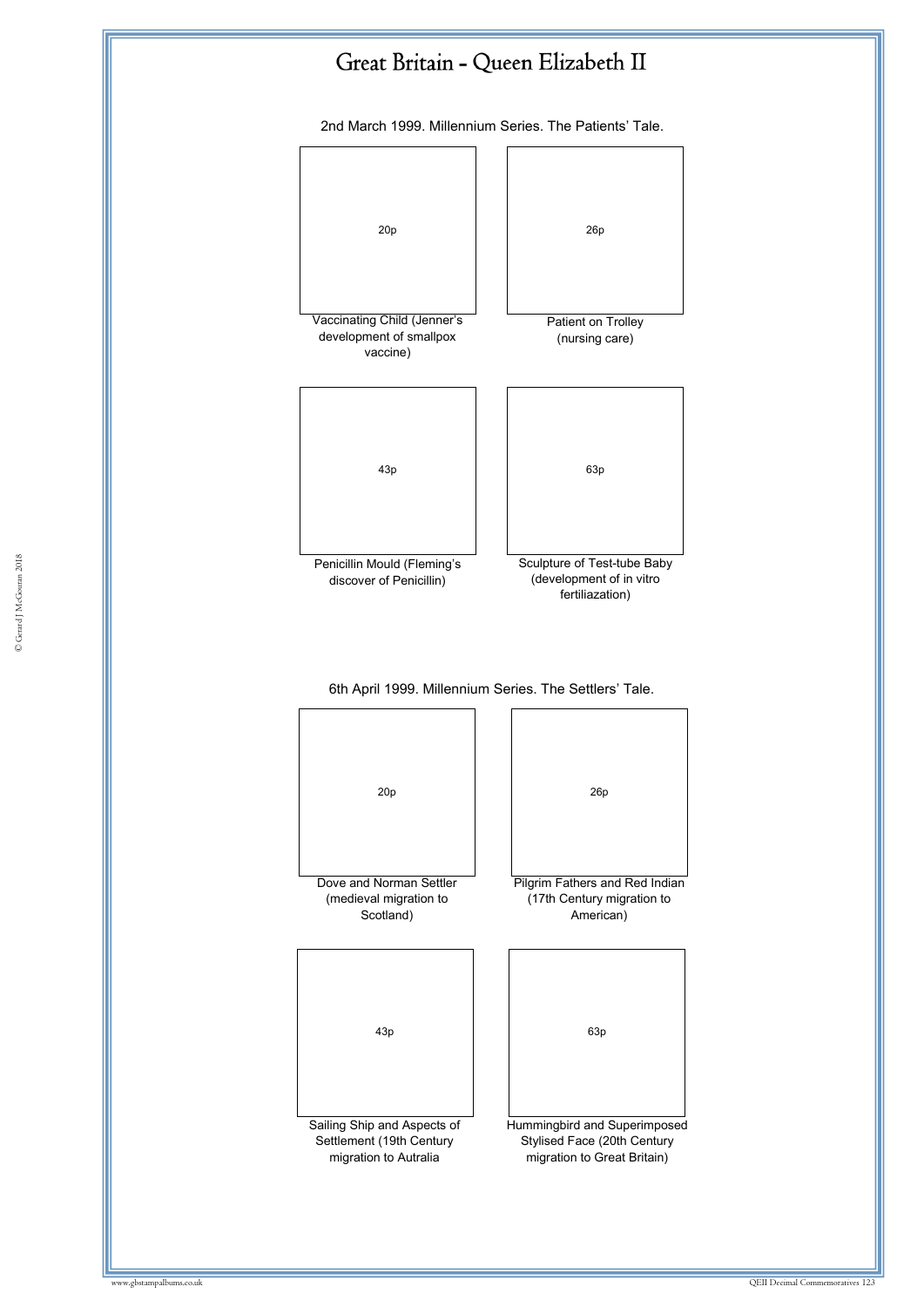

4th May 1999. Millennium Series. The Workers' Tale.



44p 64p Dalek from Dr Who (sciencefiction series) (television) Charlie Chaplin (film star) (cinema)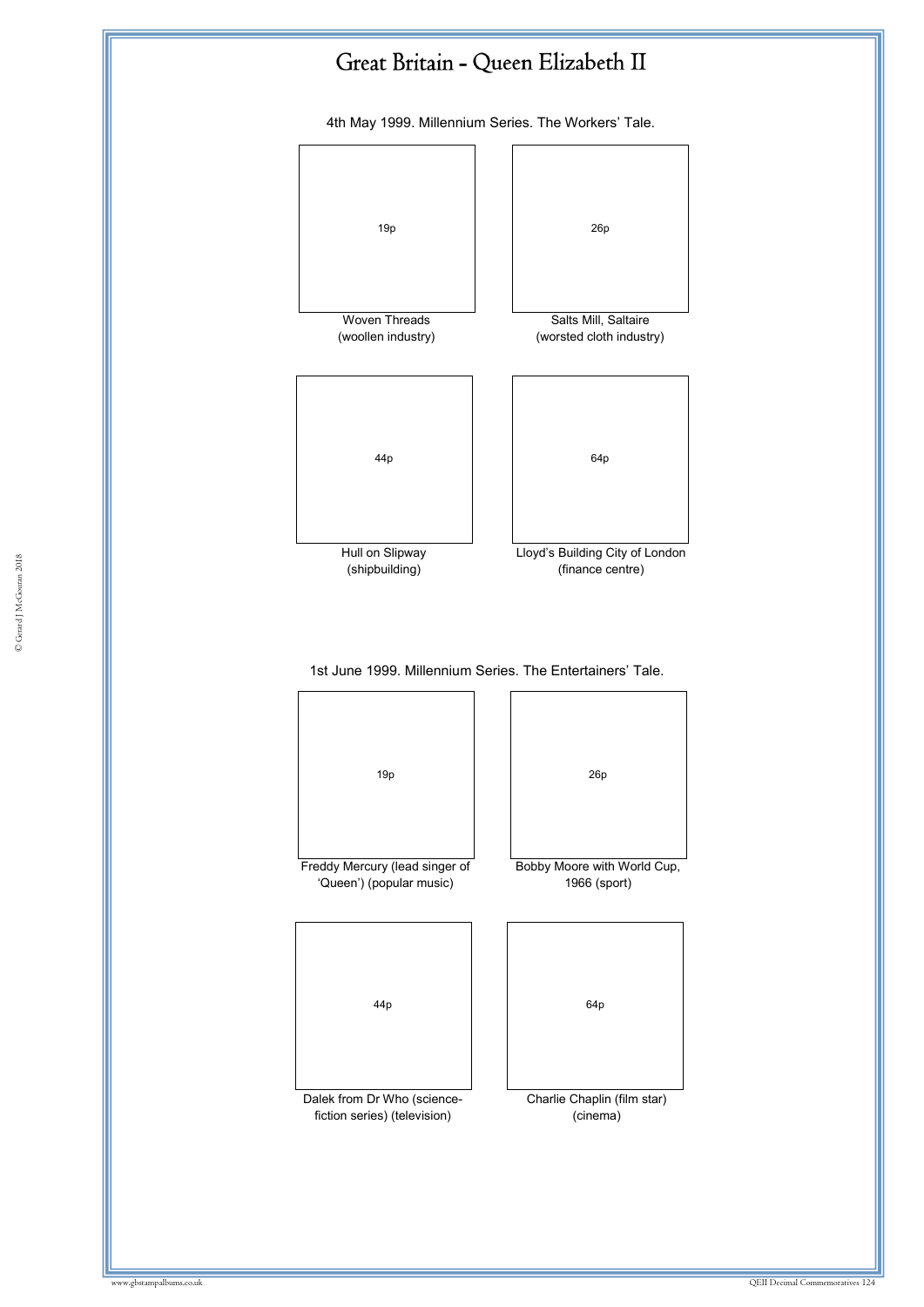15th June 1999. Royal Wedding.



Prince Edward and Miss Sophie Rhys-Jones (photos by John Swannell)

6th July 1999. Millennium Series. The Citizens' Tale.

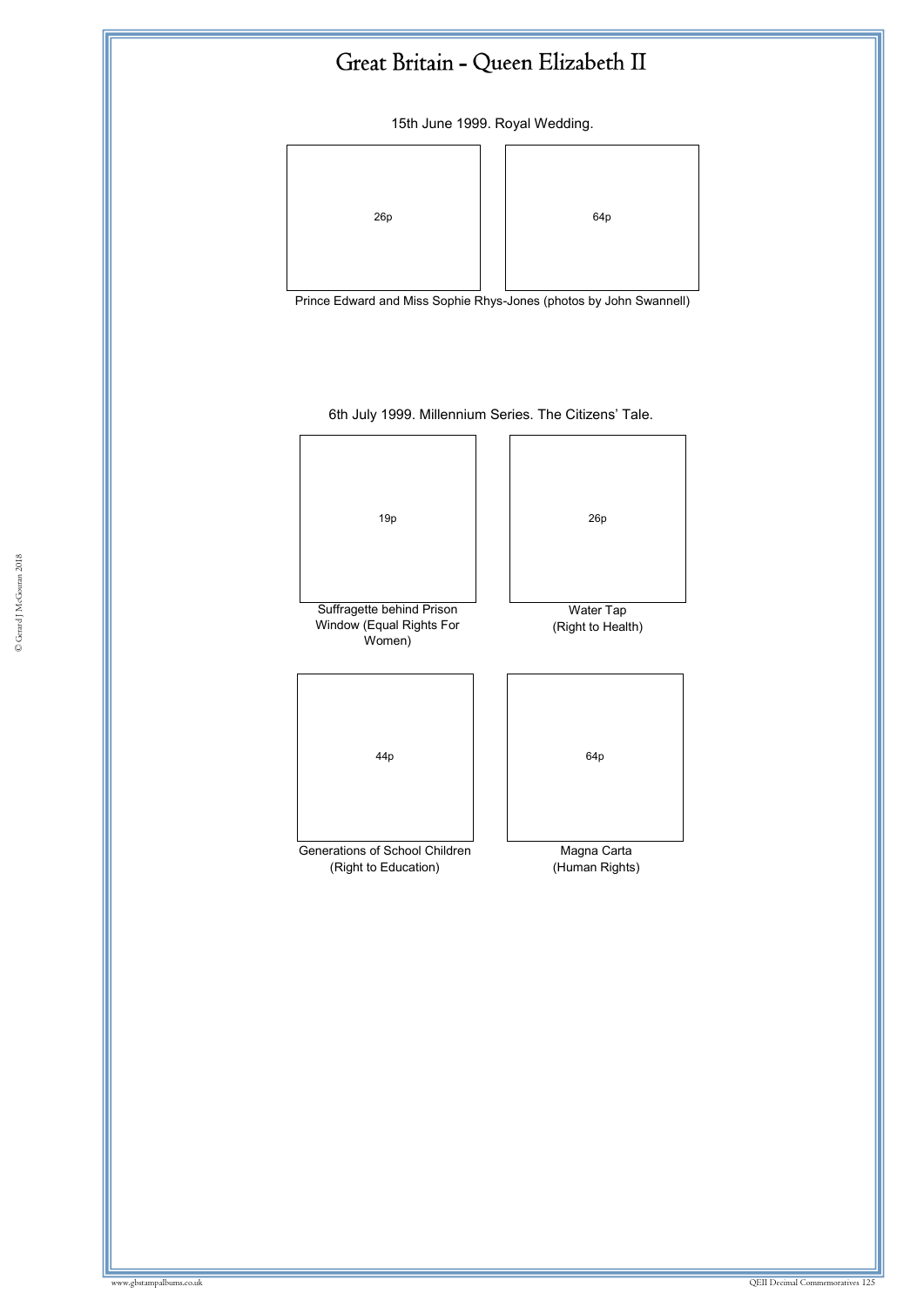



#### 7th September 1999. Millennium Series. The Farmers' Tale.



© Gerard J McGouran 2018 © Gerard J McGouran 2018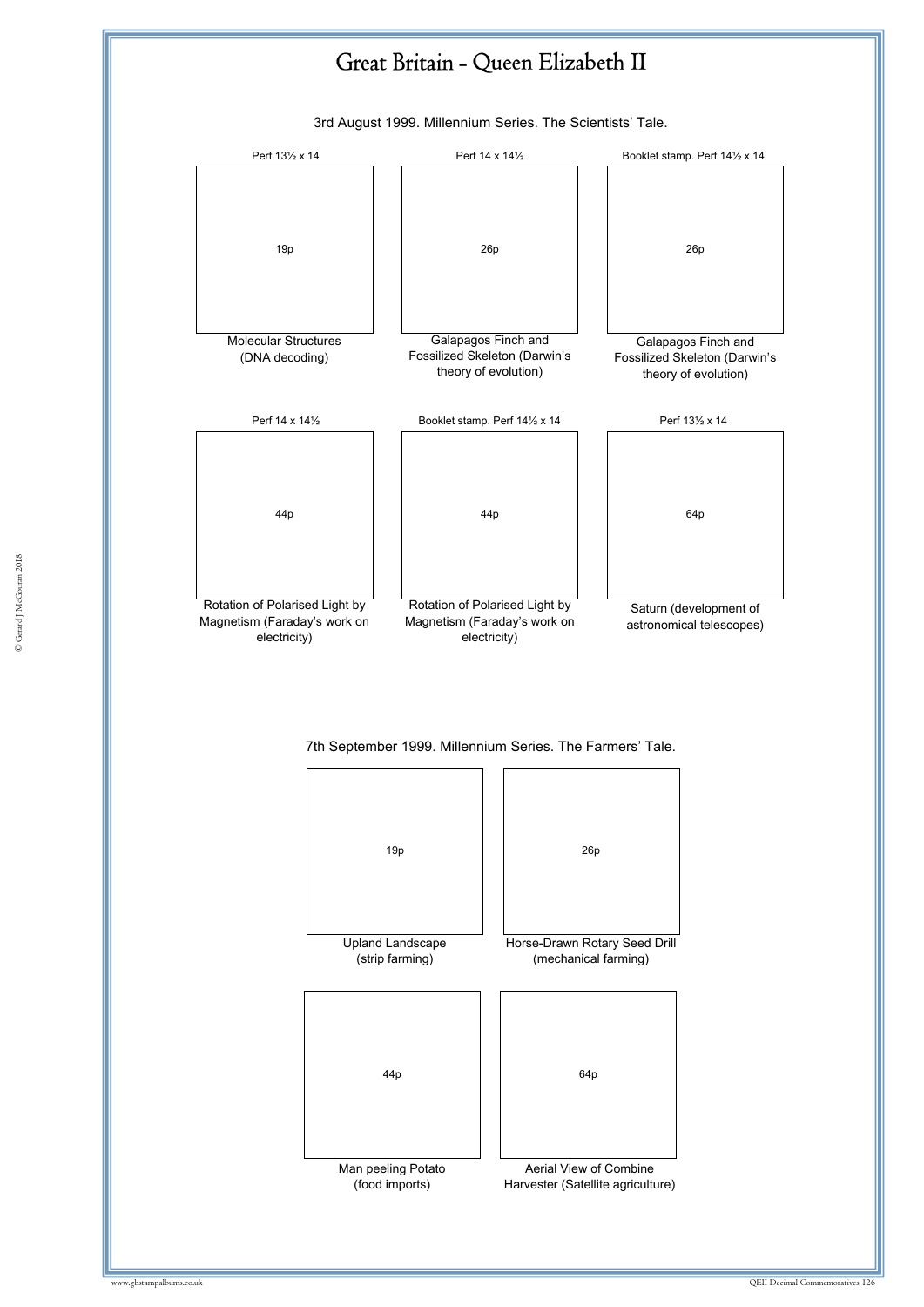

5th October 1999. Millennium Series. The Soldiers' Tale





44p 26p 64p 19p 'Hark the herald angels sing' and Hymn Book (John Wesley) (Authorised Version of Bible)

St. Andrew's Cathedral, Fife ('Pilgrimage')

King James I and Bible

Nativity ('First Christmas')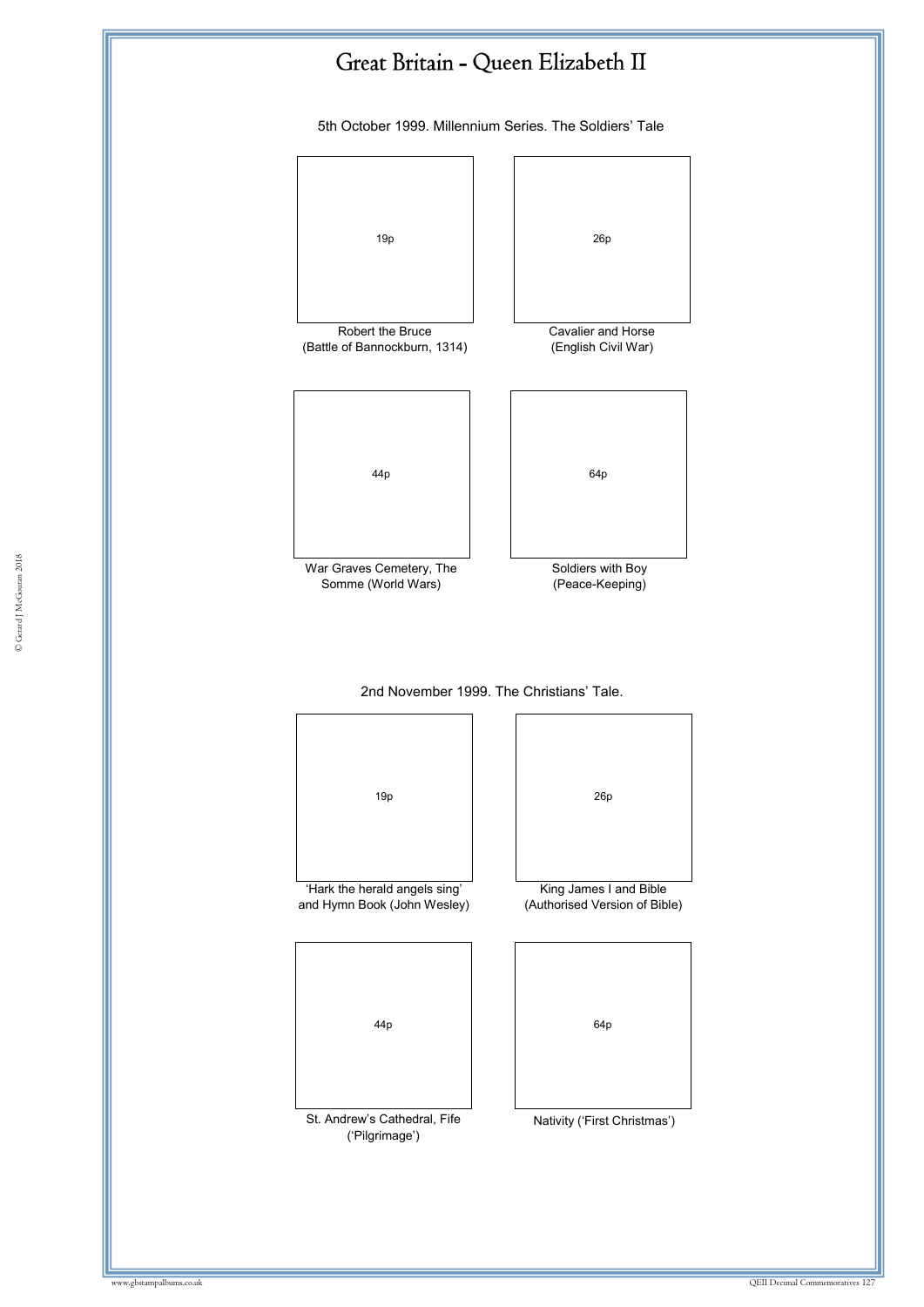

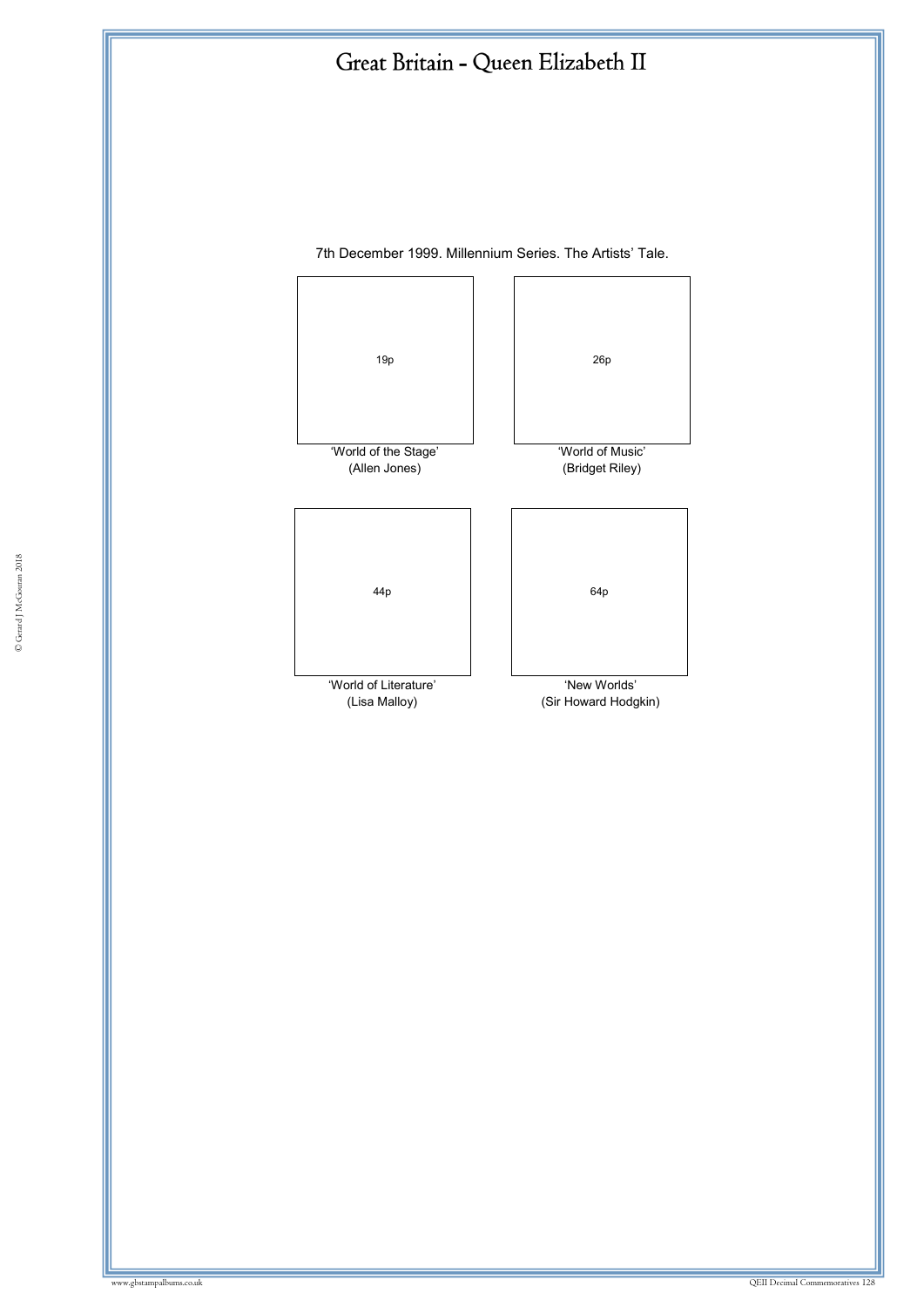

44p

Lightning (Dynamic Earth Centre, Edinburgh)

64p

Multicoloured Lights (Lighting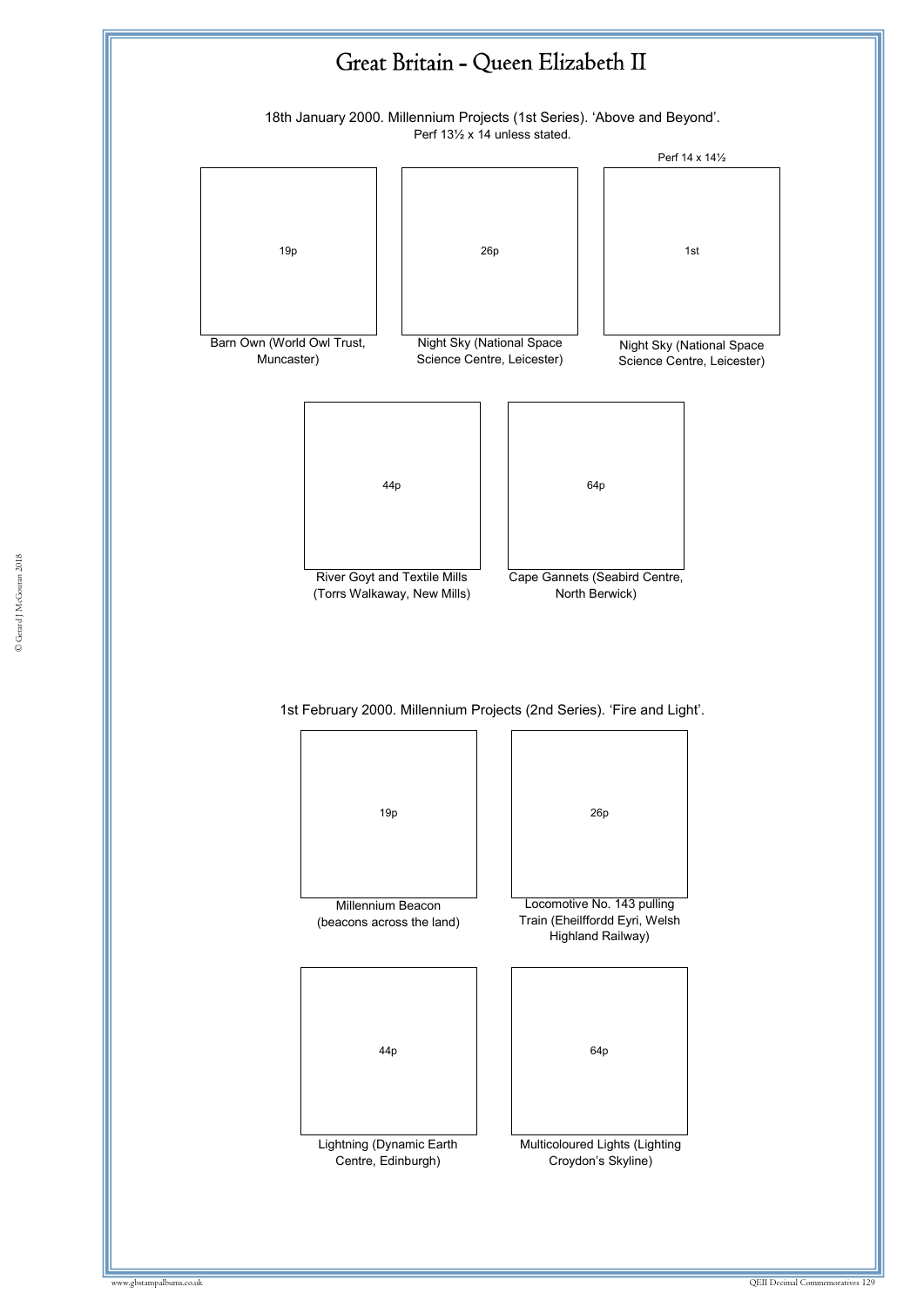15th February 2000. Redrawn face value. Booklet stamp. Perf 14.



7th March 2000. Millennium Projects (3rd Series). 'Water and Coast'.

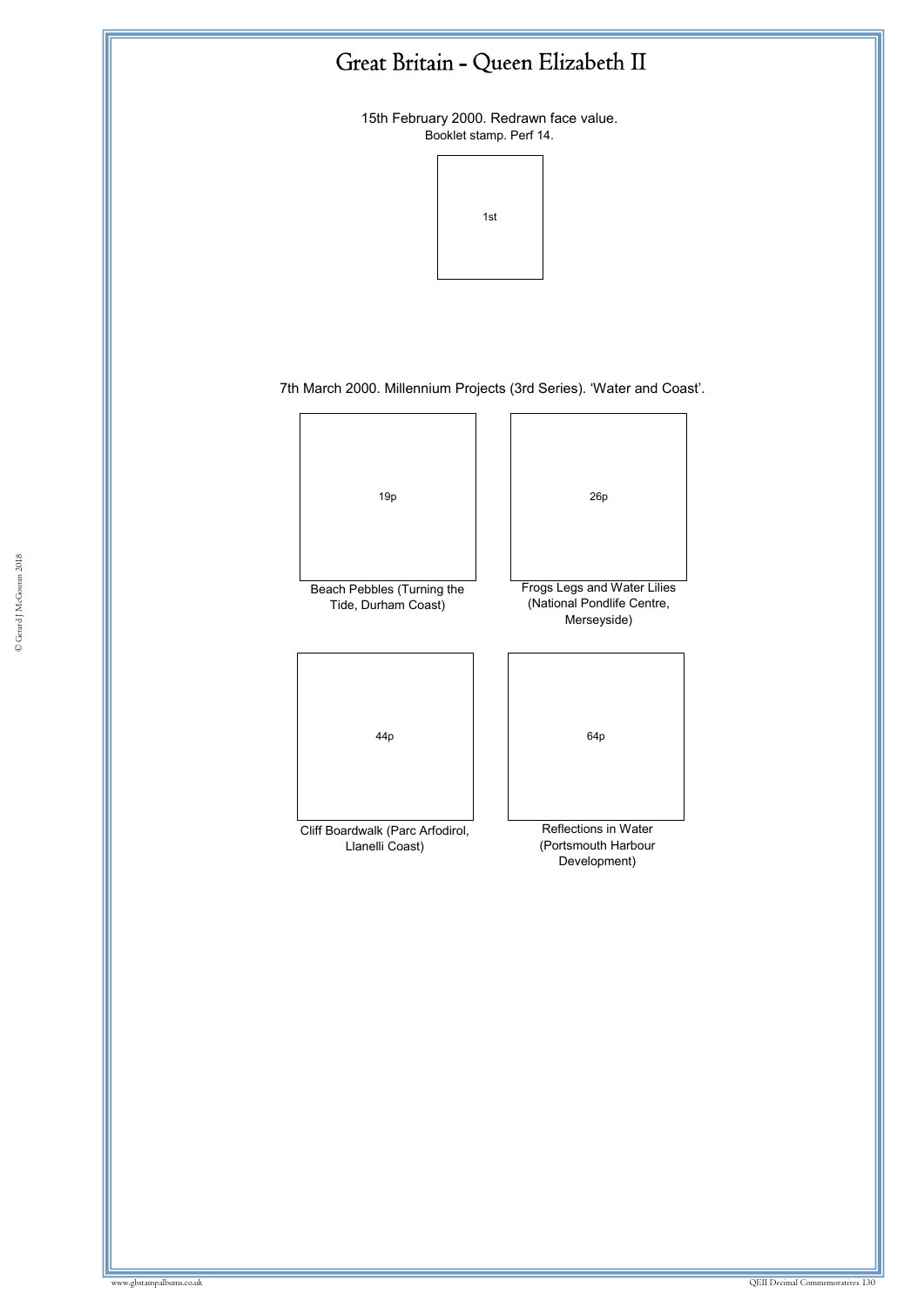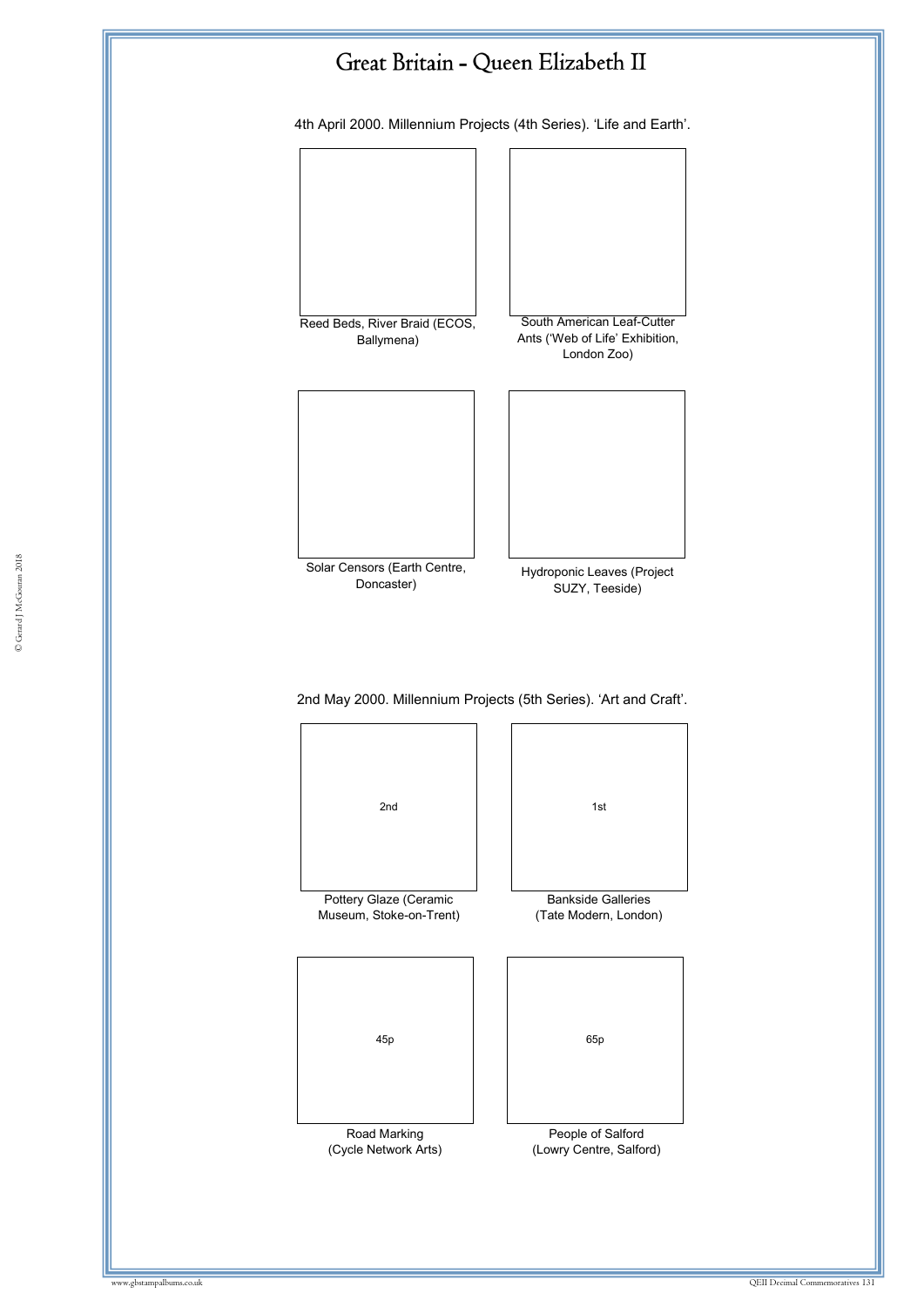



Raising the Stone (Strangford Stone, Killyleagh)

45p

Cyclist (Kingdom of Fife Cycle Ways, Scotland)





Bluebell Wood (Groundwork's 'Changing Places' Project)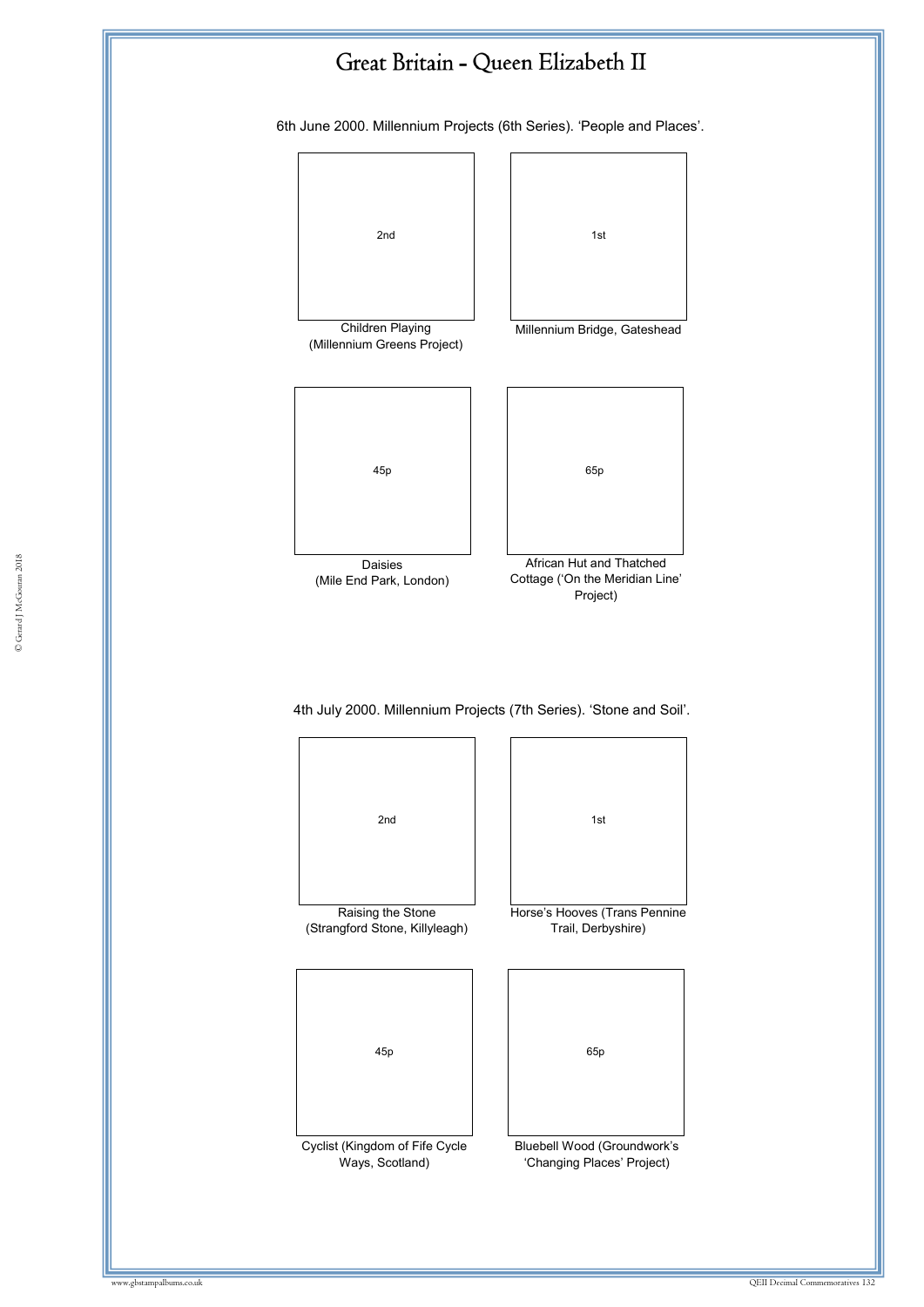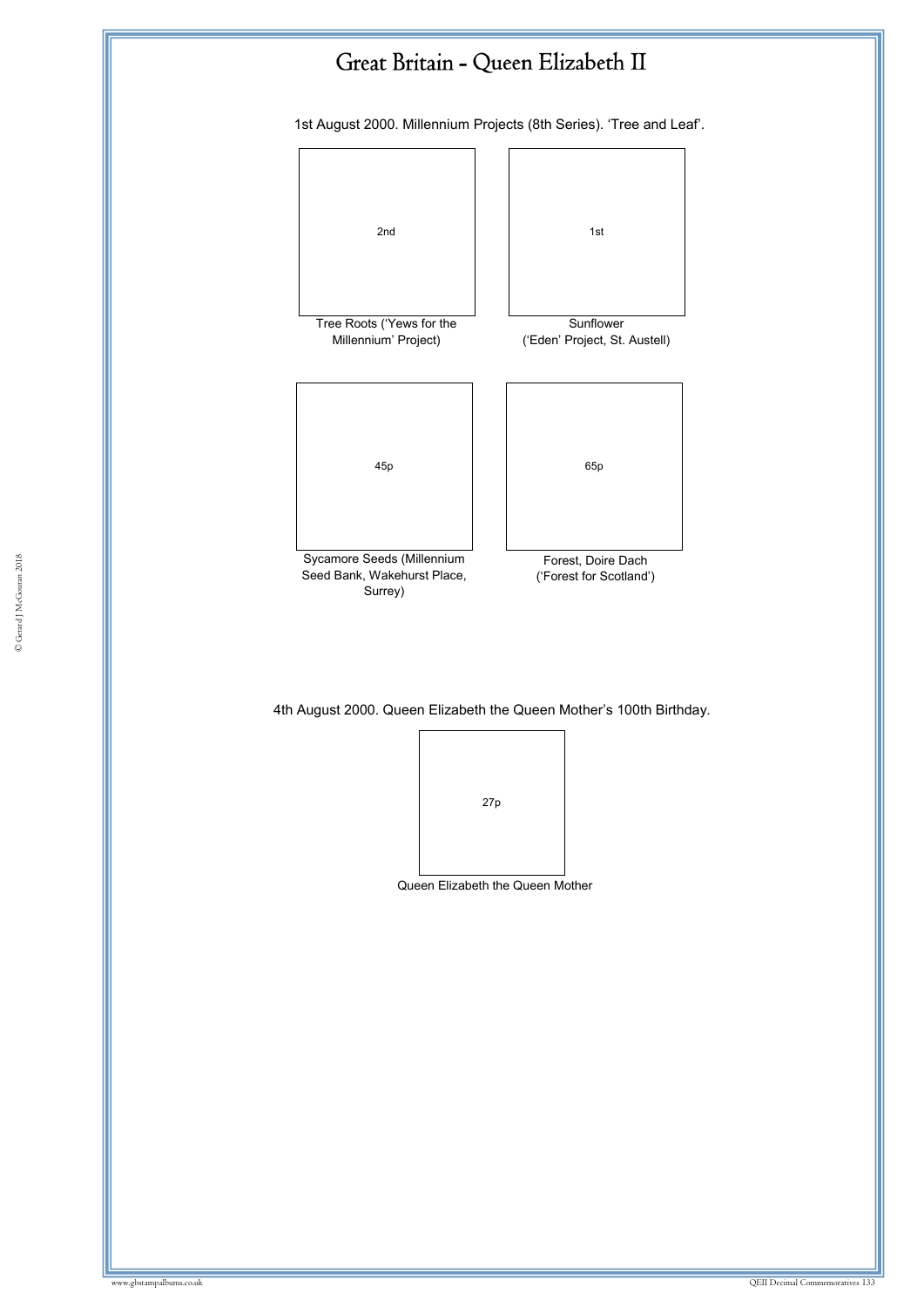



© Gerard J McGouran 2018 © Gerard J McGouran 2018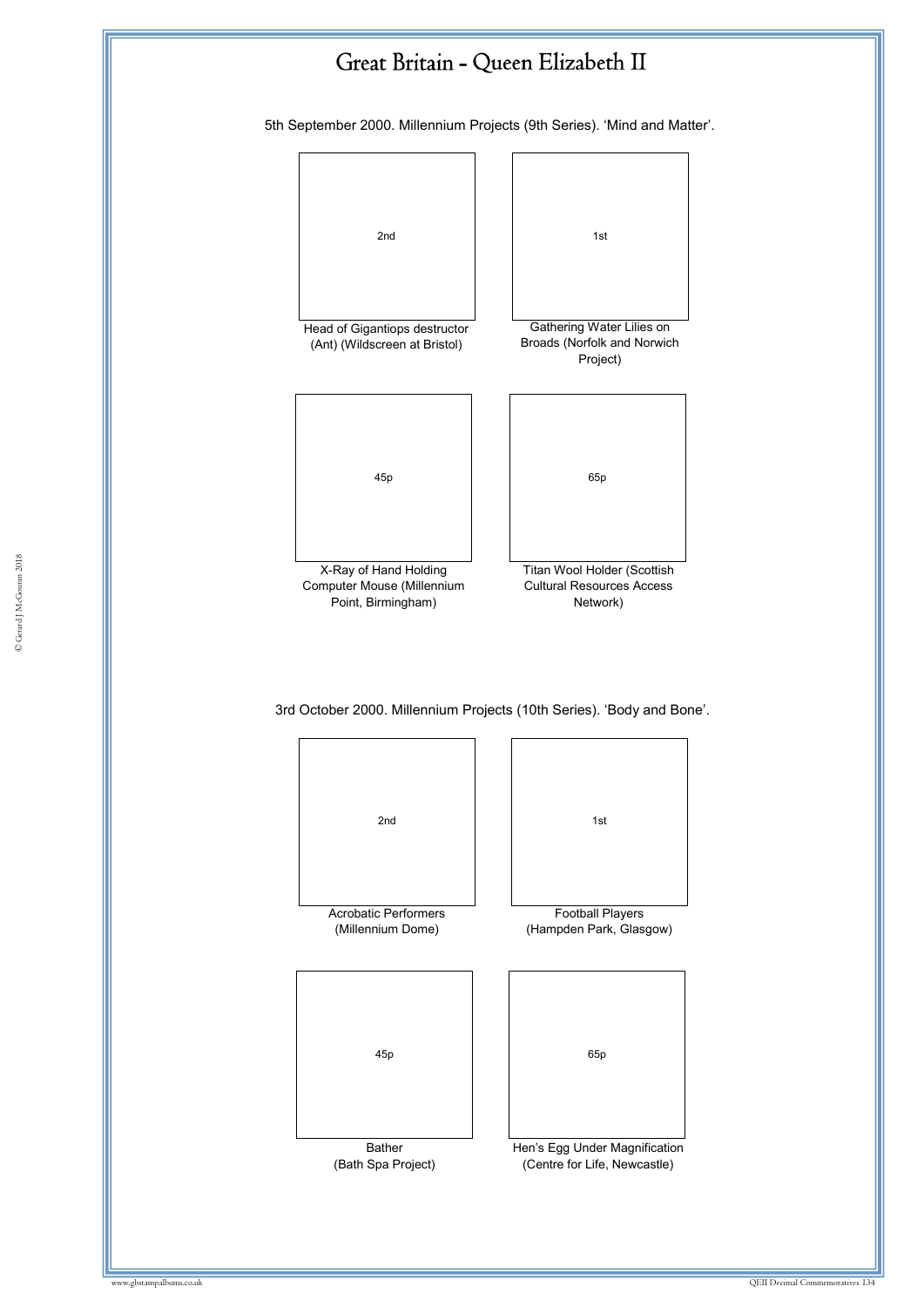

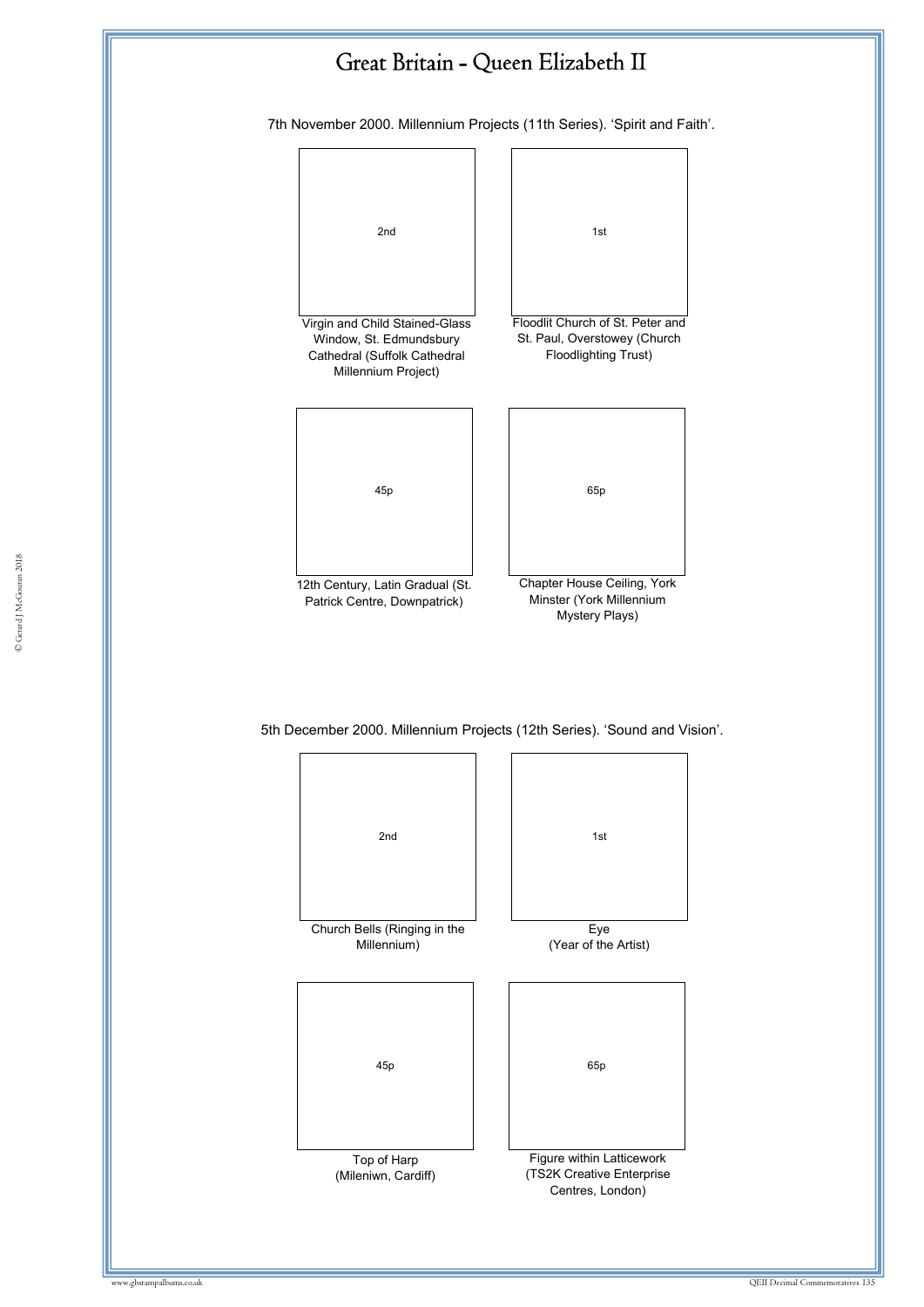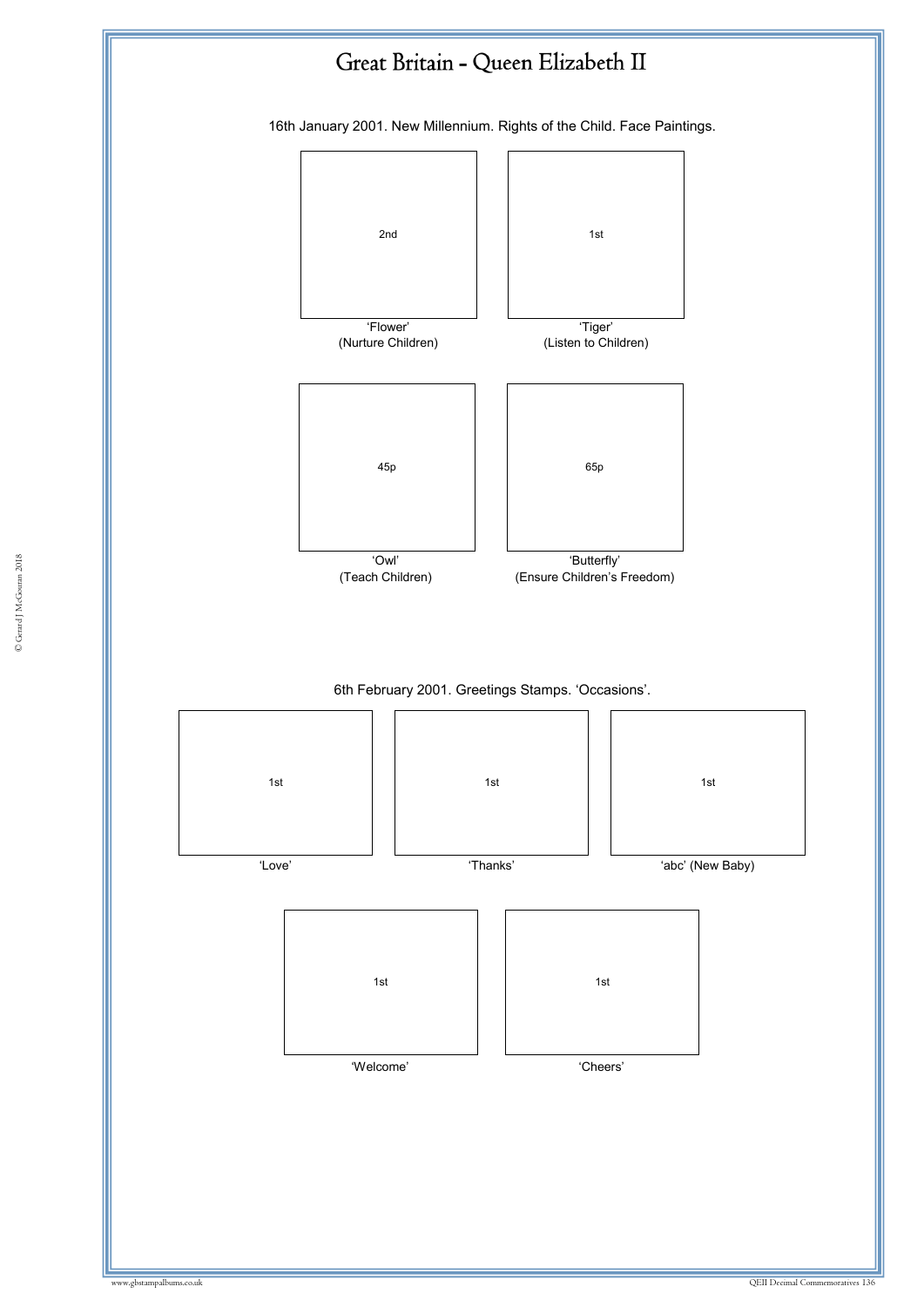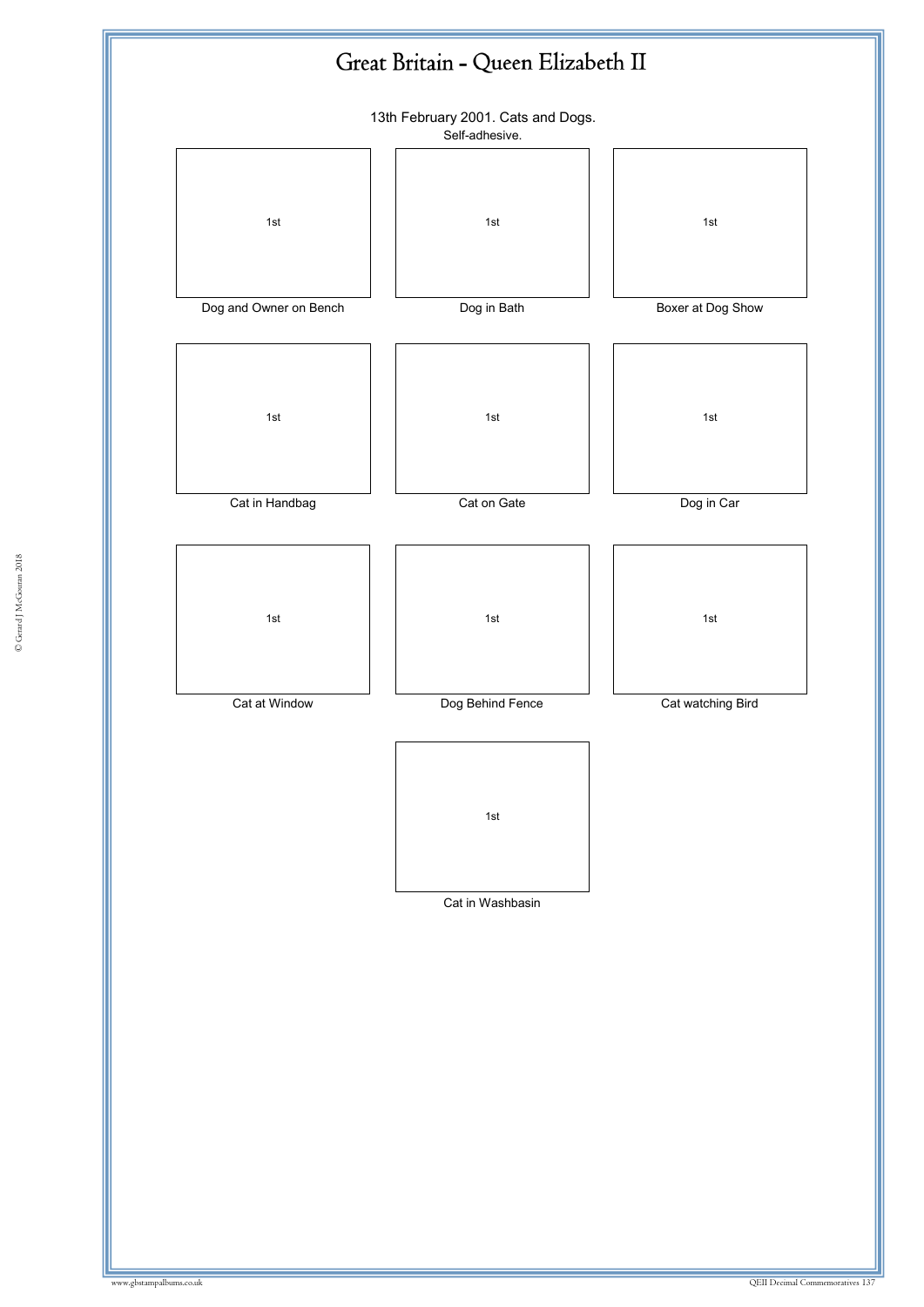15th March 2001. The Weather.



10th April 2001. Centenary of Royal Navy Submarine Service. Submarines. Perf 15 x 14.



Unity Class Submarine, 1939 'Holland' Type Submarine, 1901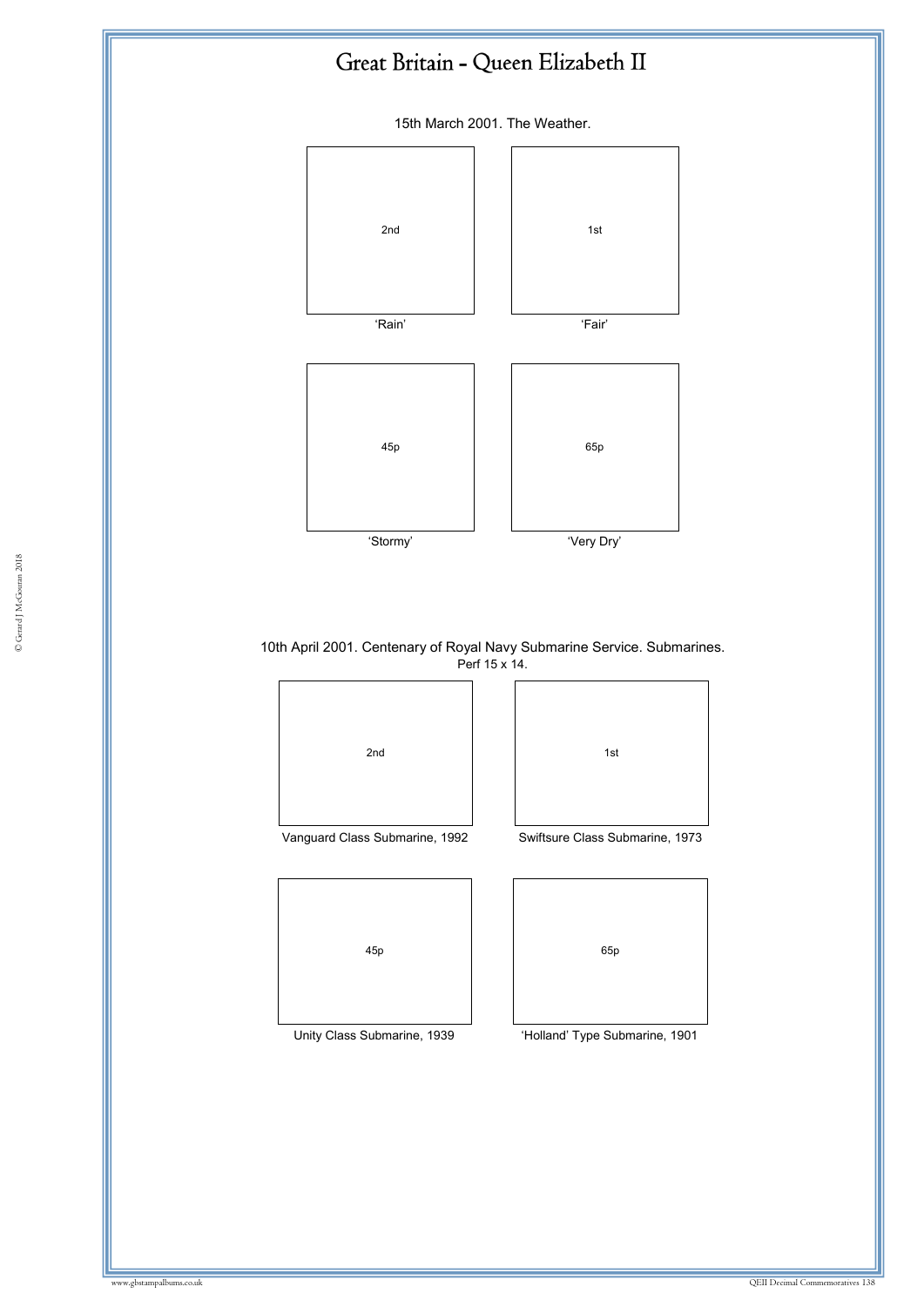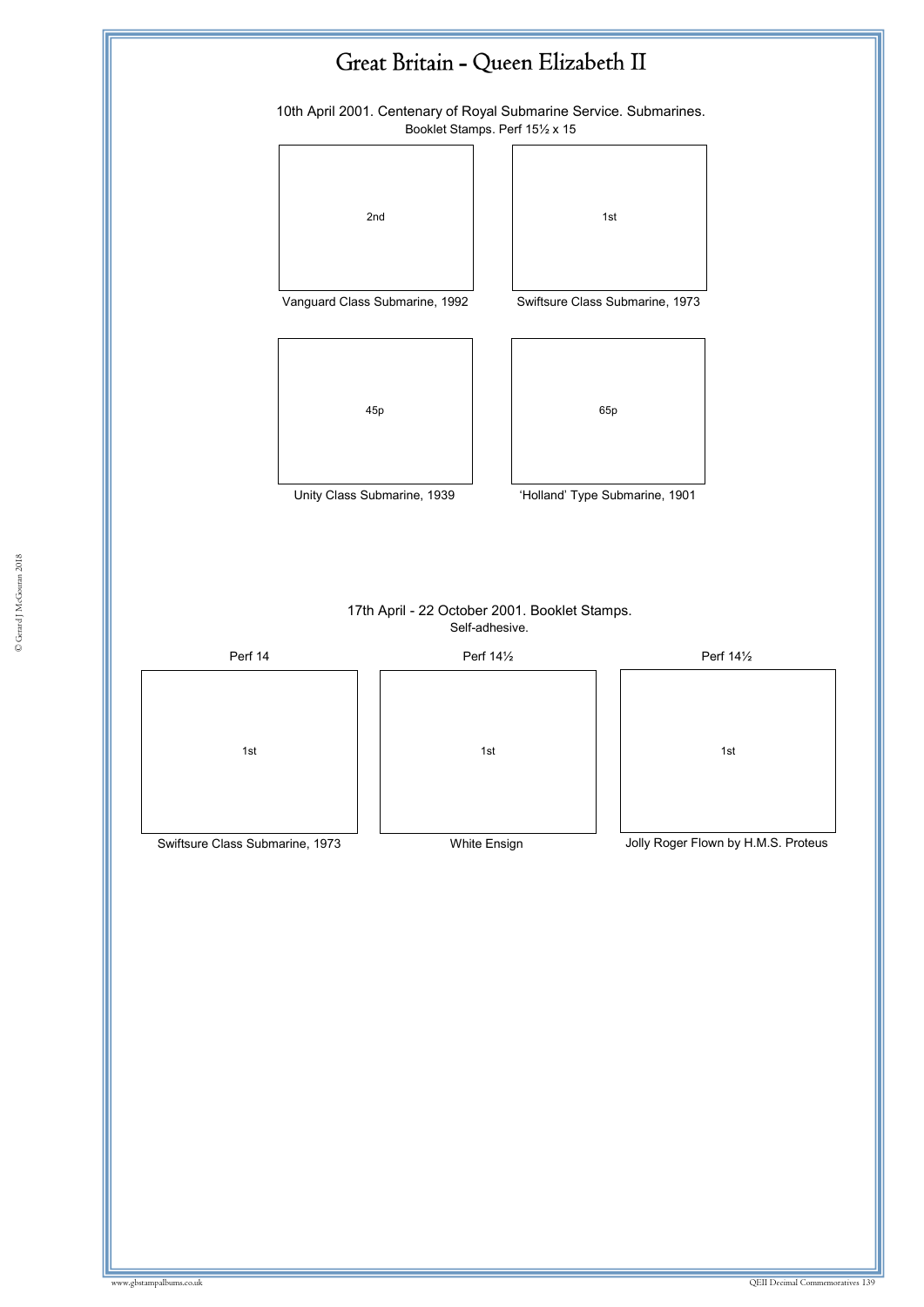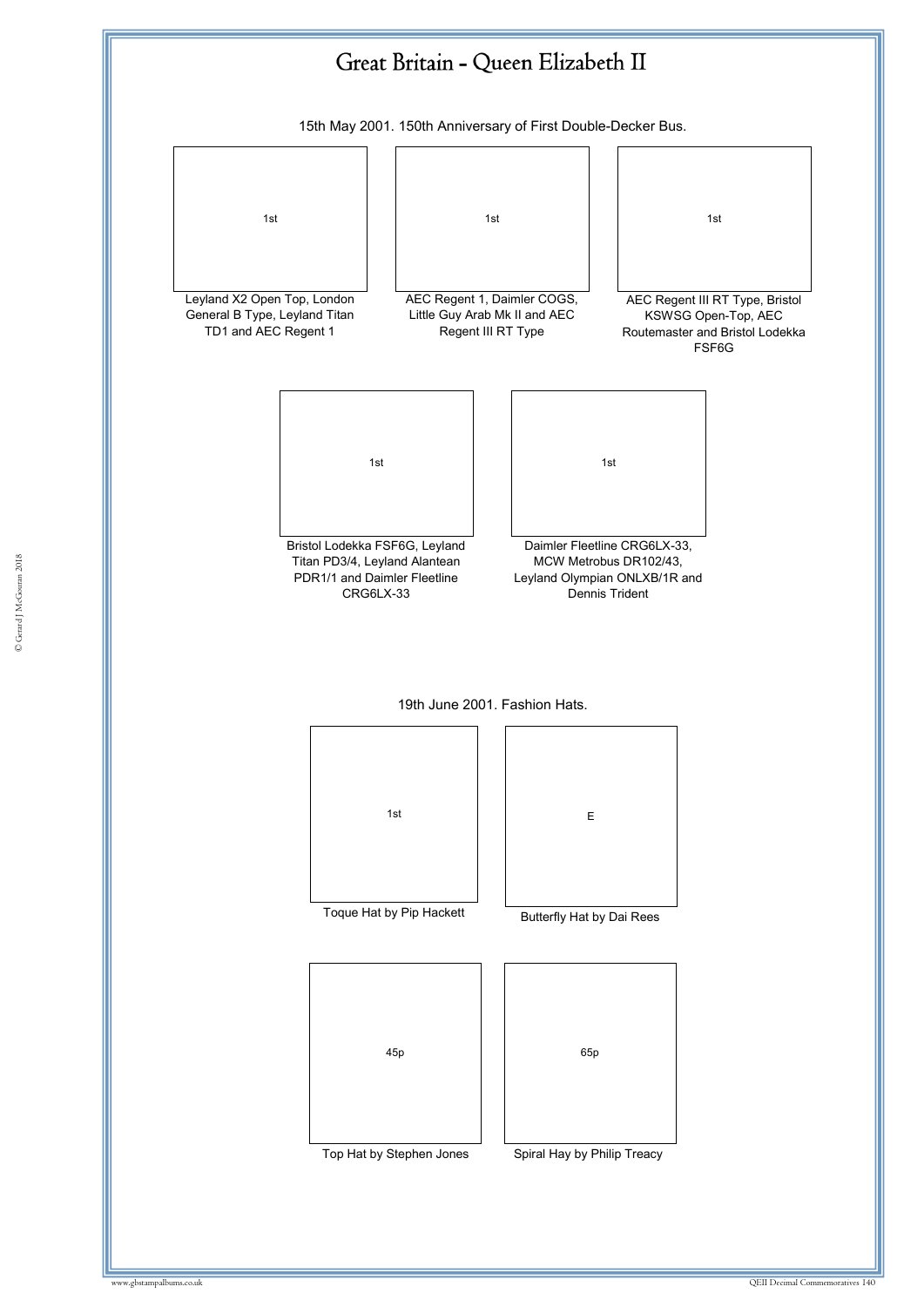10th July 2001. Pond Life.

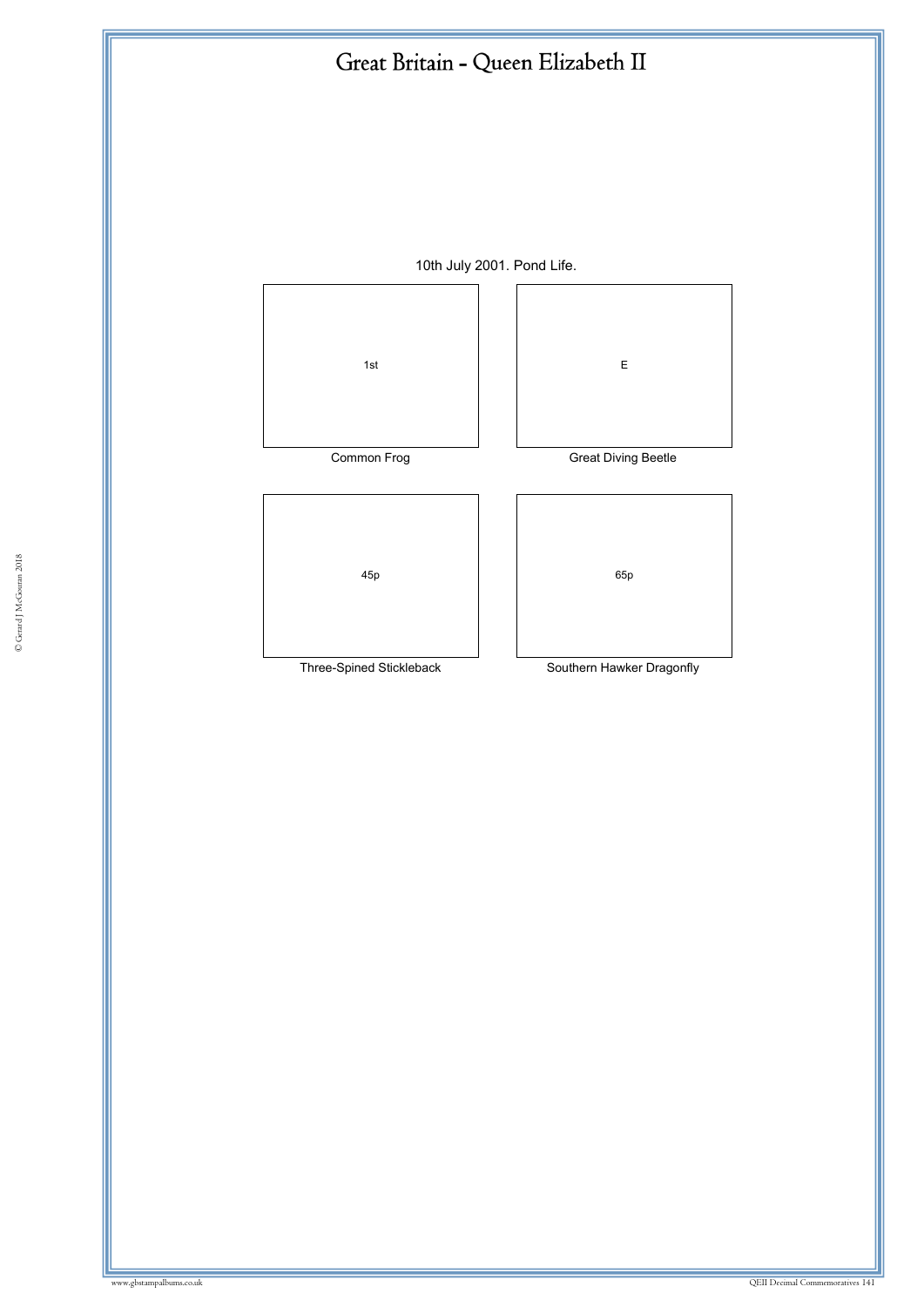

4th September 2001. Punch and Judy Show Puppets. Perf 14 x 15.



Self-adhesive booklet stamps. Perf 14 x 15½.



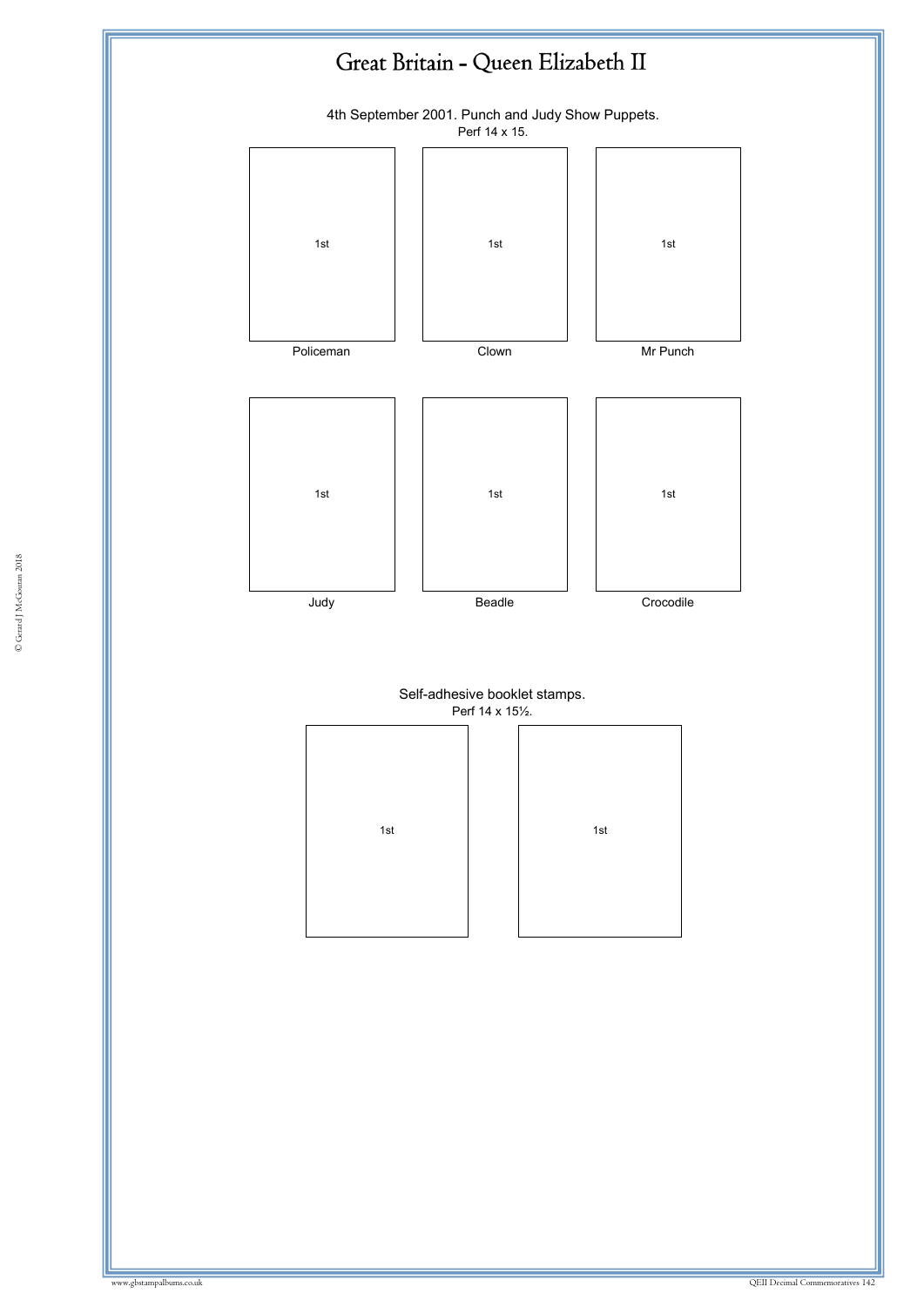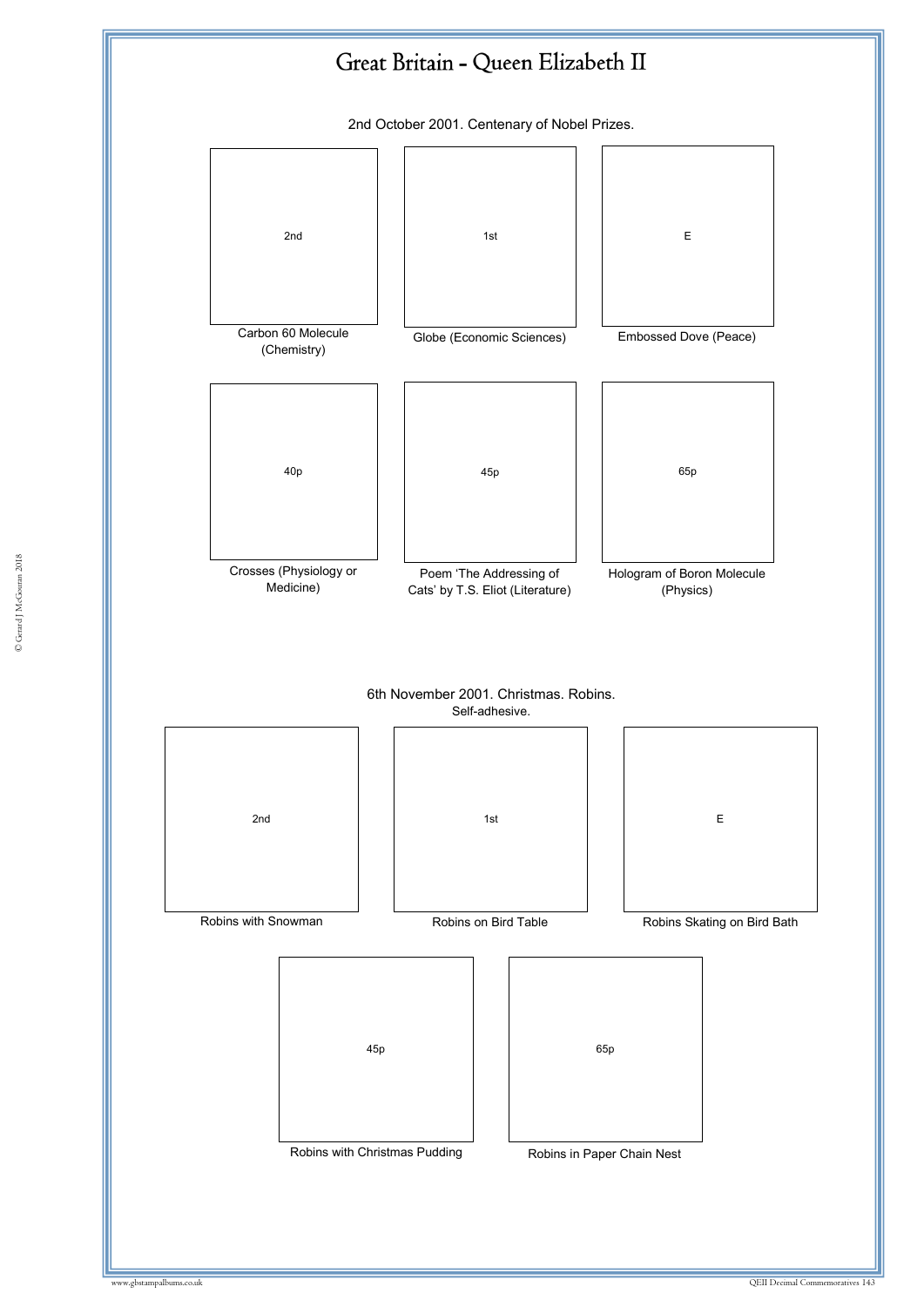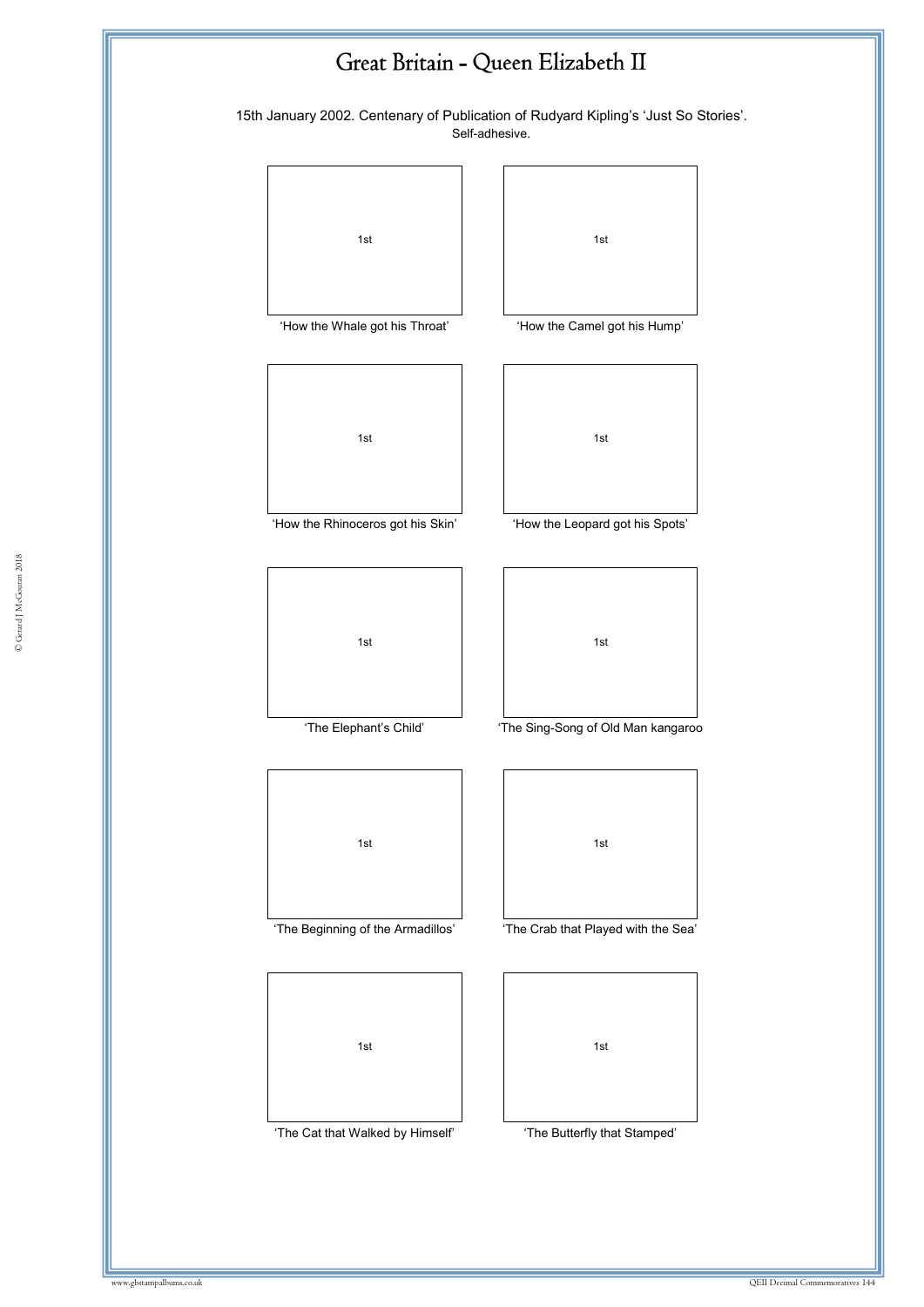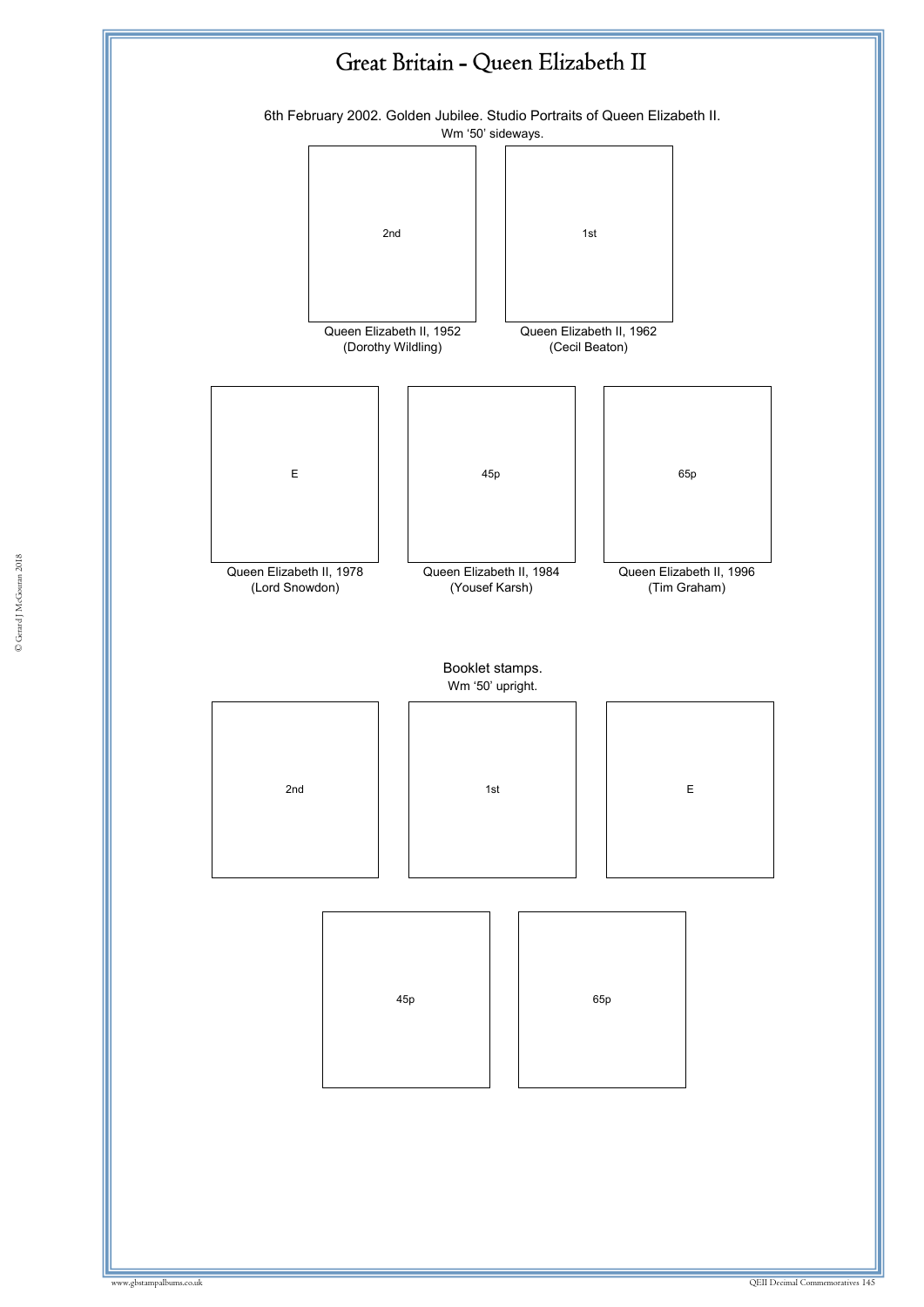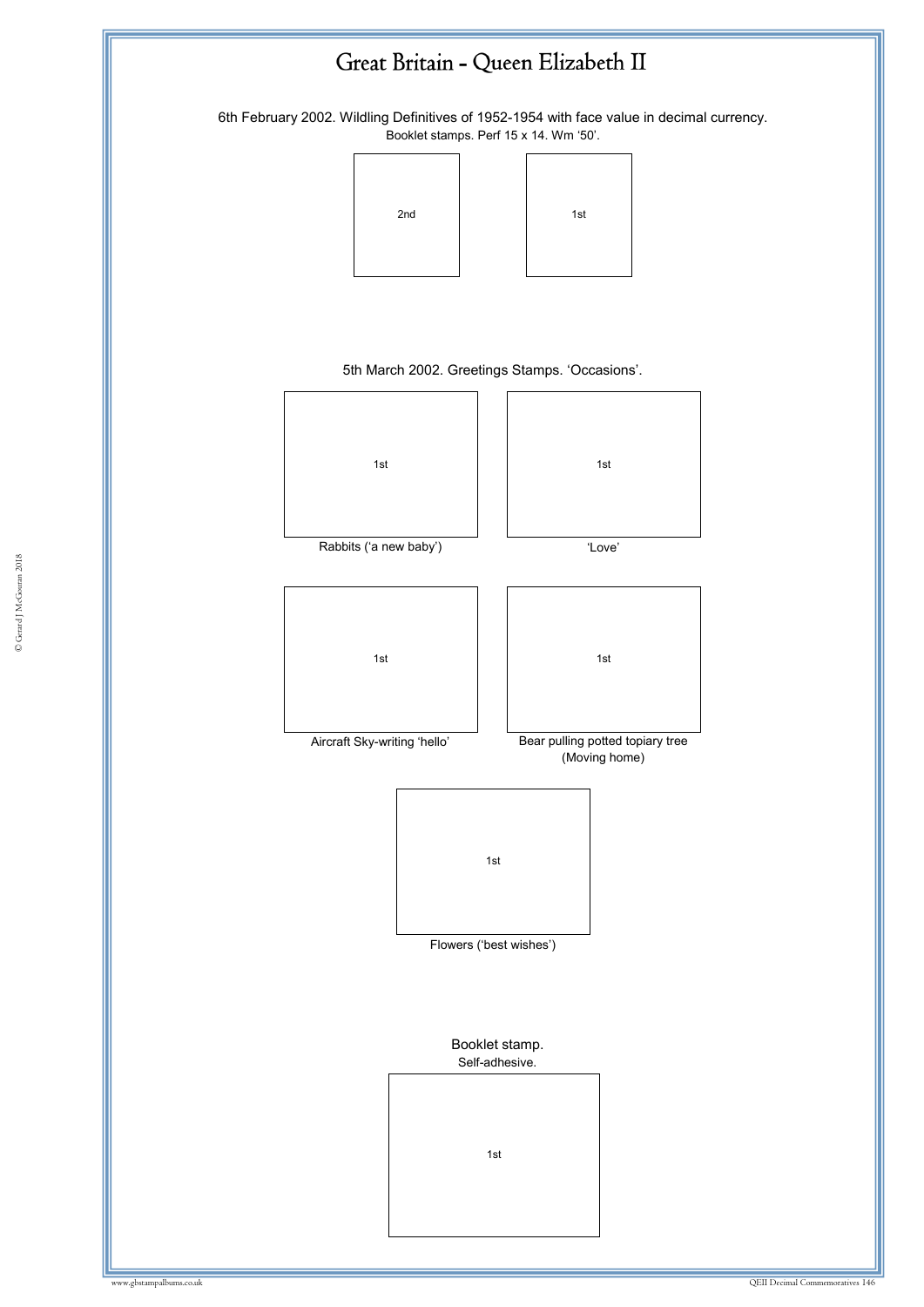19th March 2002. British Coastlines.

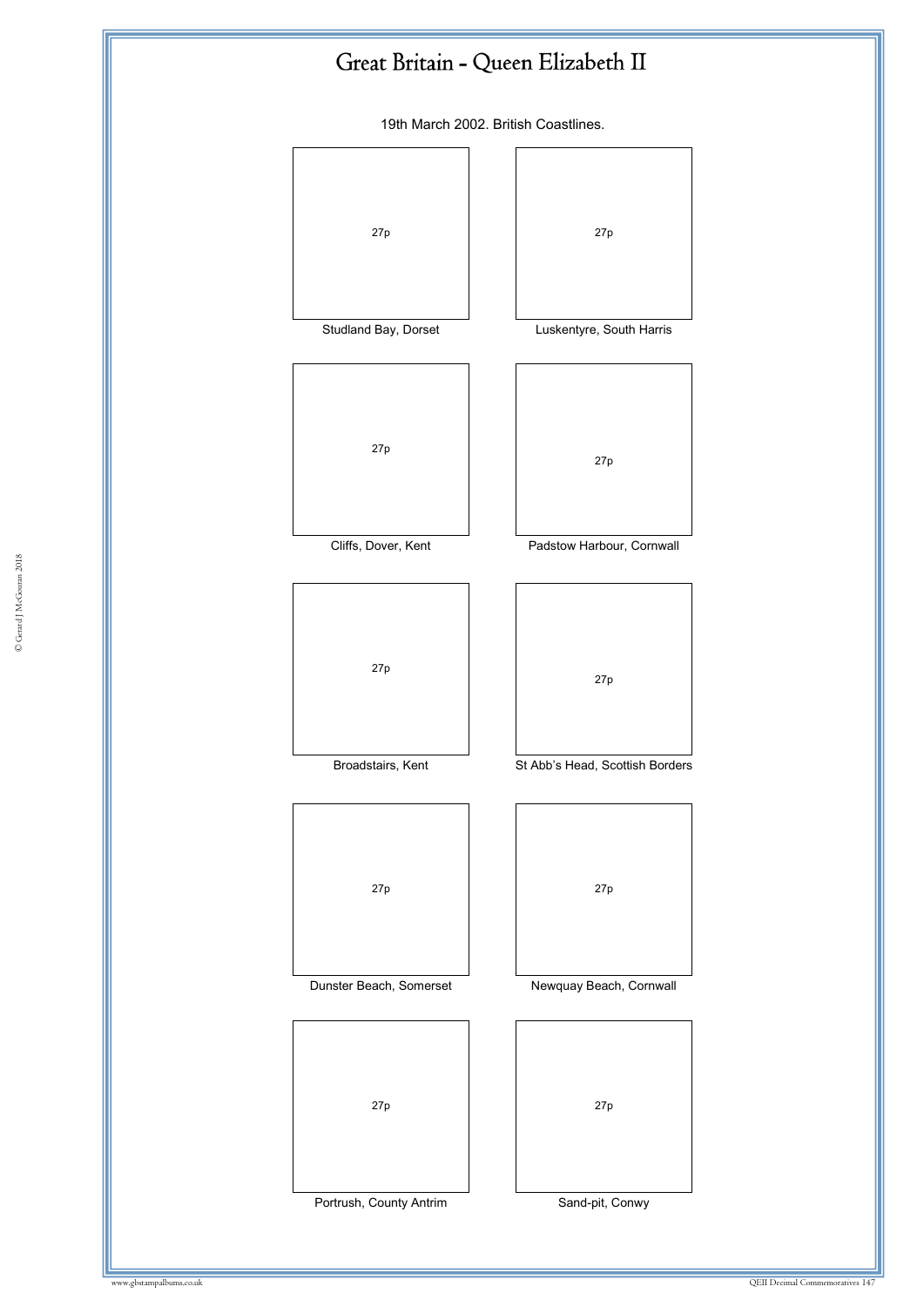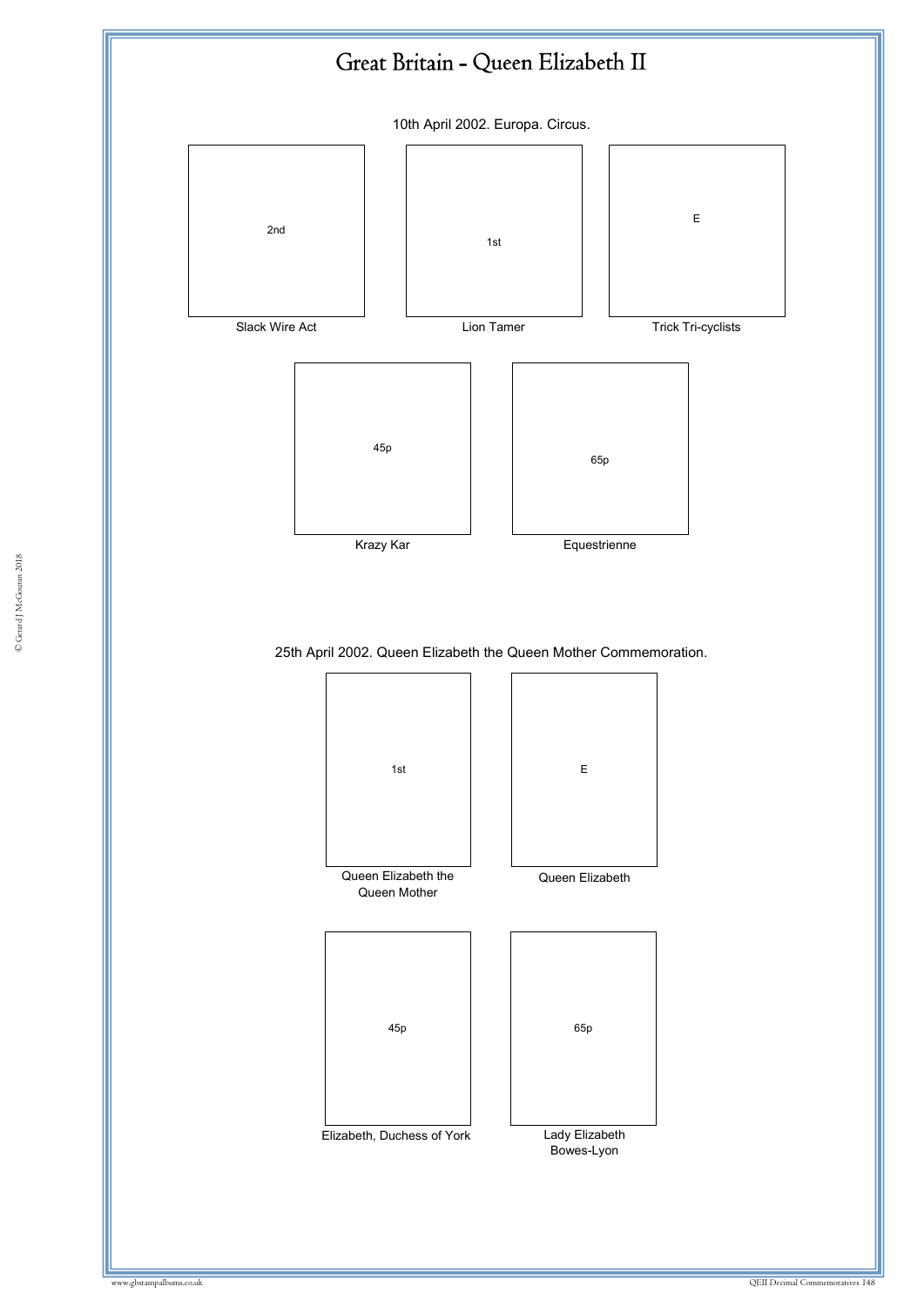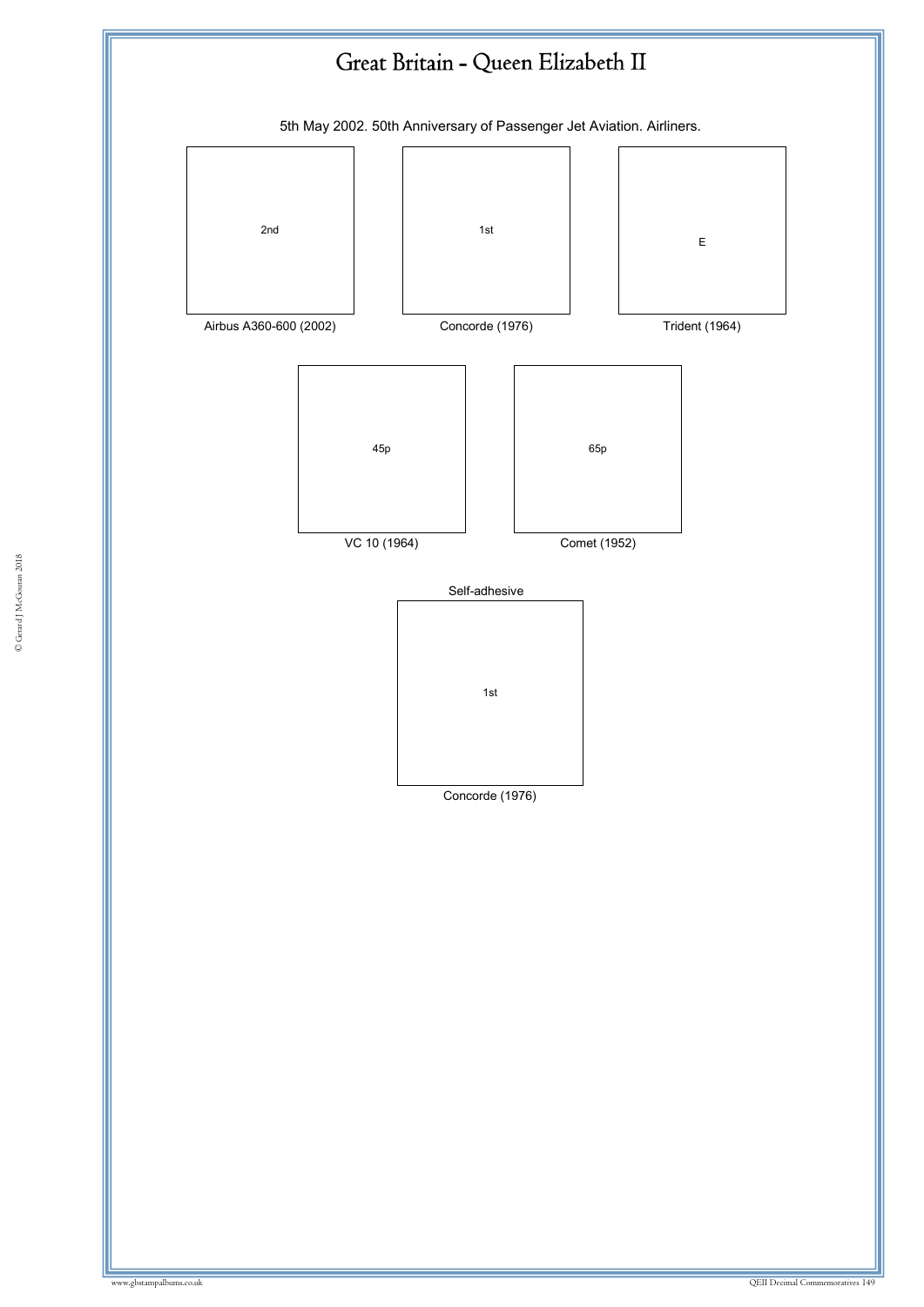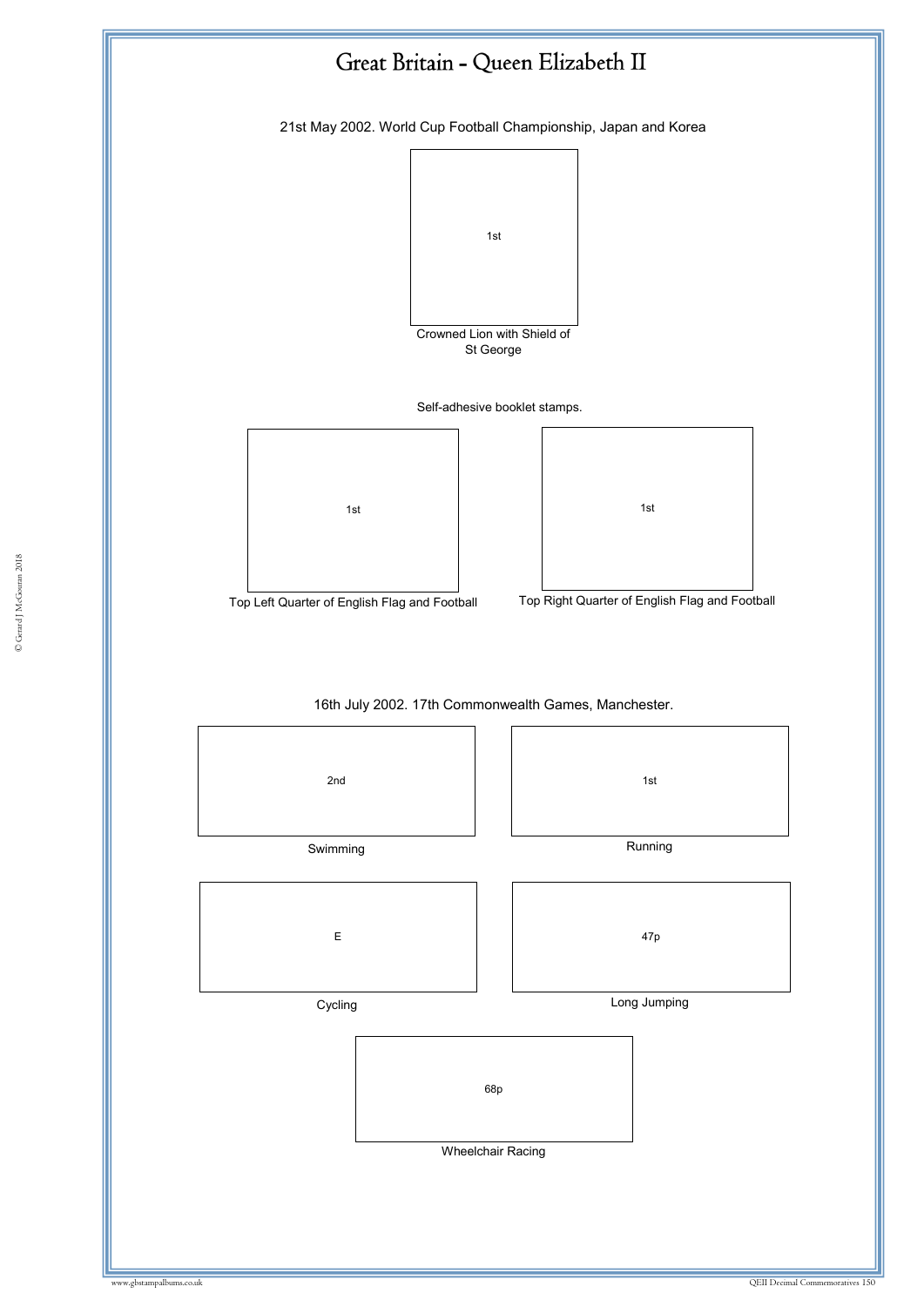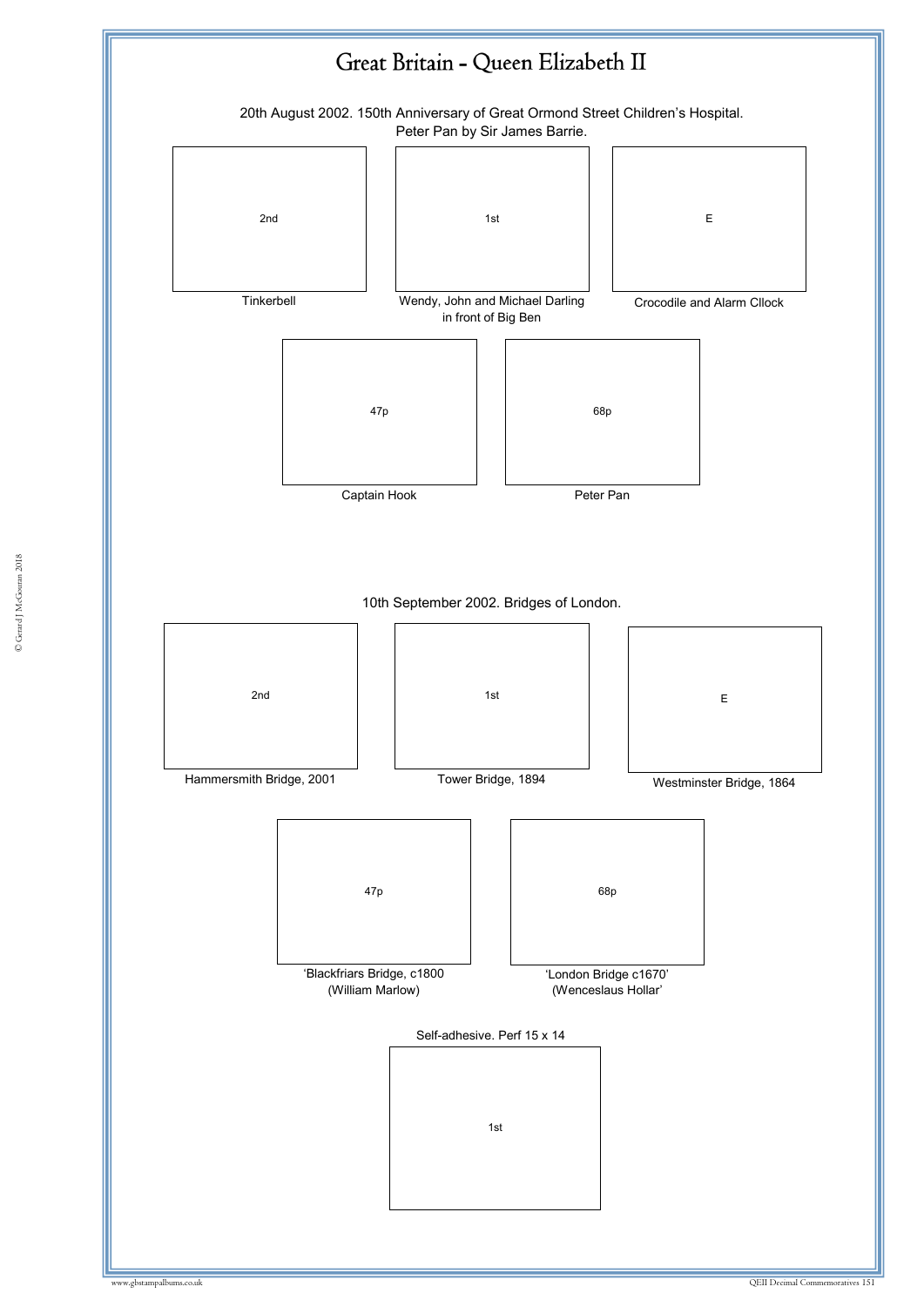

8th October 2002. 150th Anniversary of the First Pillar Box.

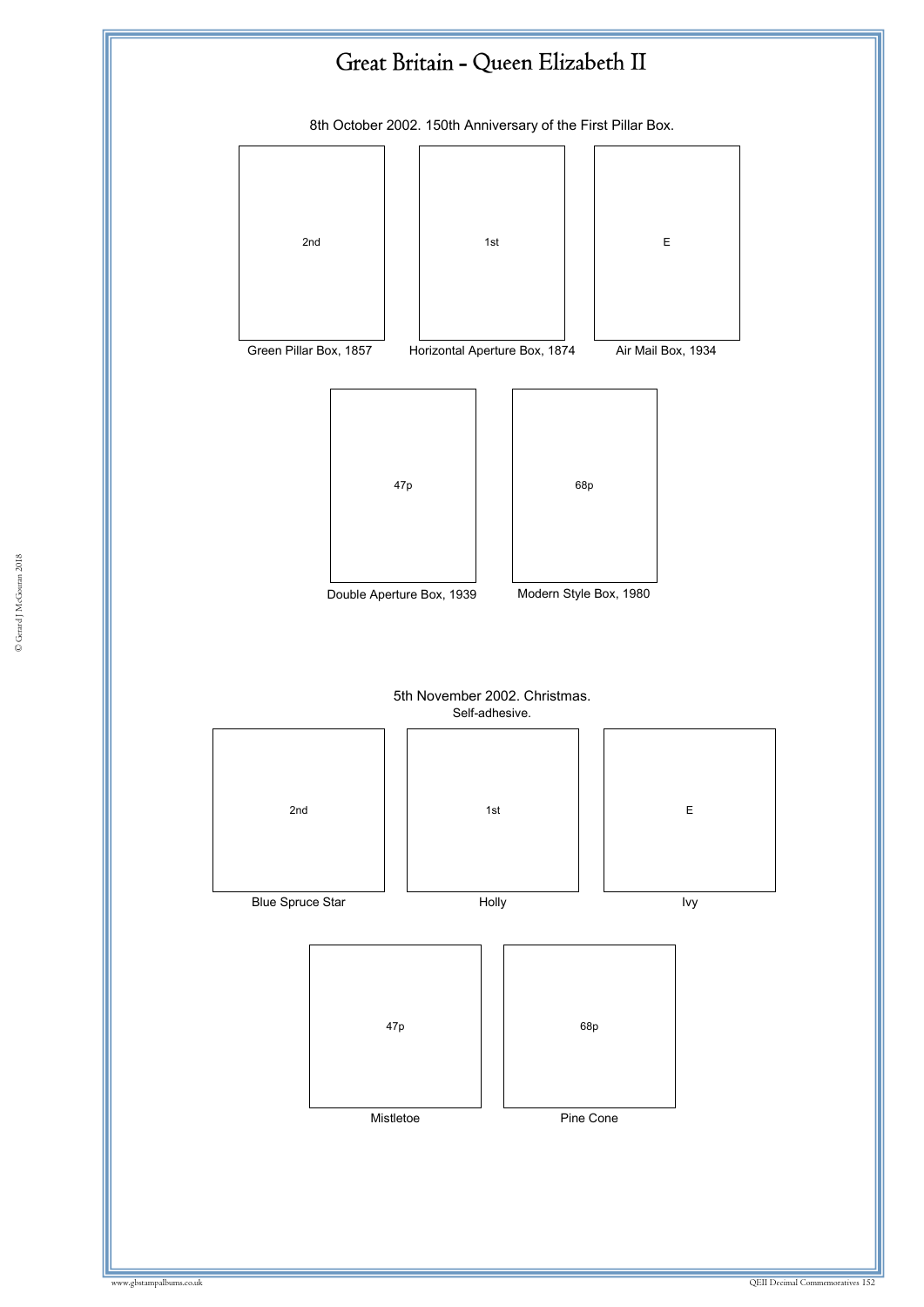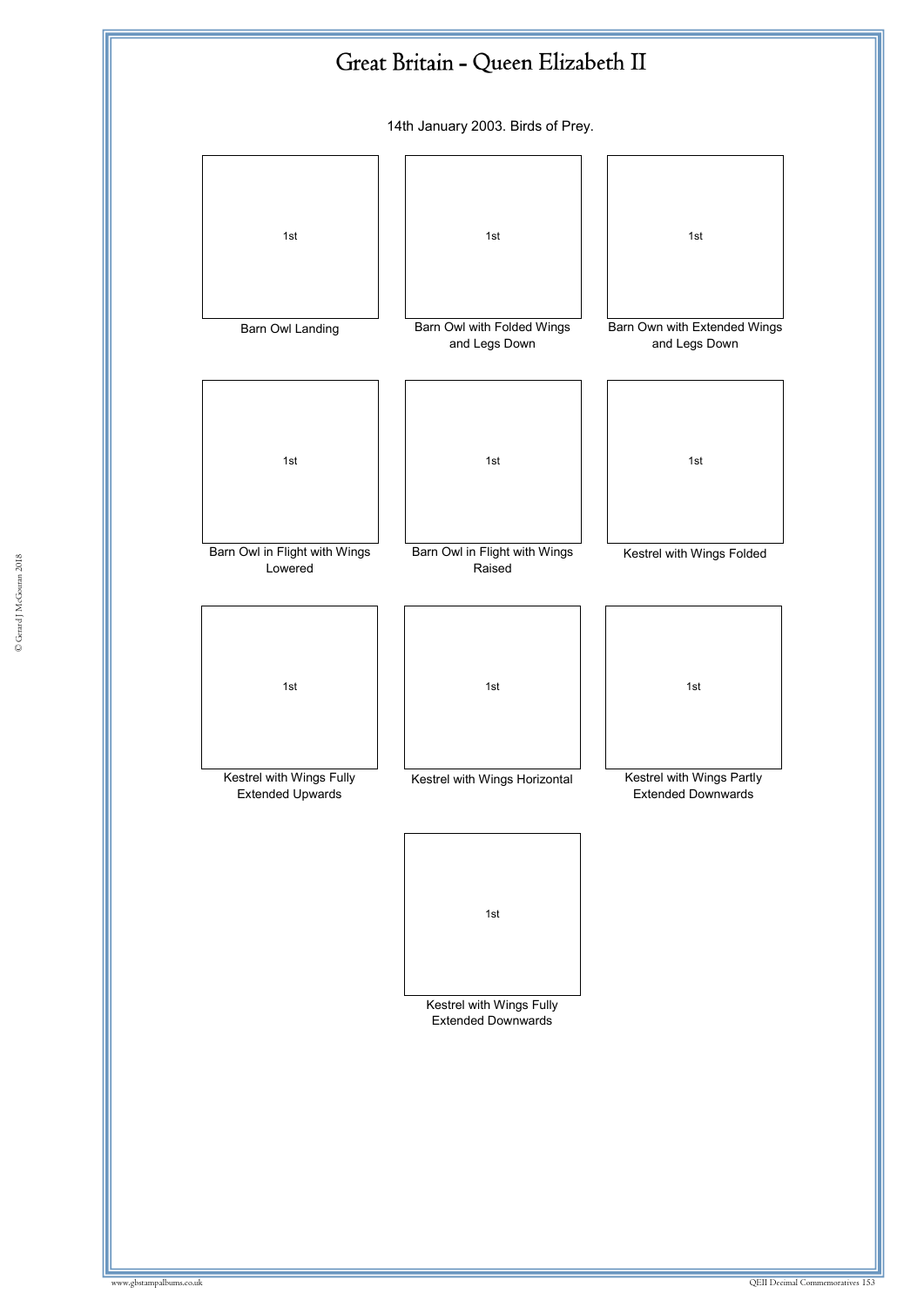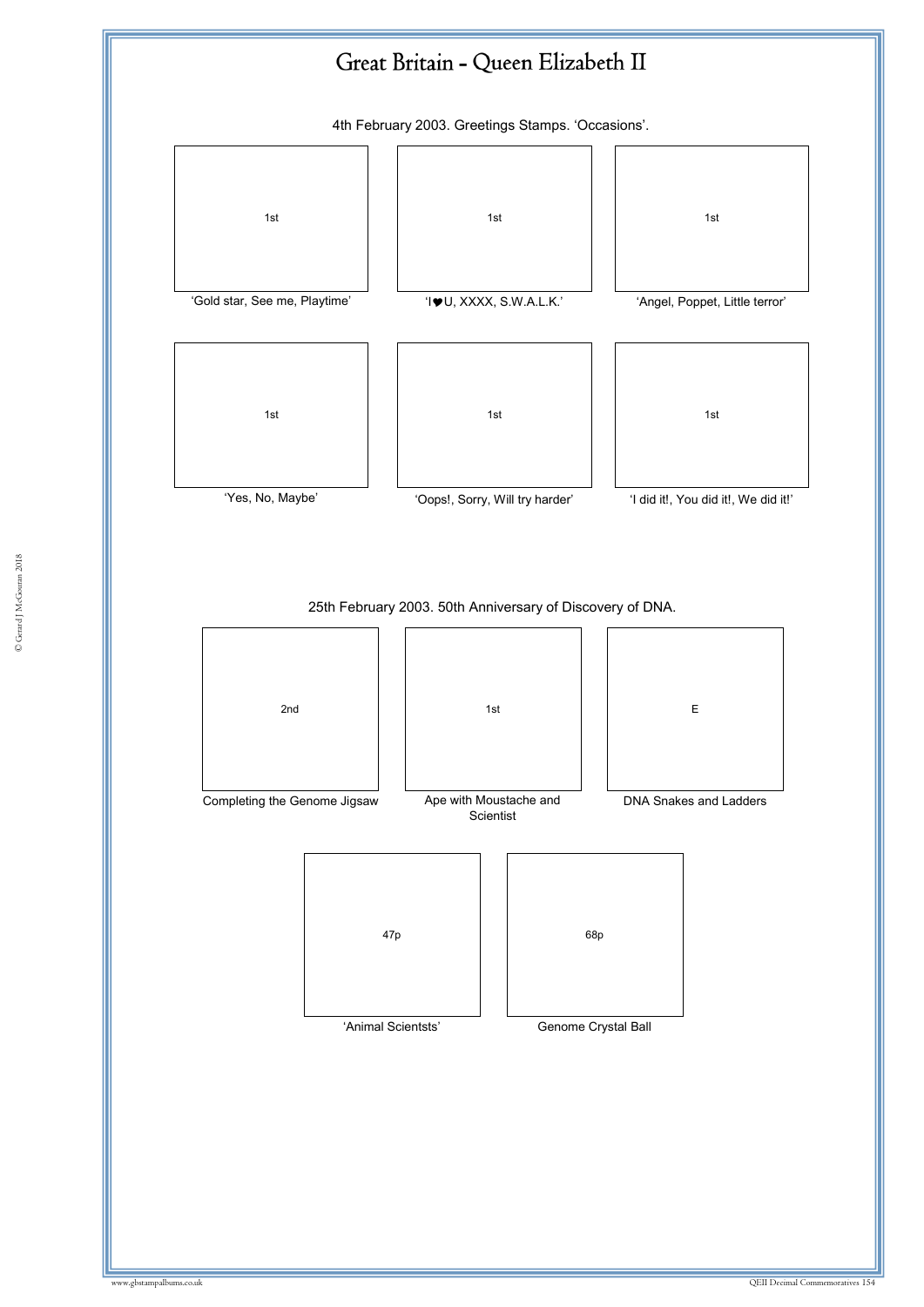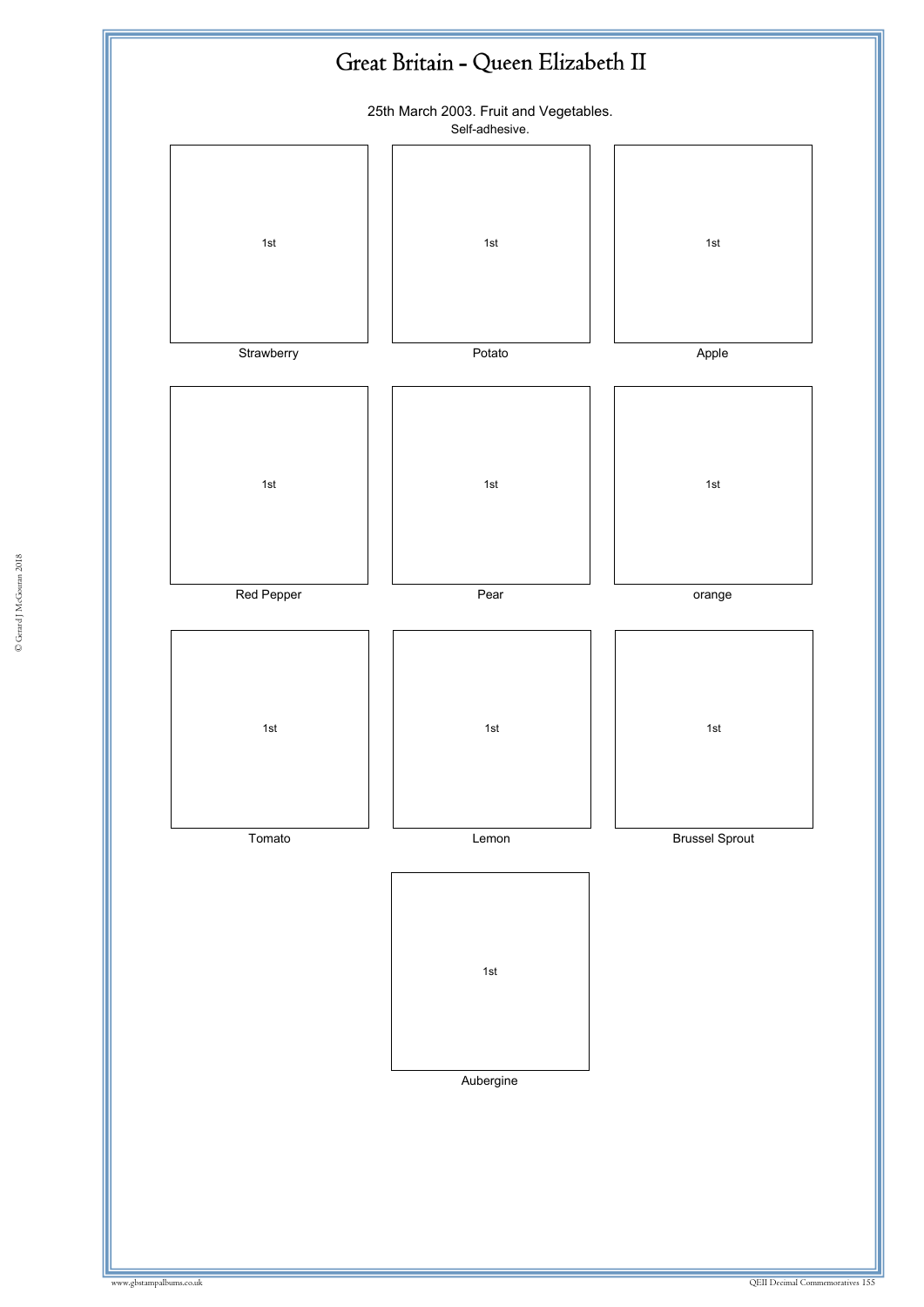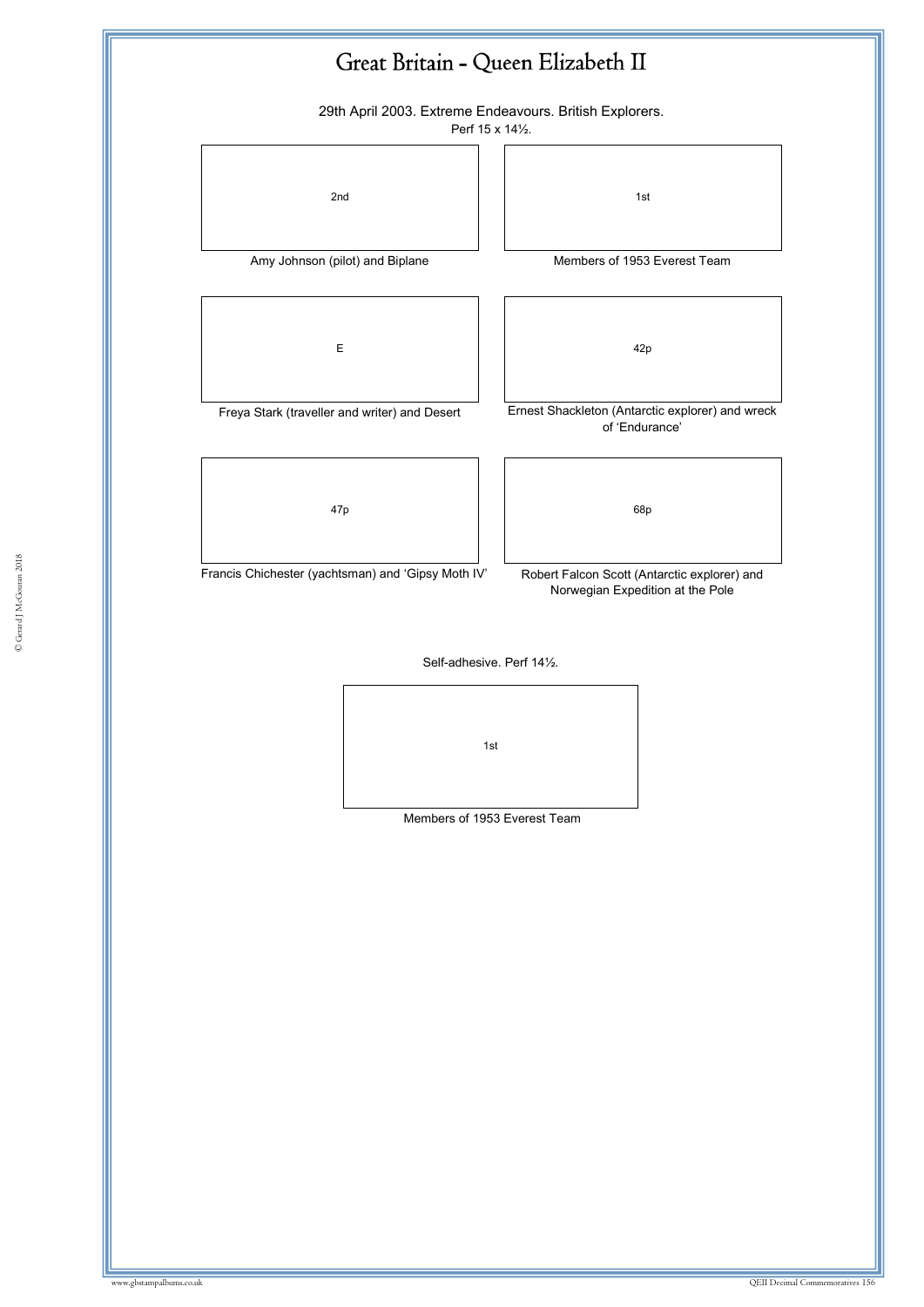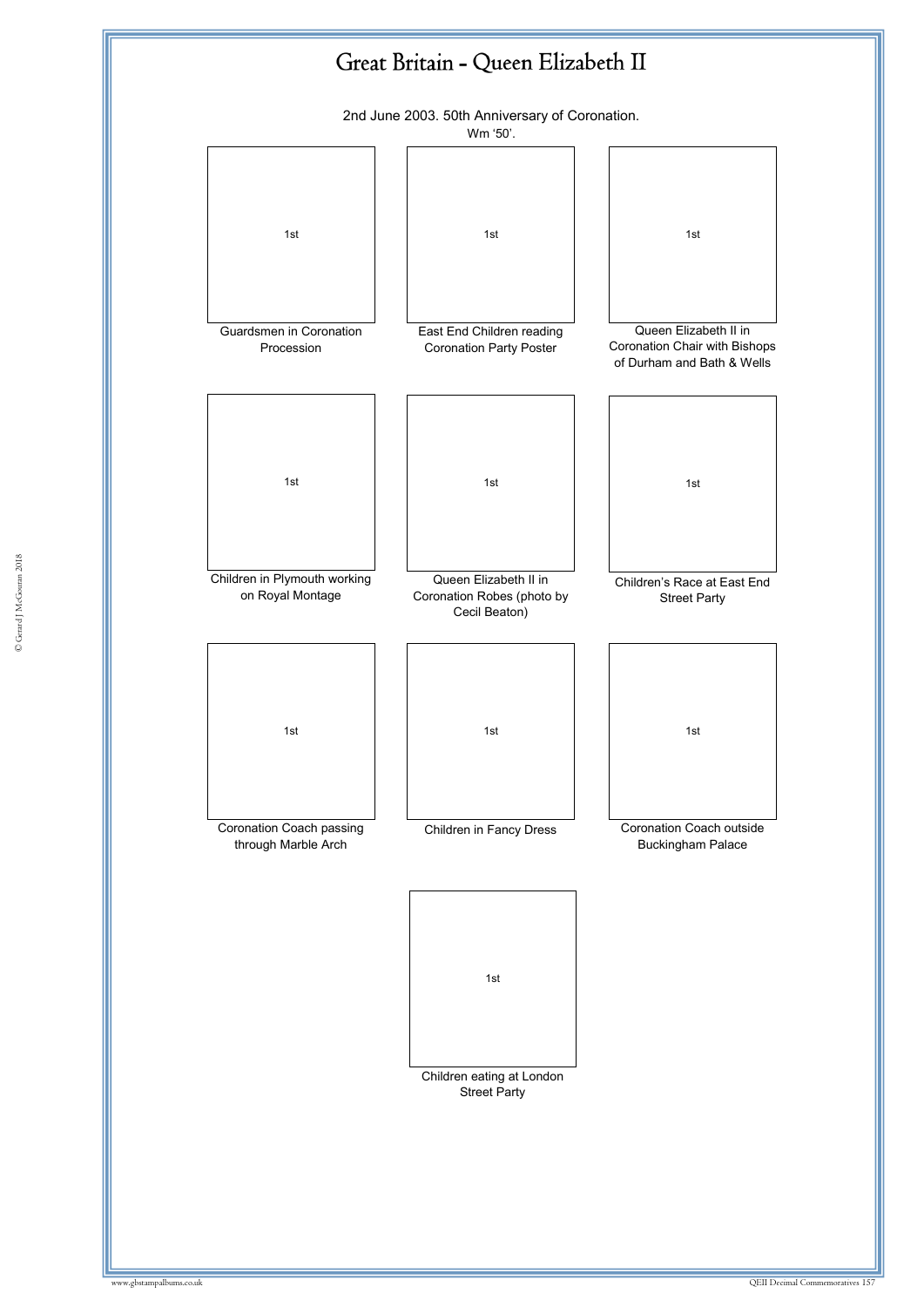2nd June 2003. 50th Anniversary of Coronation. Wildling definitives of 1952 with value in decimal currency. Booklet stamps. Wm '50'.



17th June 2003. 21st Birthday of Prince William of Wales.



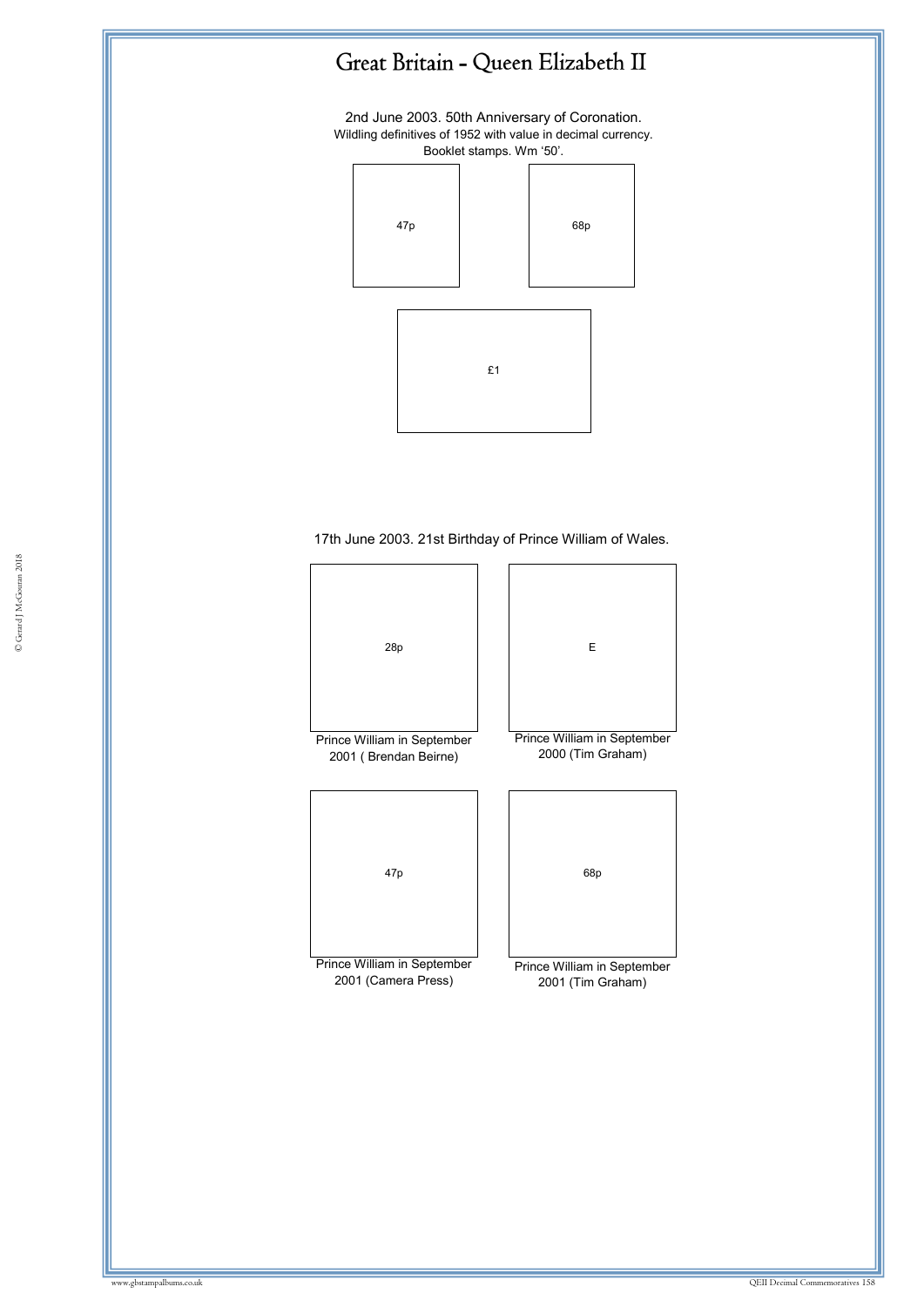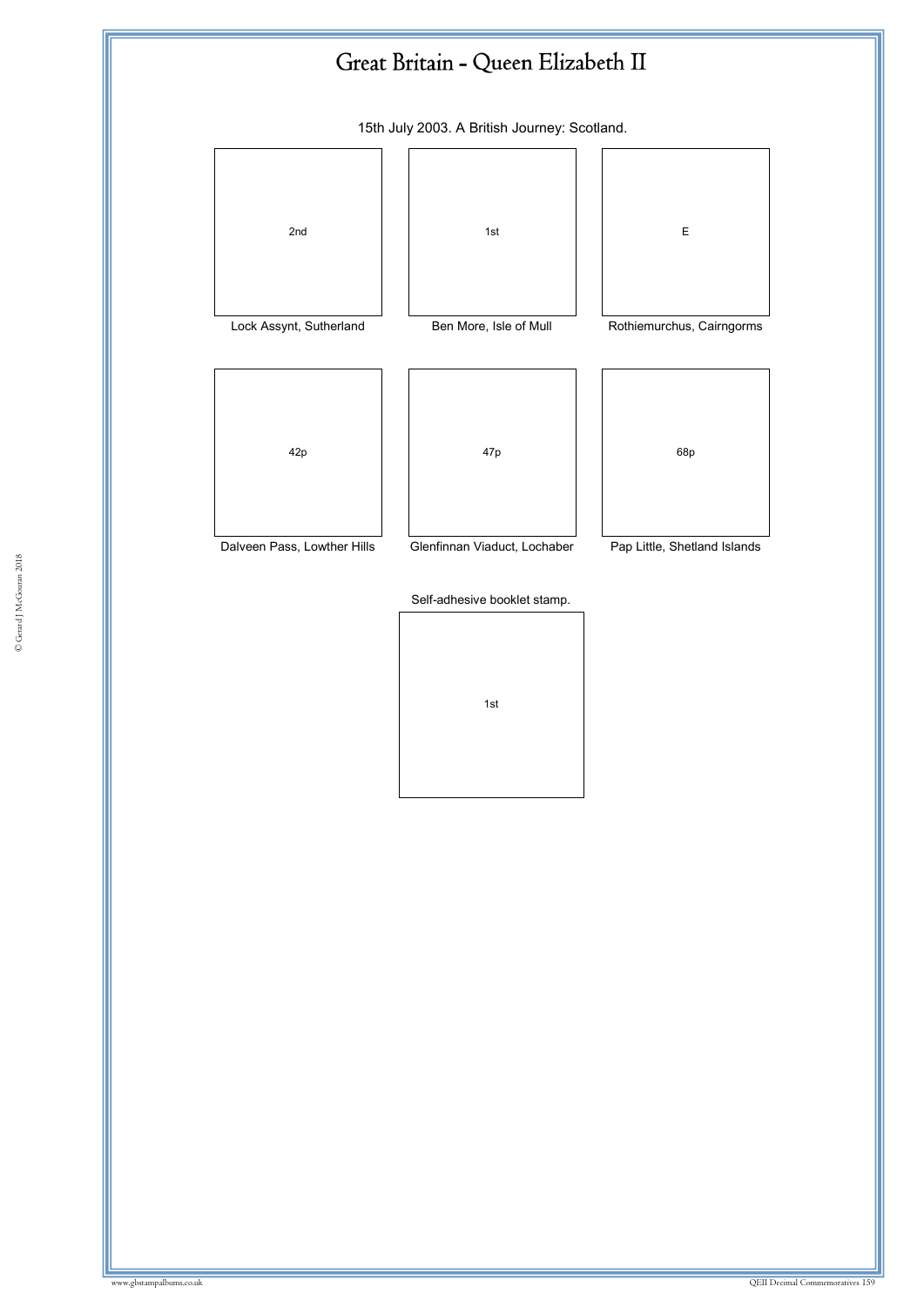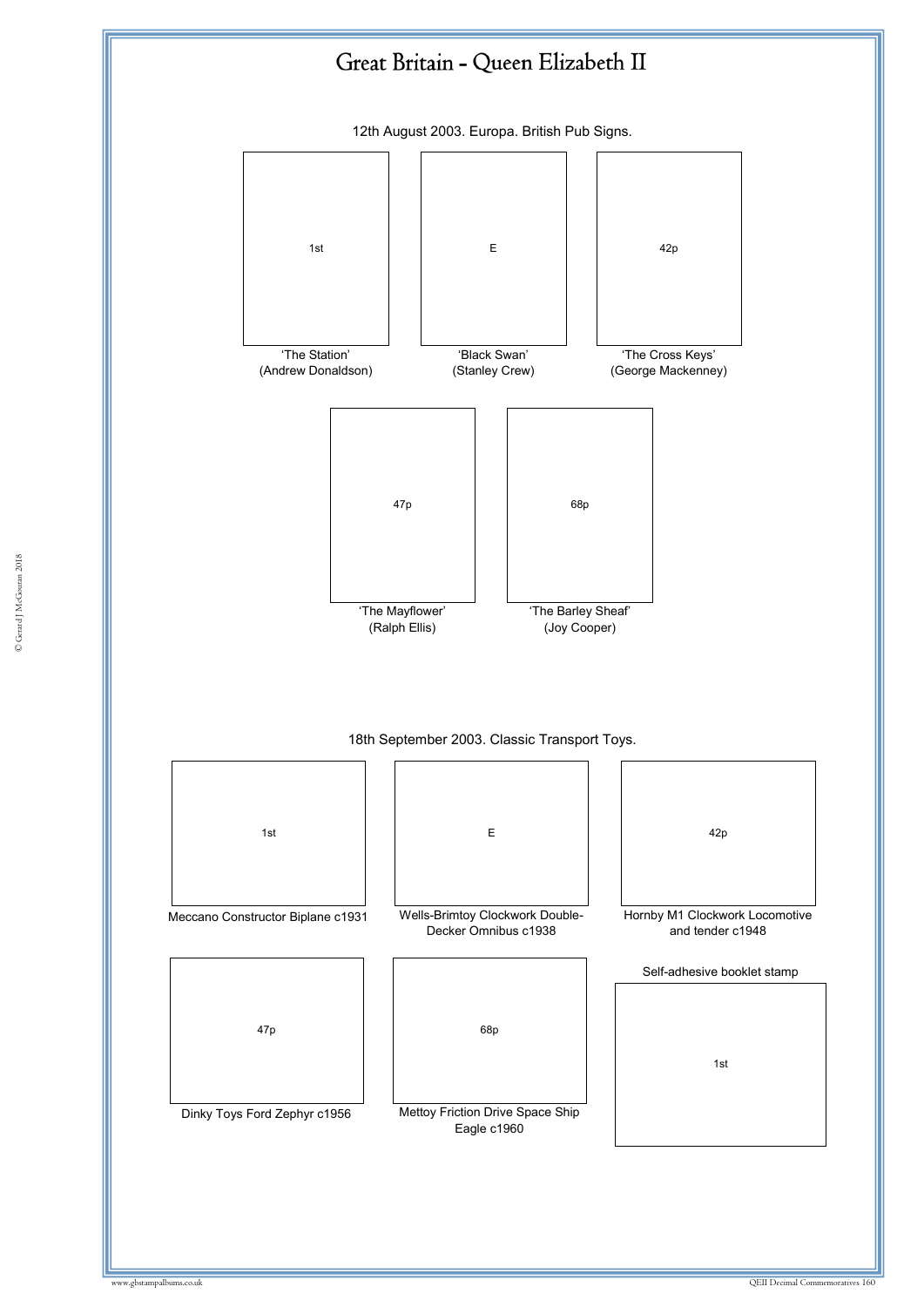7th October 2003. 250th Anniversary of the British Museum.





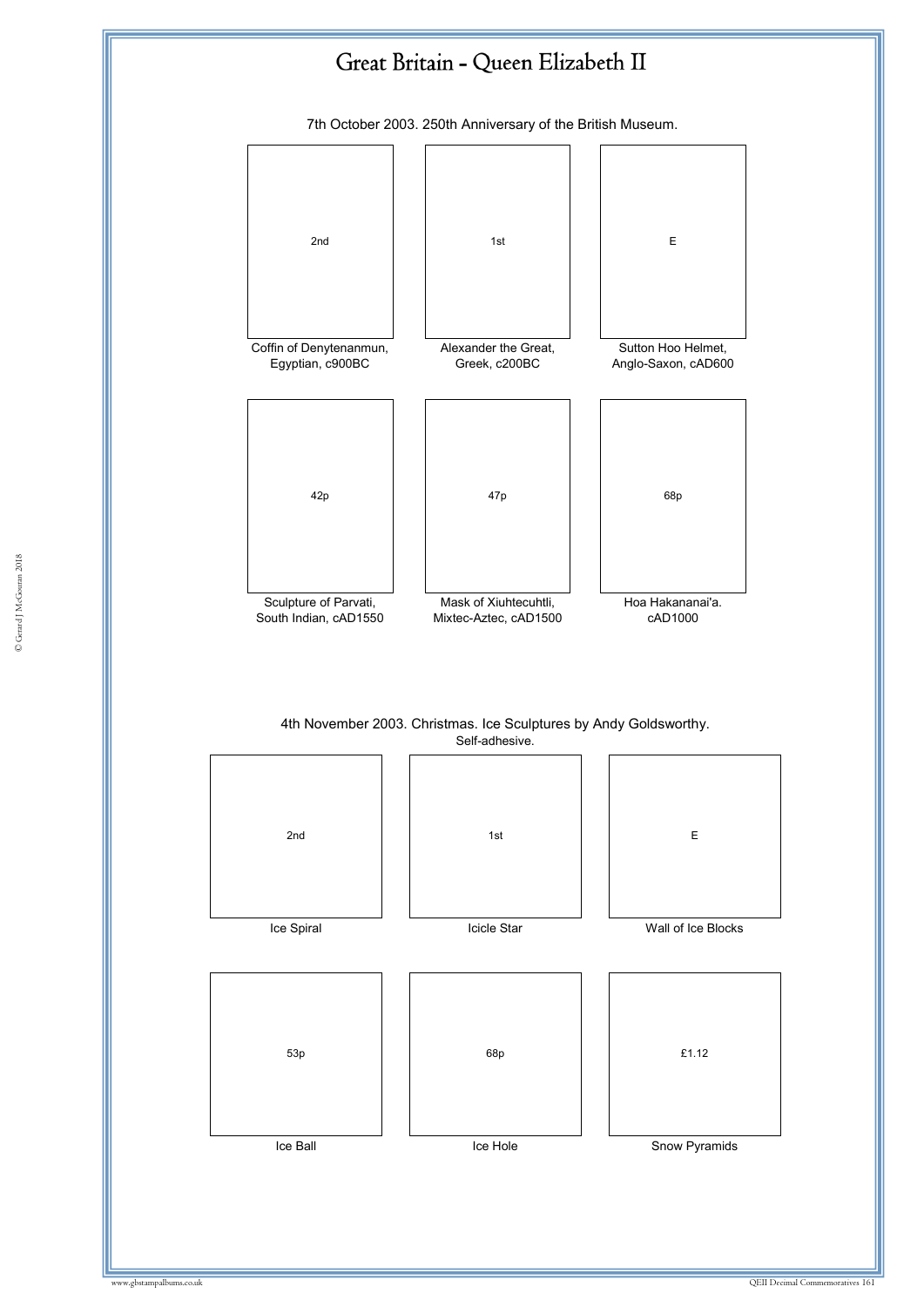

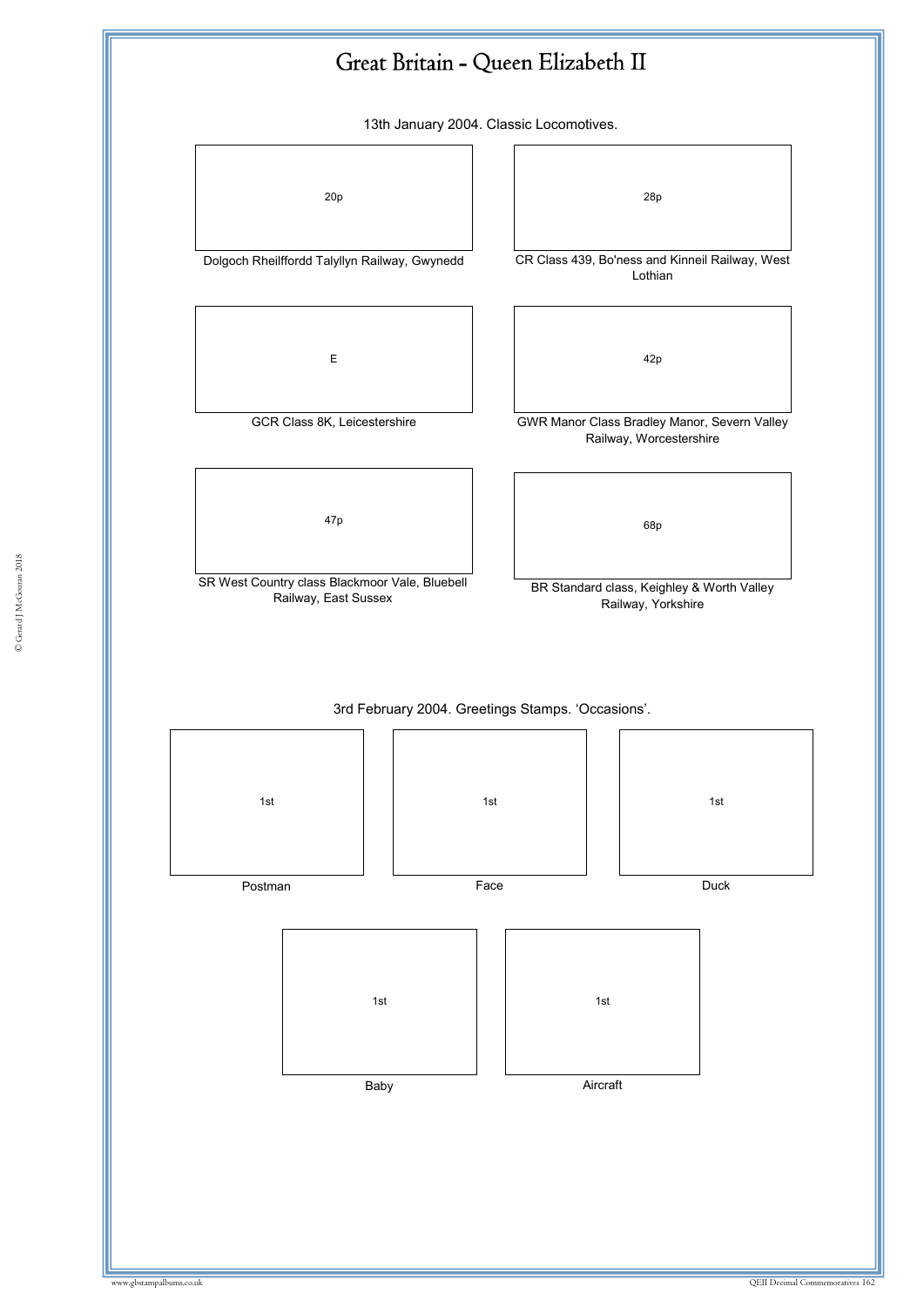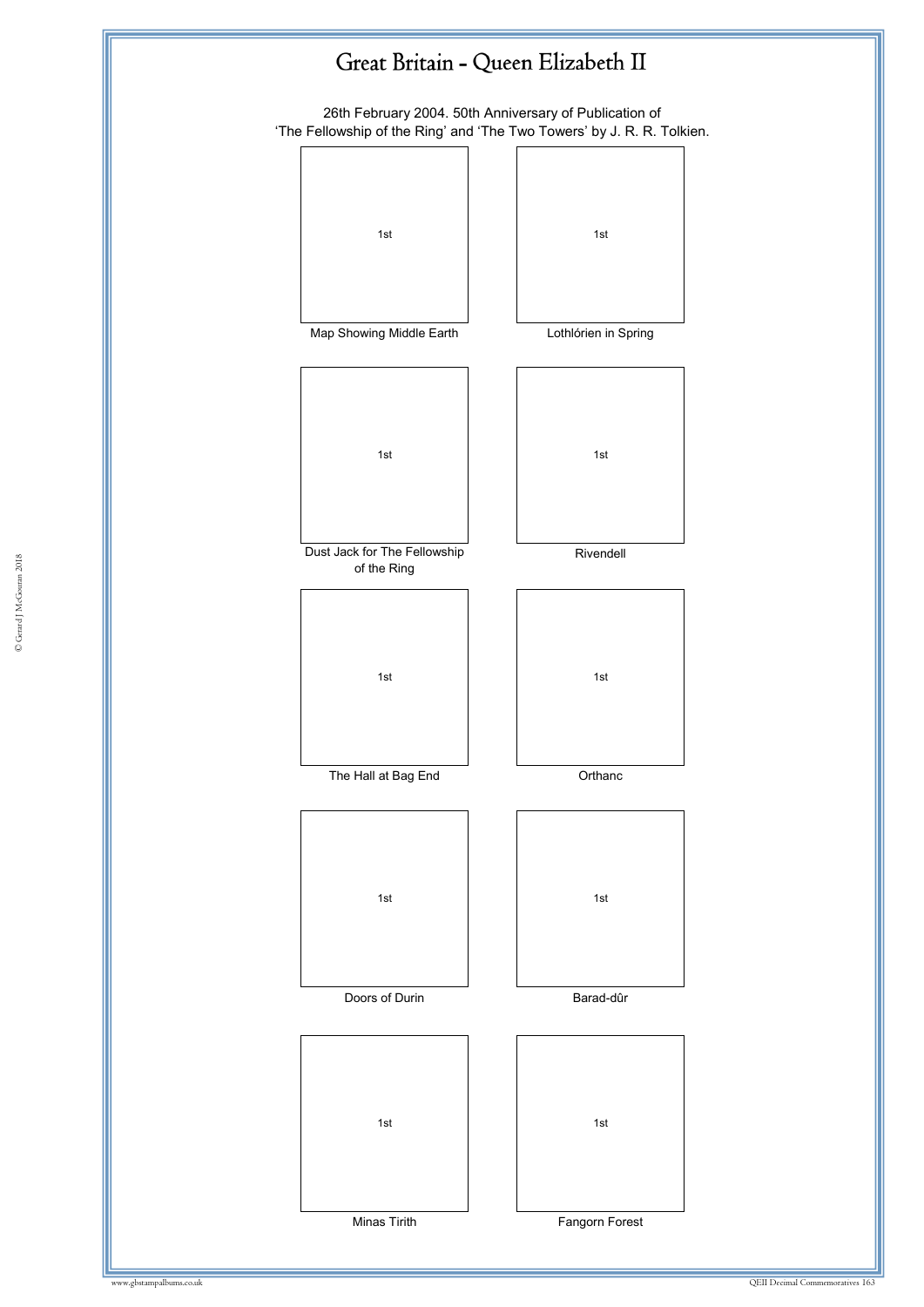

16th March 2004. A British Journey: Northern Ireland.

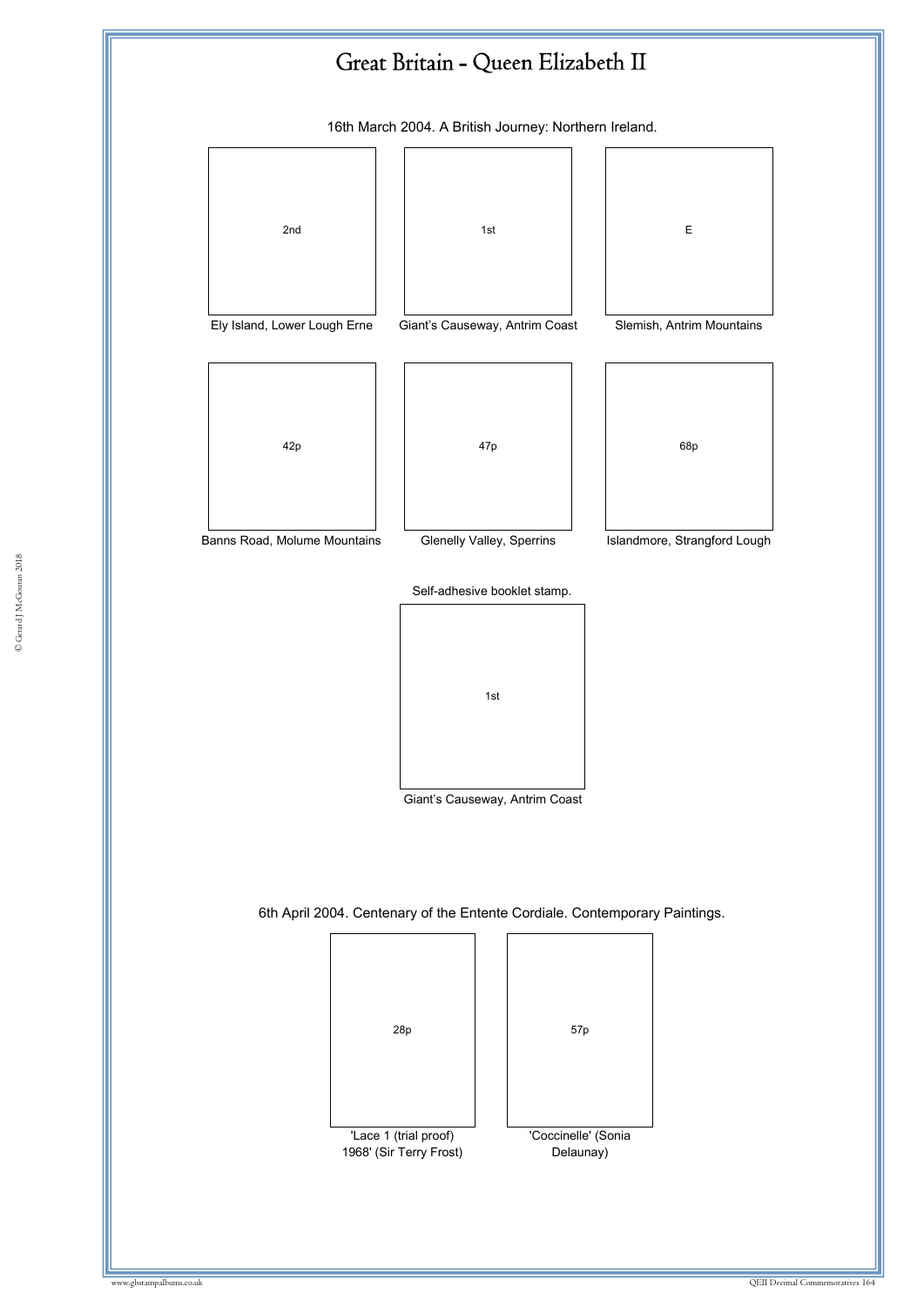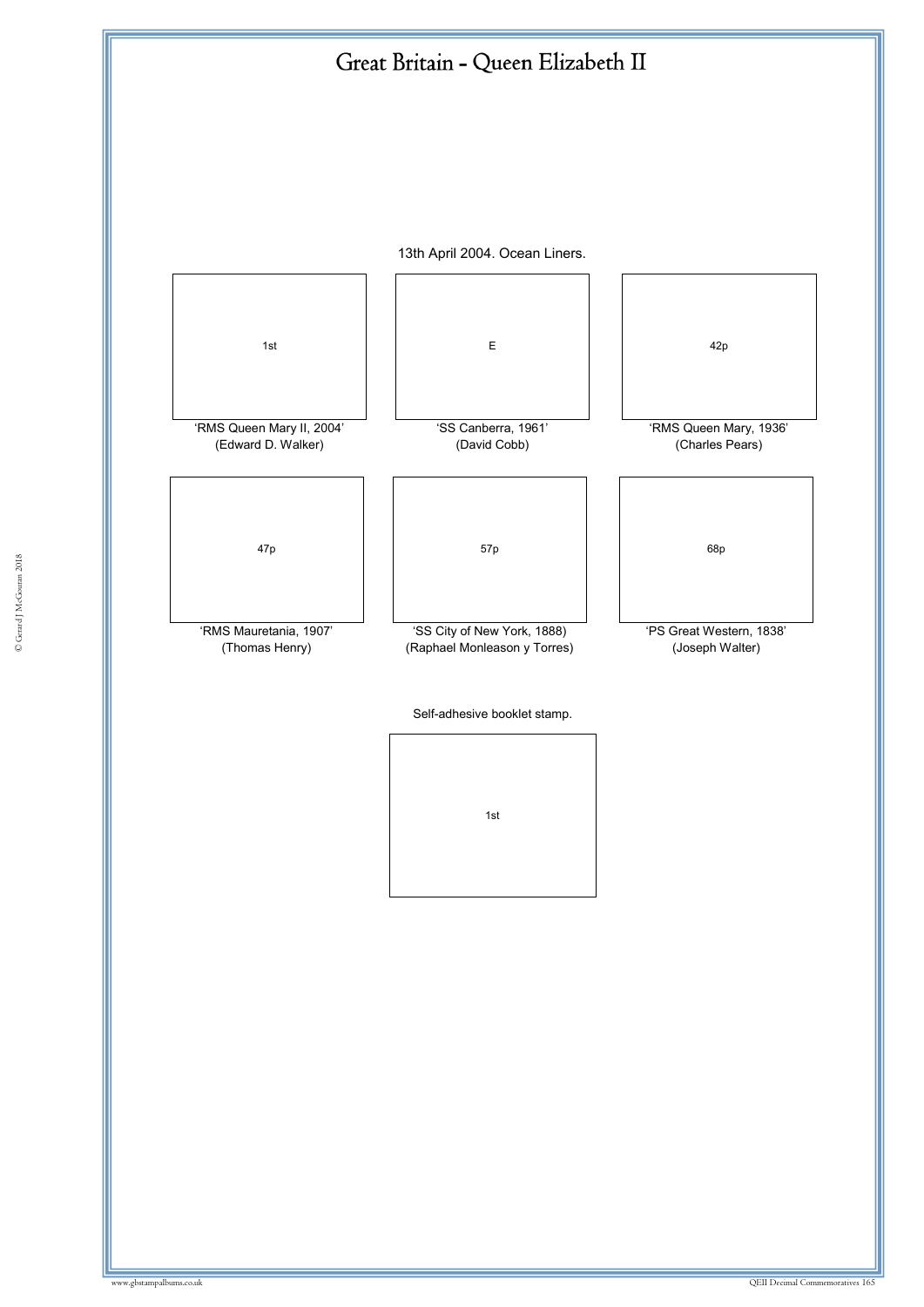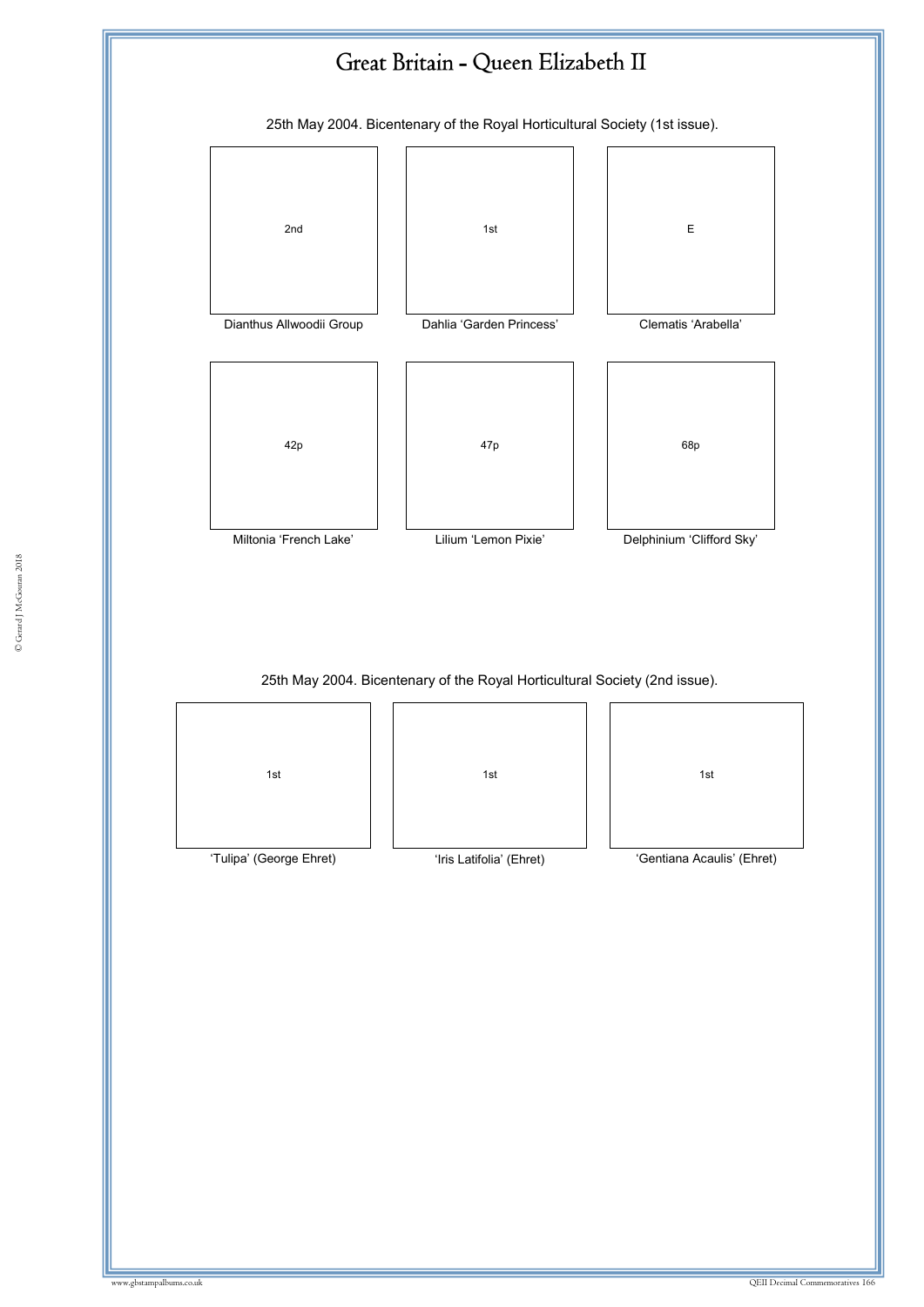

15th June 2004. A British Journey: Wales.

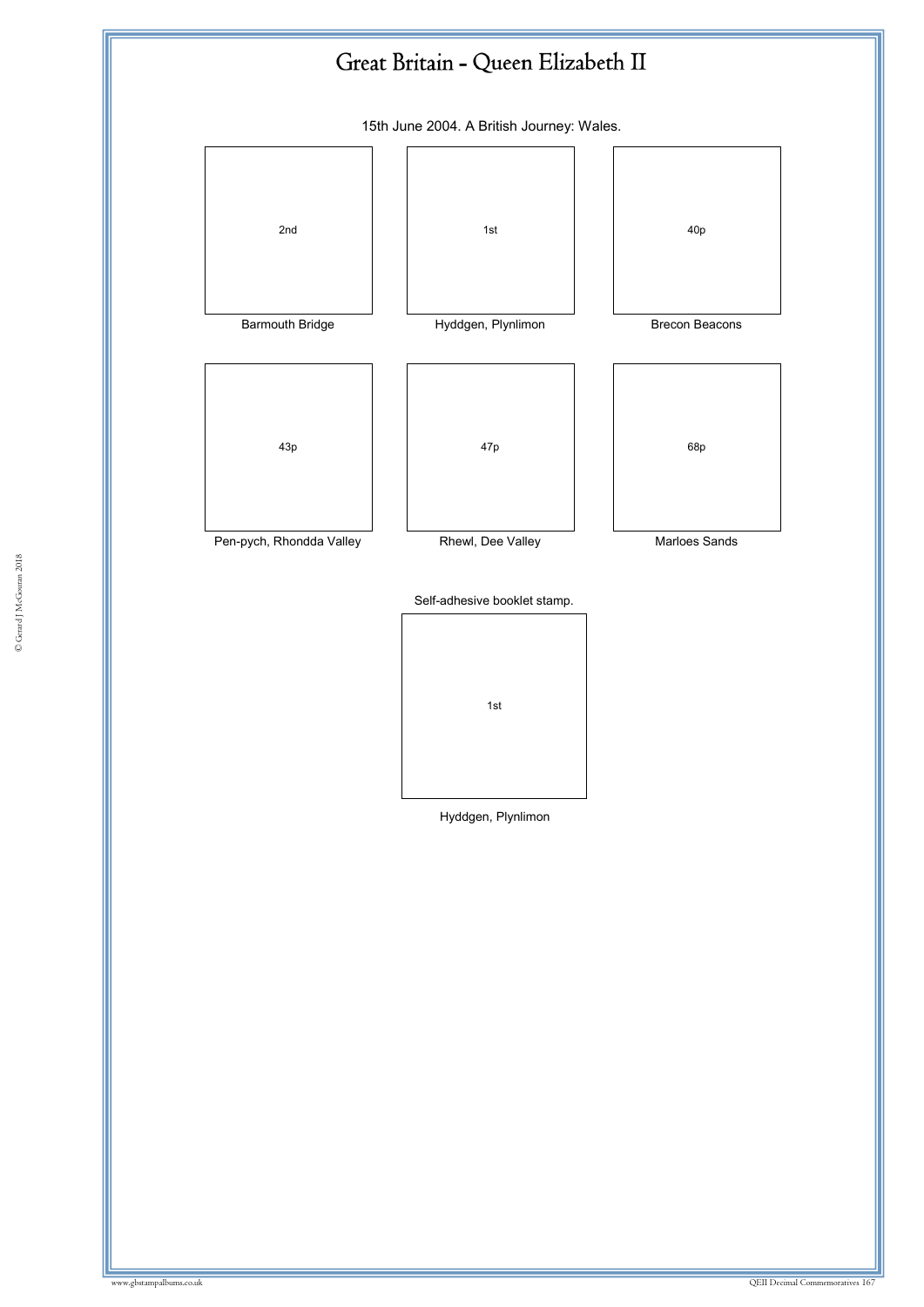

10th August 2004. 250th Anniversary of the Royal Society of Arts.

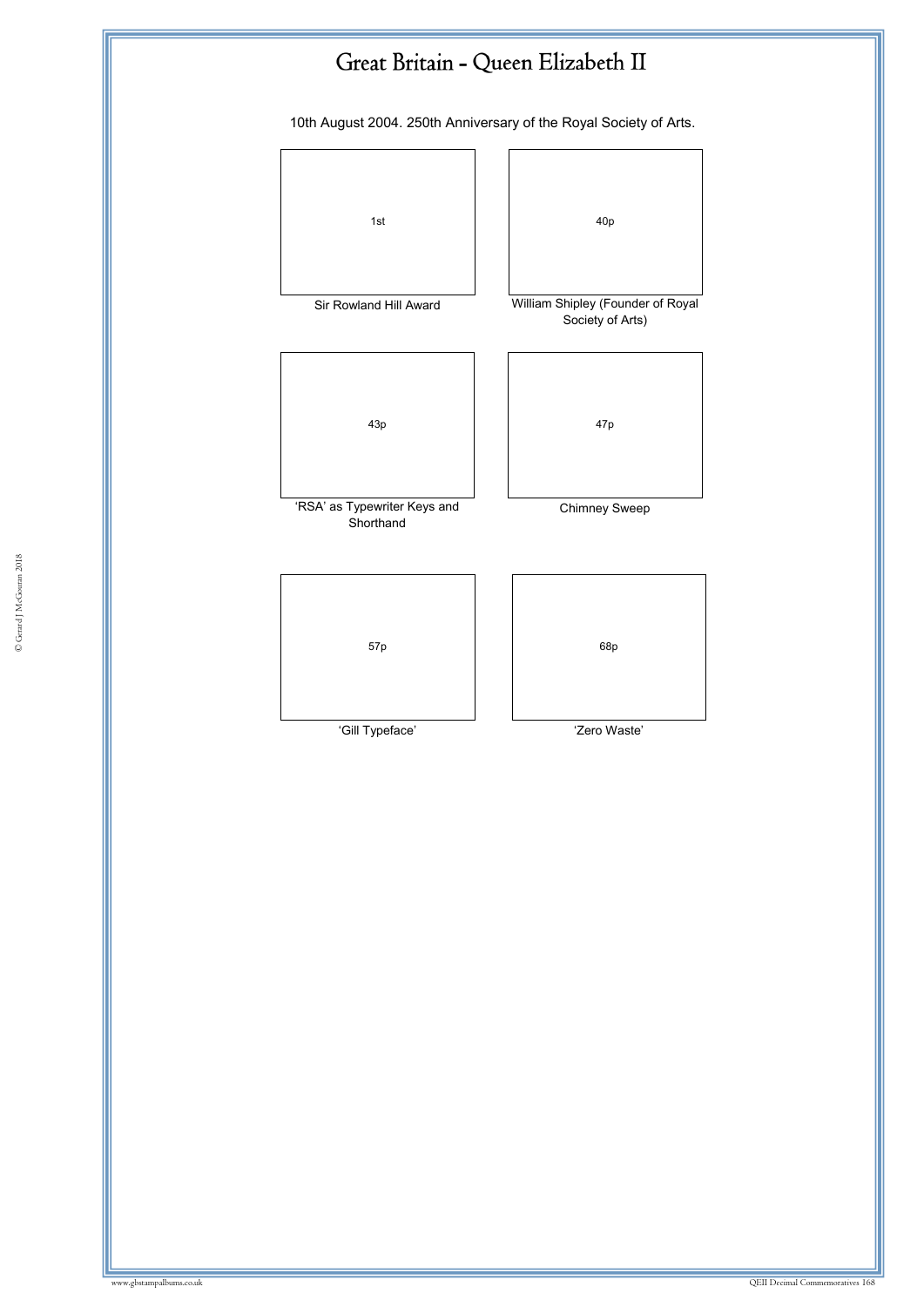

16th September 2004. Woodland Animals.

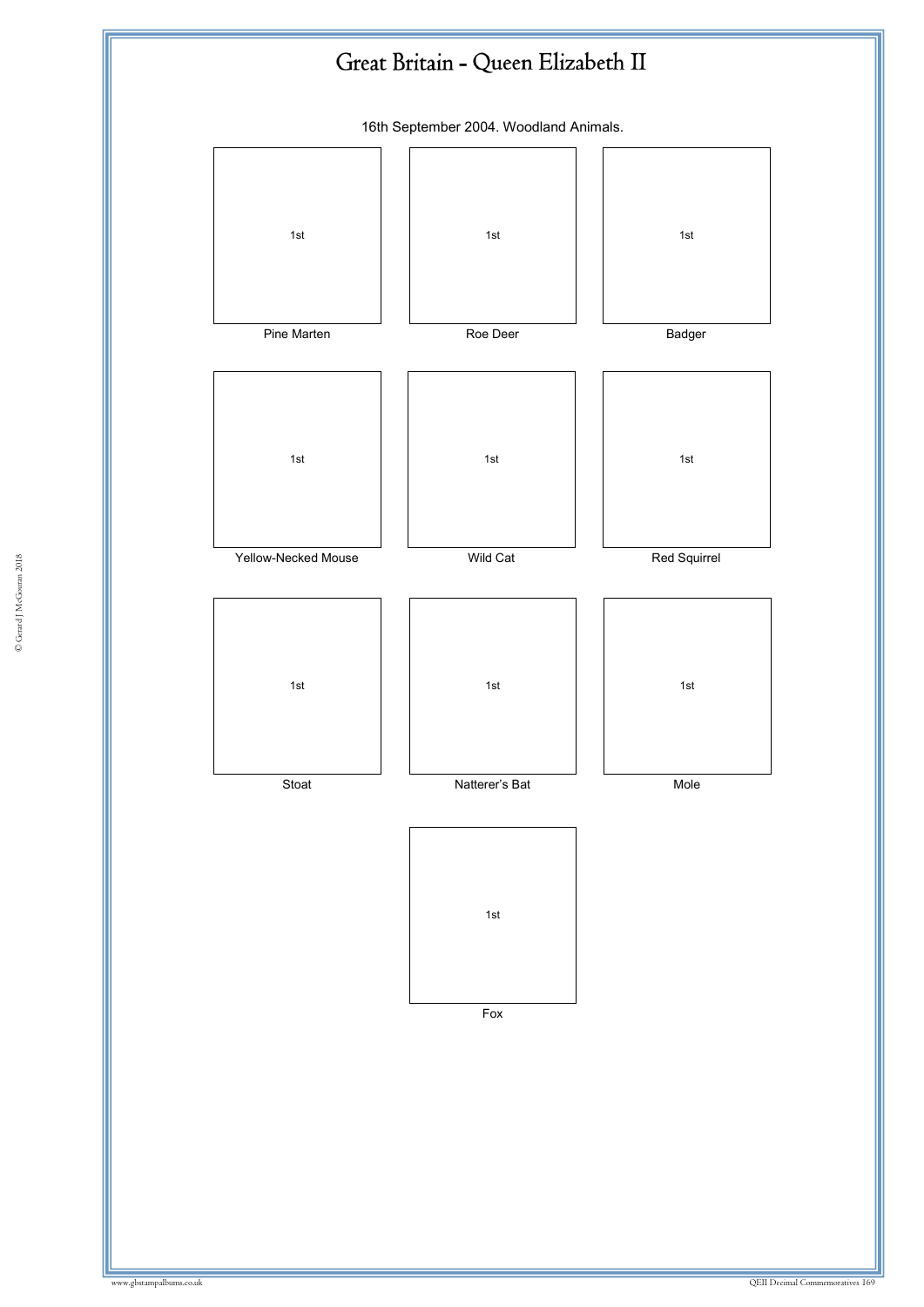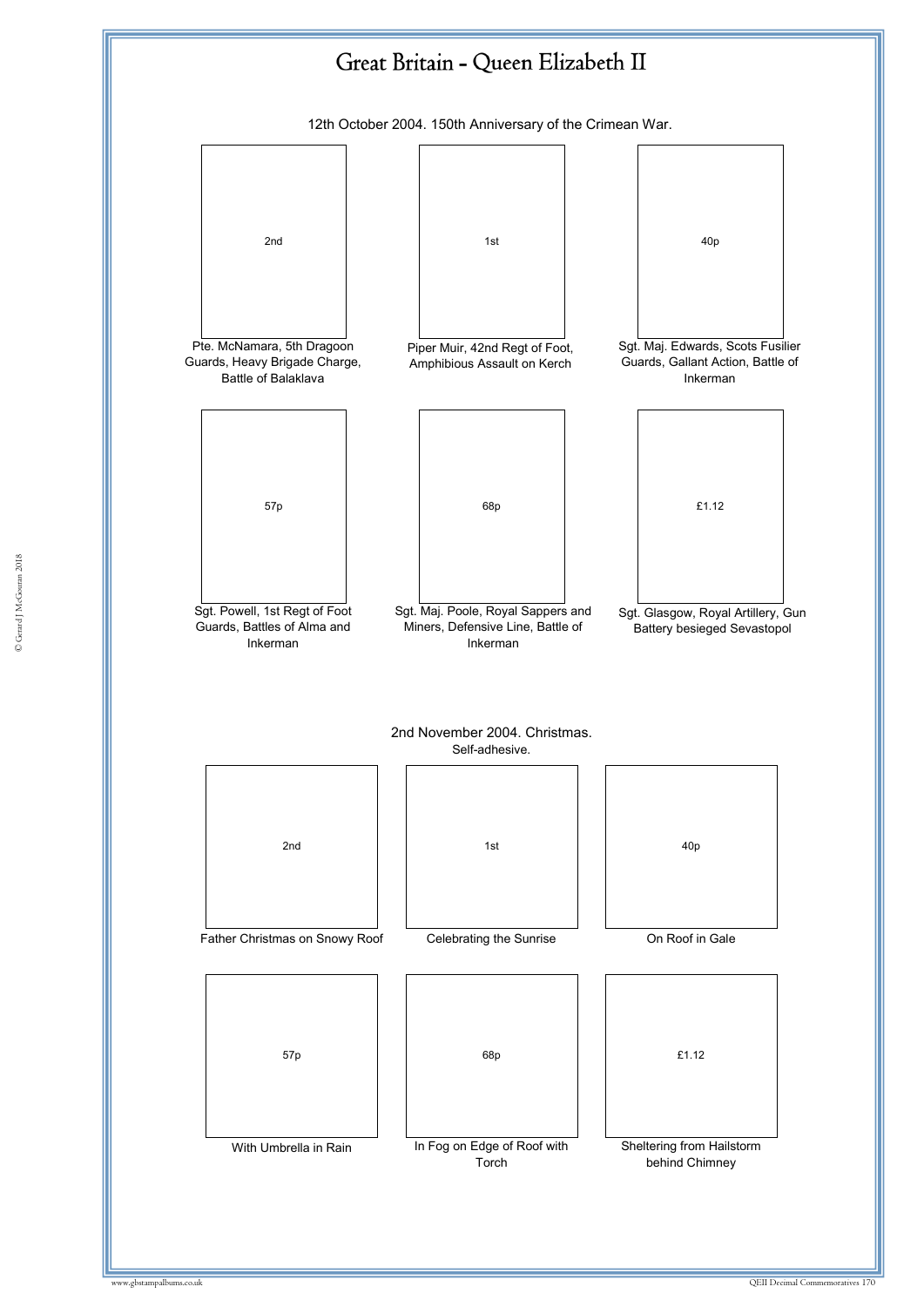11th January 2005. Farm Animals.

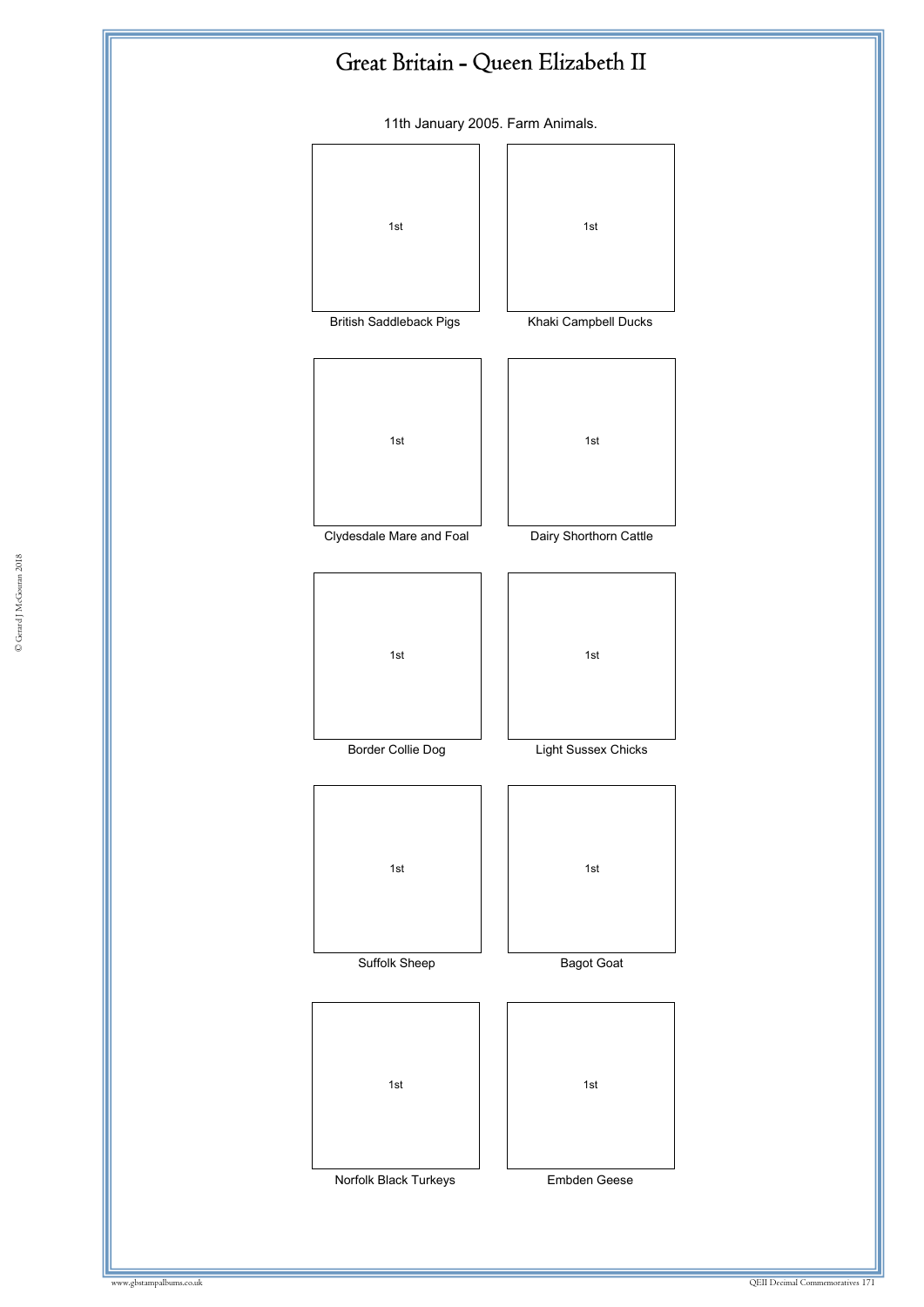

8th February 2005. A British Journey: South West England.

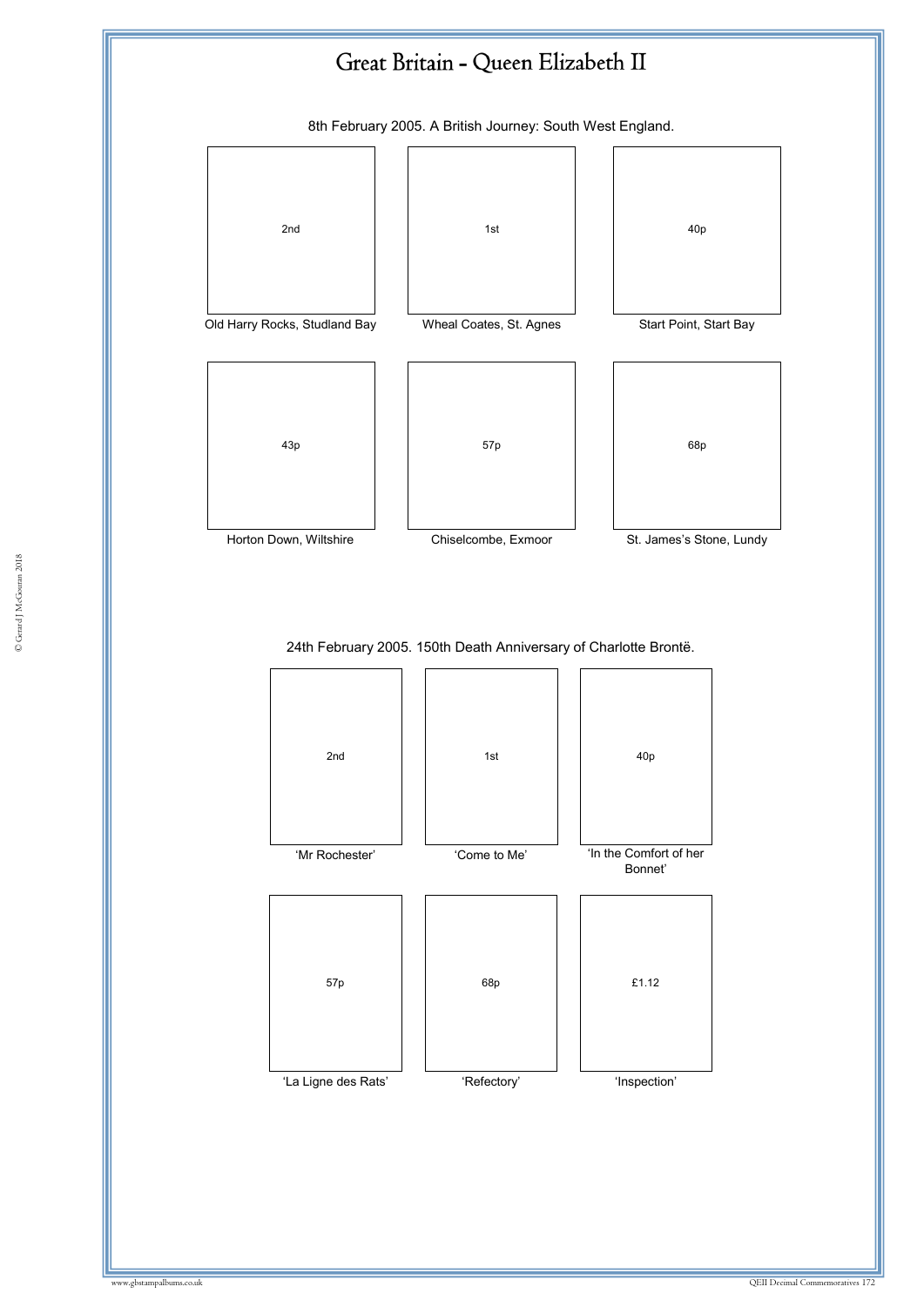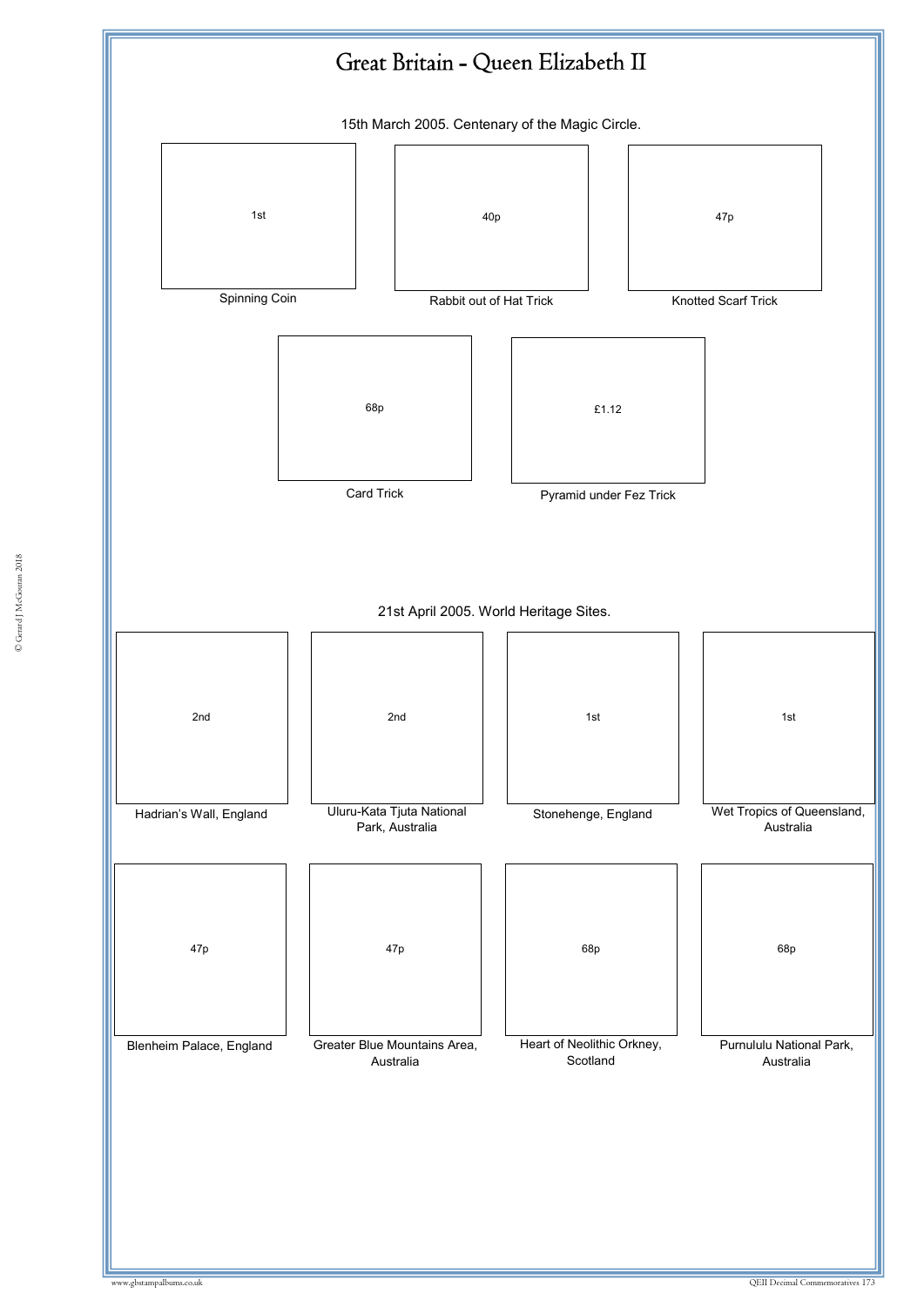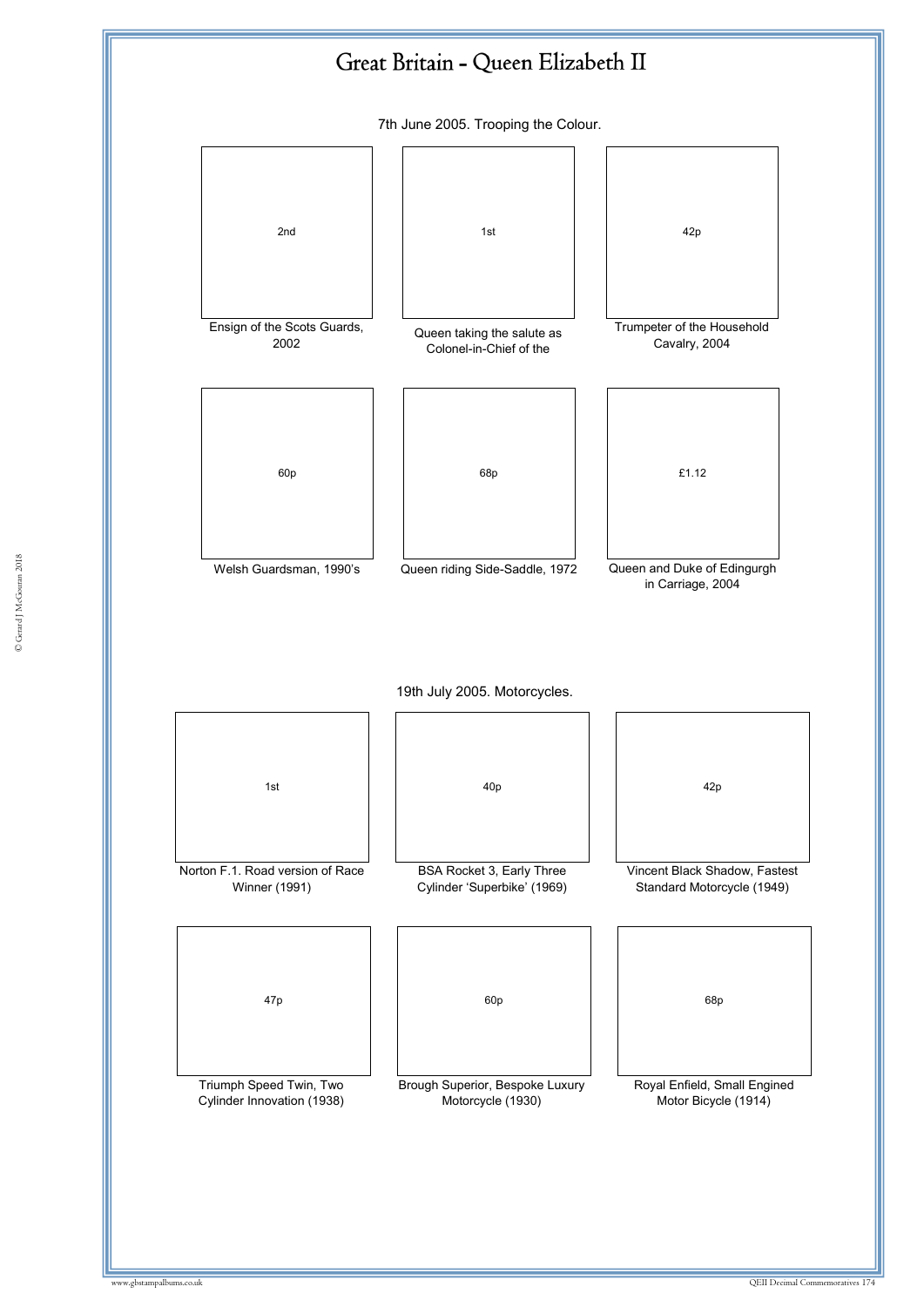

15th September 2005. 50th Anniversary of Independent Television. Classic TV Programmes.

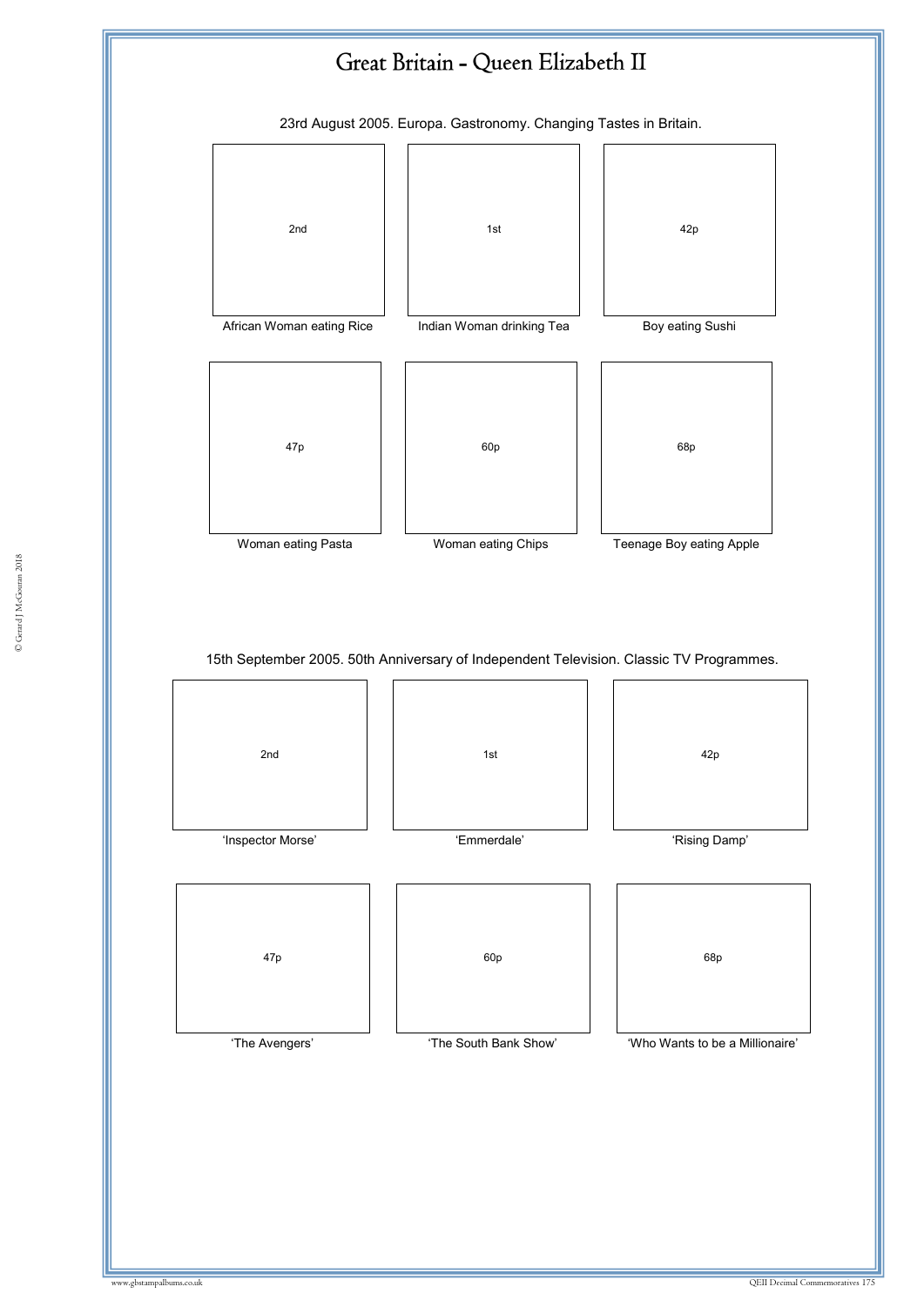

British Fleet attacking in Two Columns

Franco/Spanish Fleet putting to Sea from Cadiz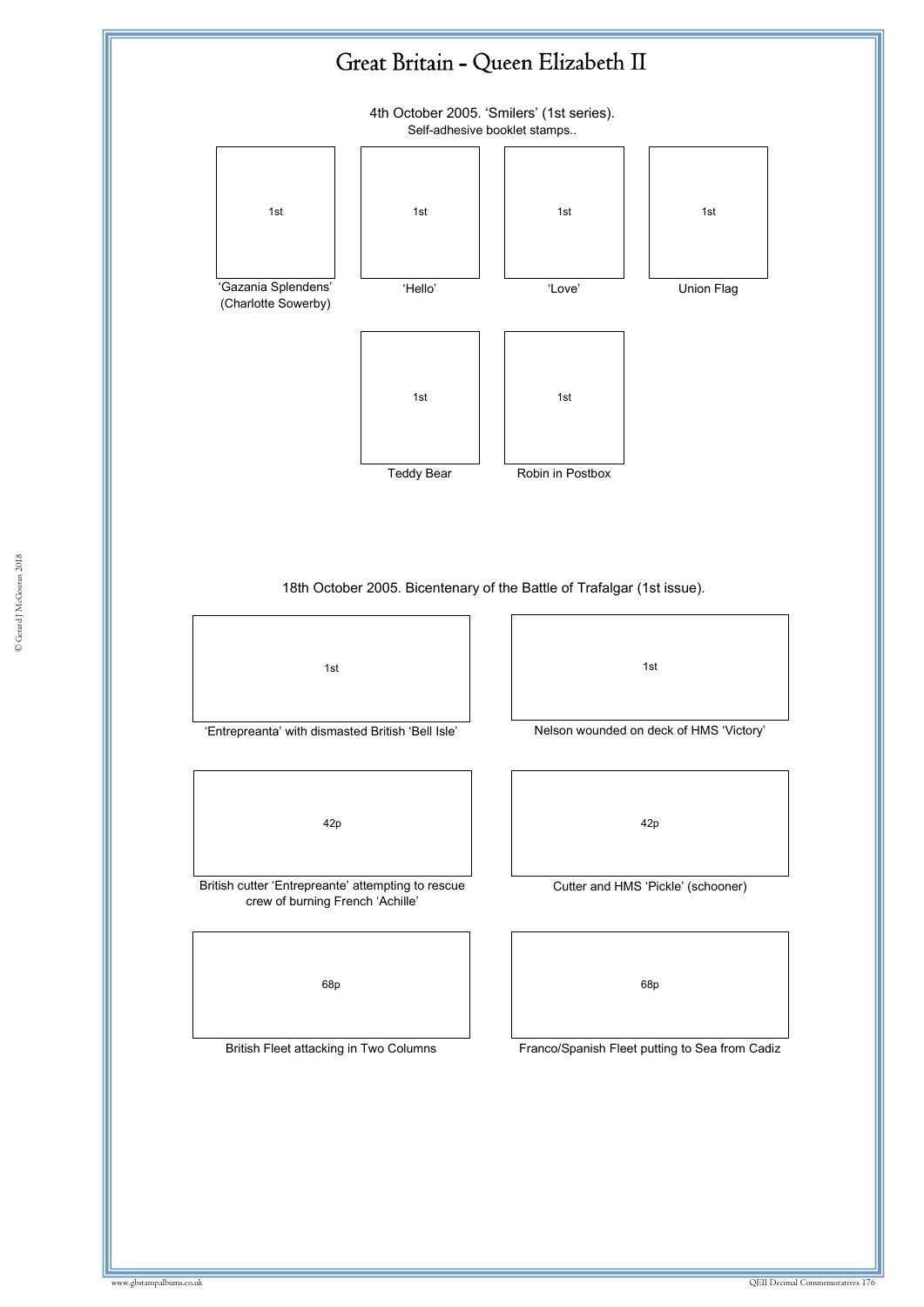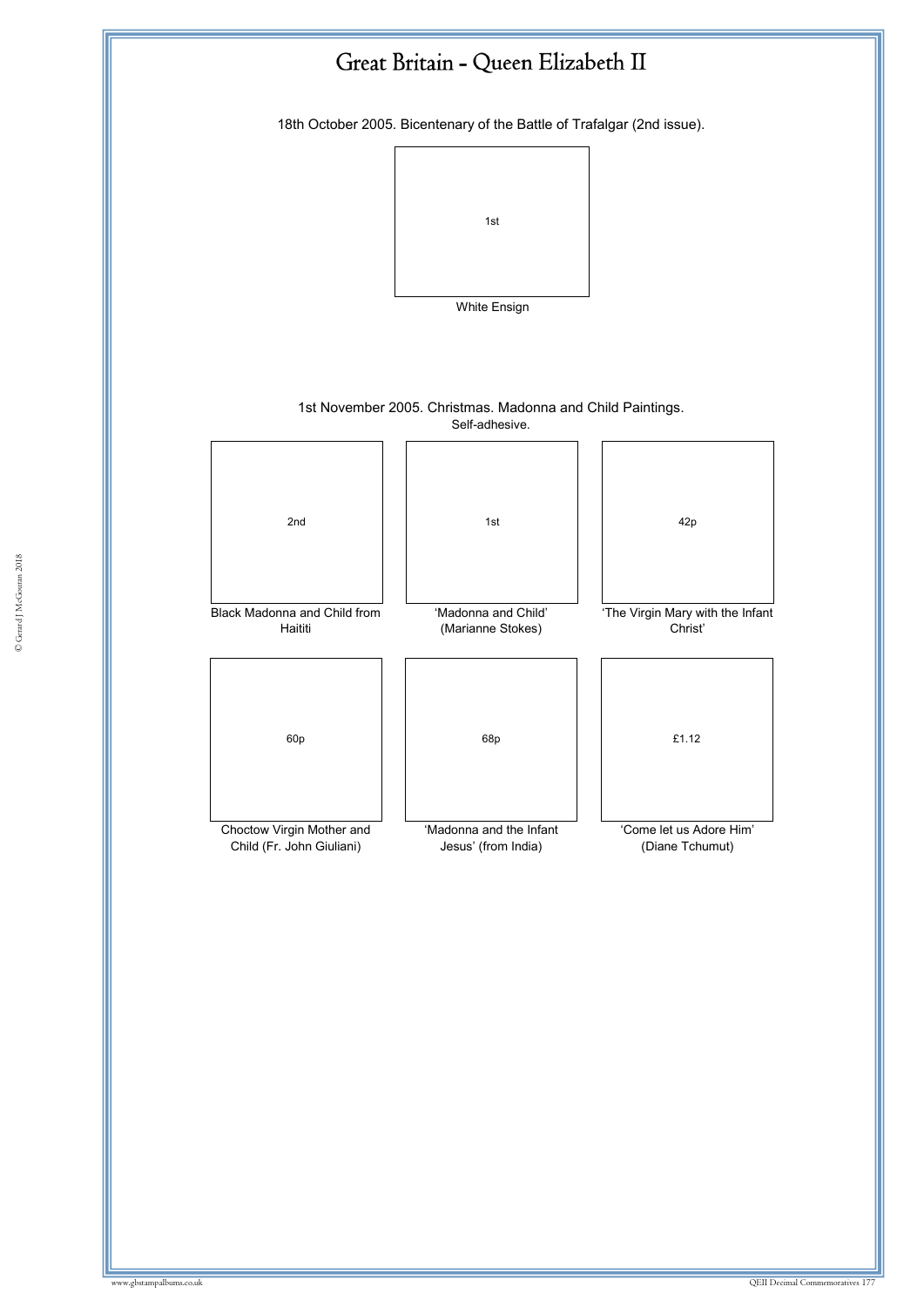

10th January 2006. Animal Tales.

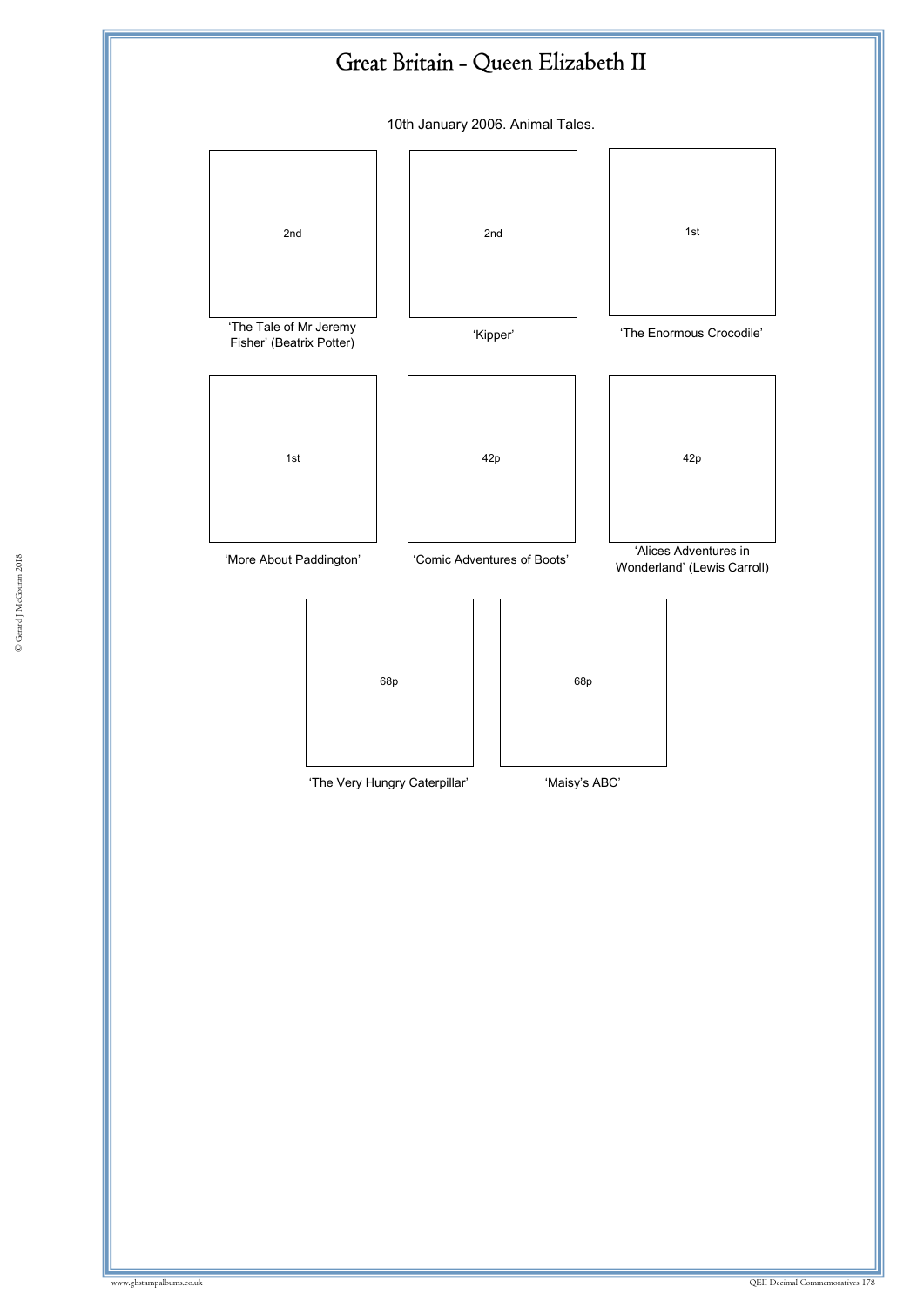

7th February 2006. A British Journey: England.

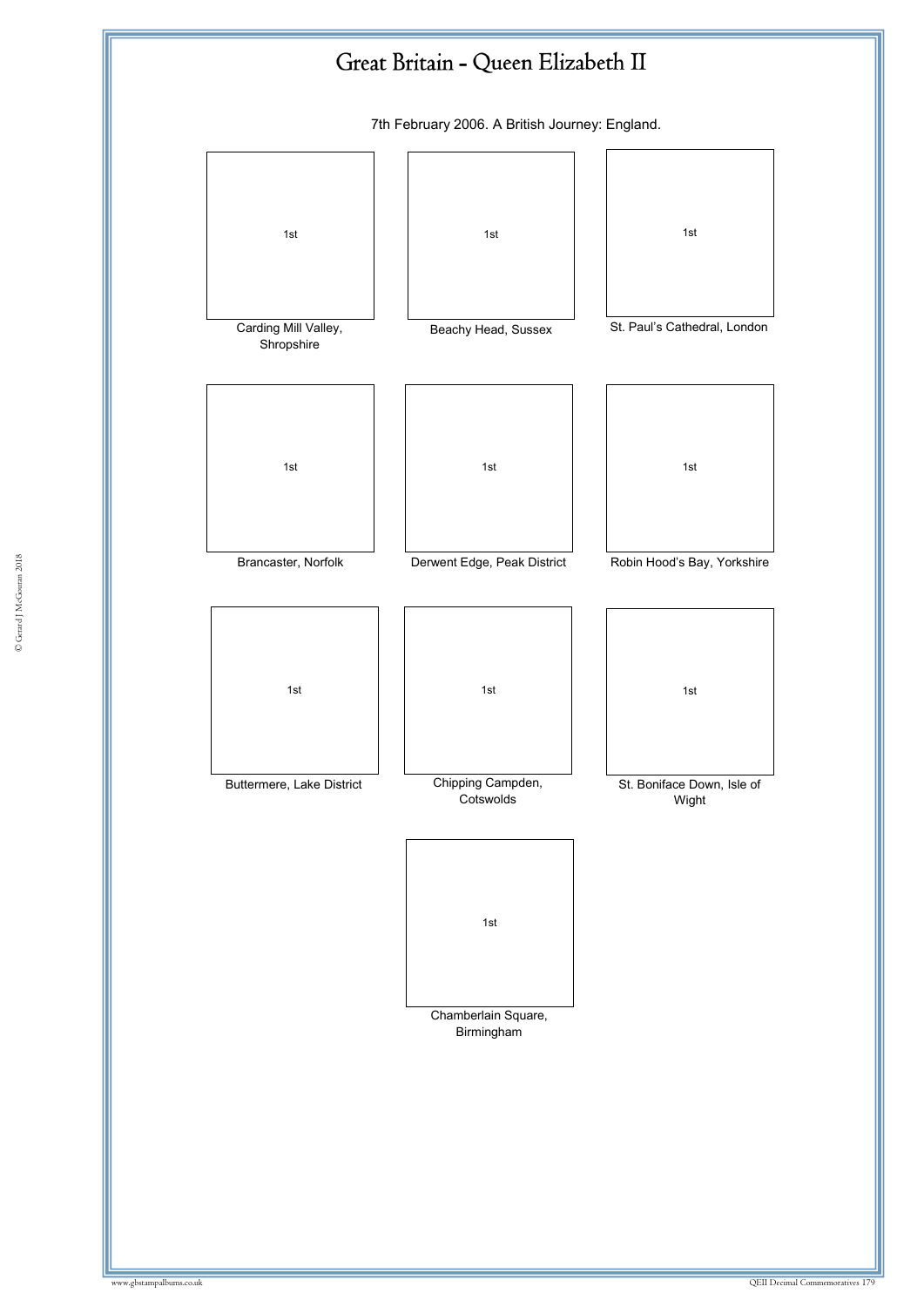23rd February 2006. Birth Bicentenary of Isambard Kingdom Brunel (engineer). (1st issue).

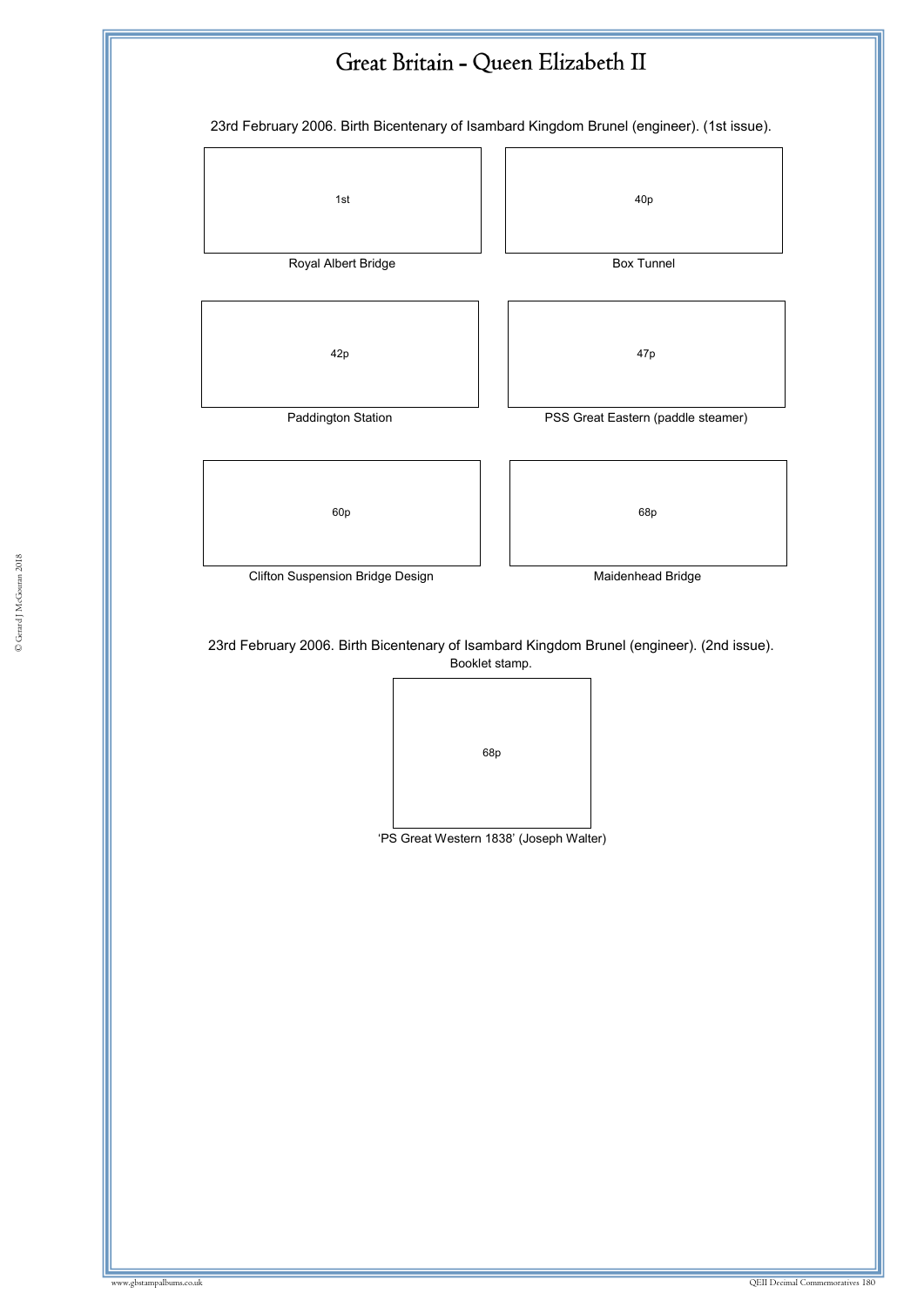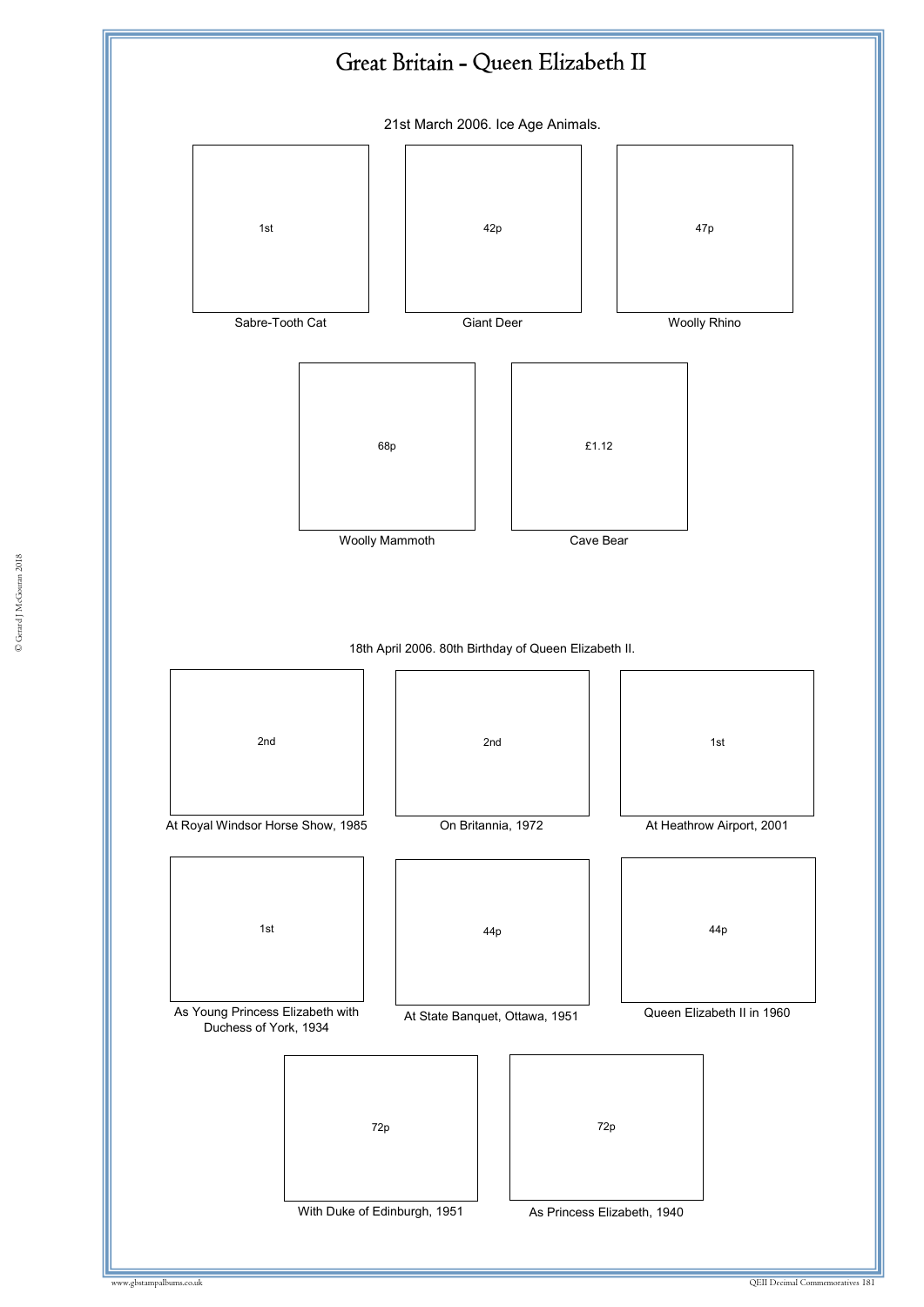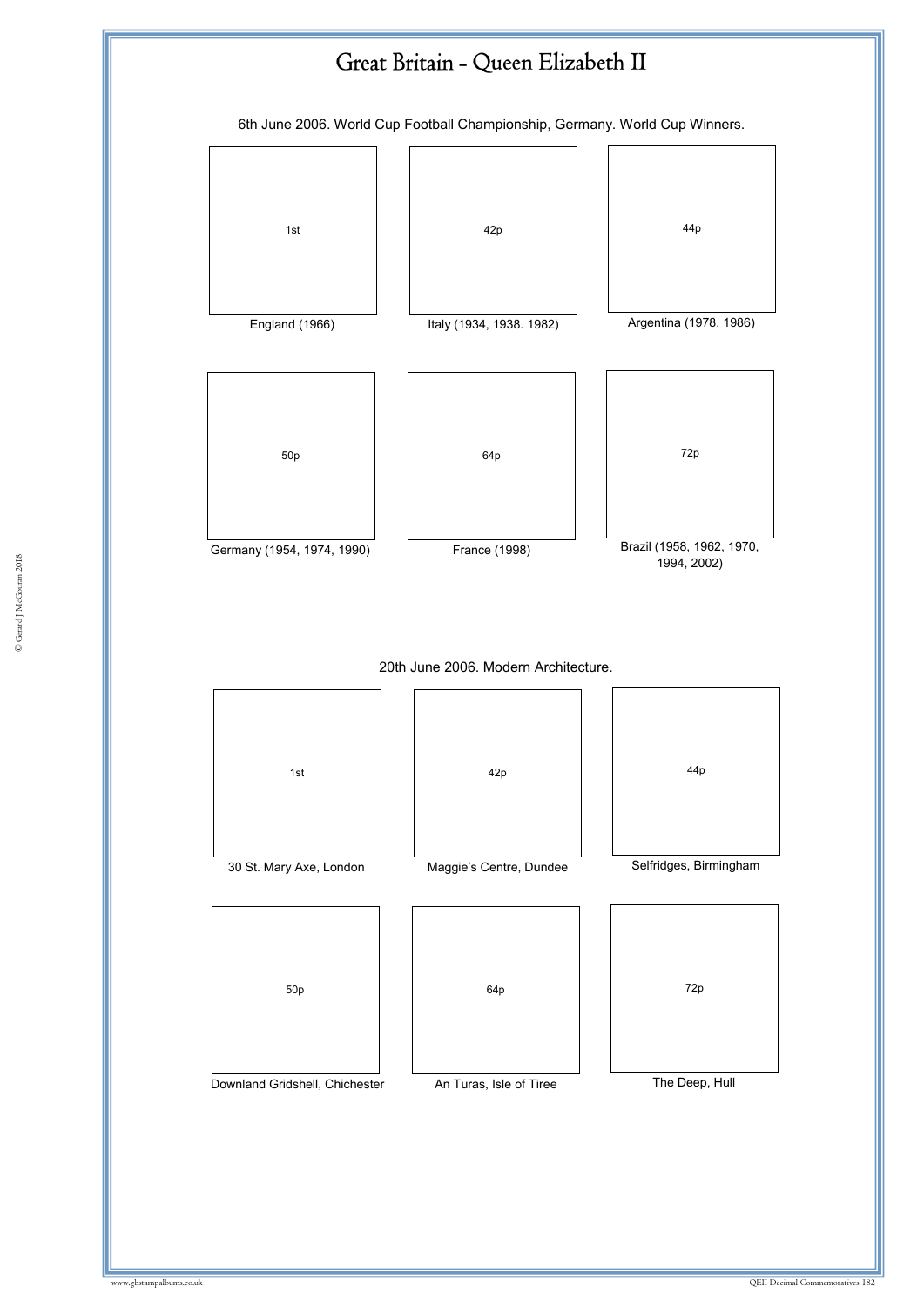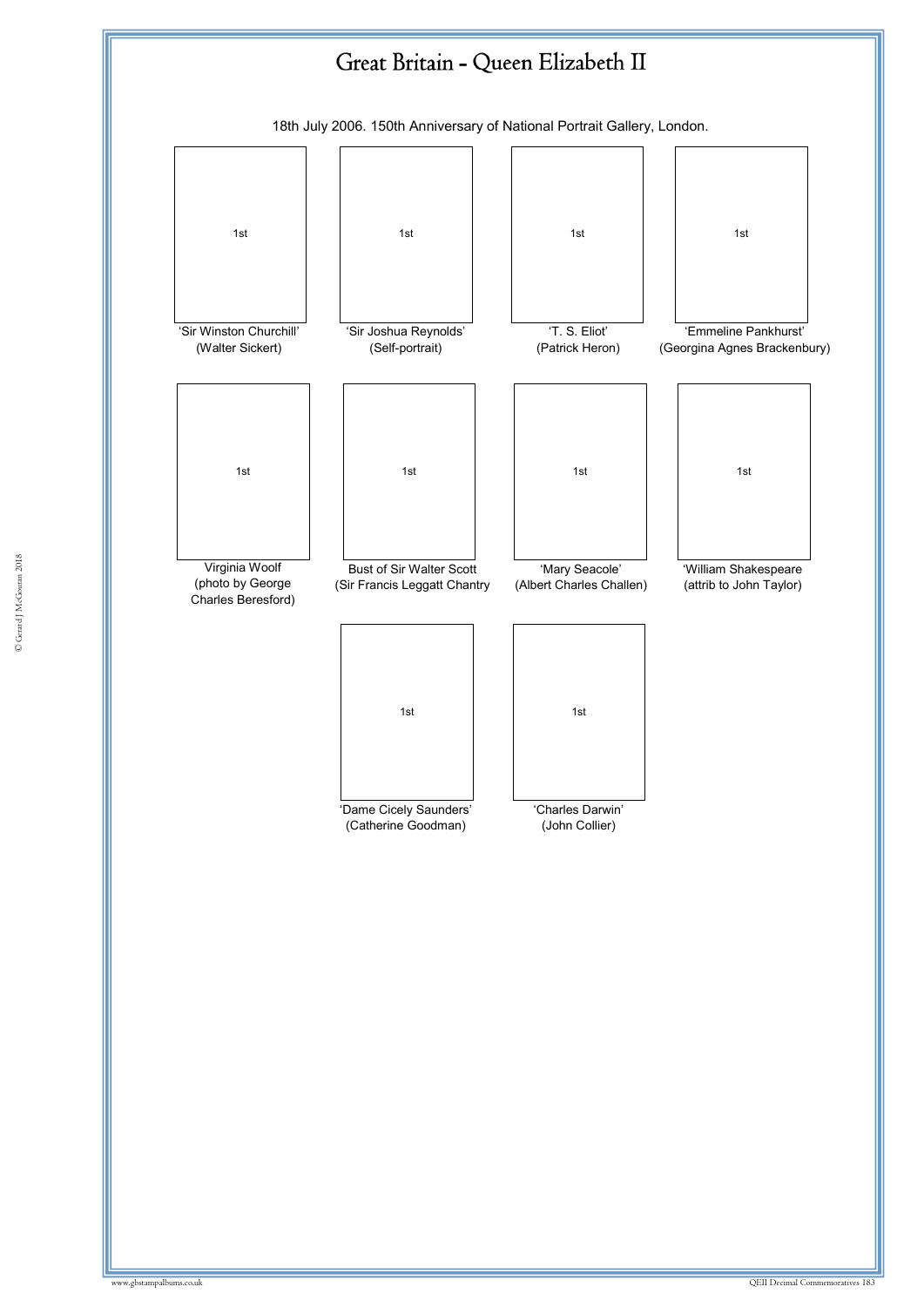

21st September 2006. 150th Anniversary of the Victoria Cross (1st issue).



21st September 2006. 150th Anniversary of the Victoria Cross (2nd issue).

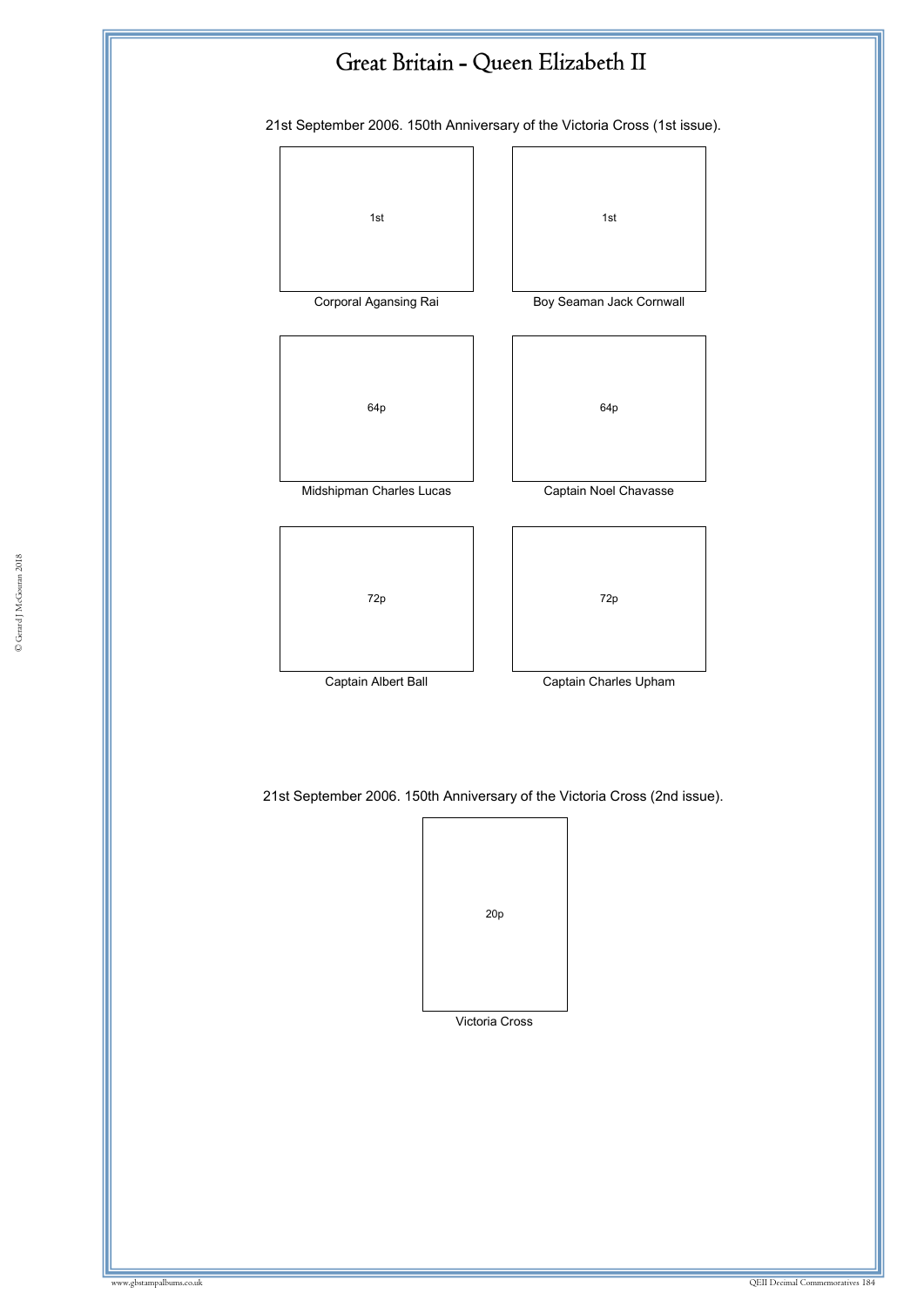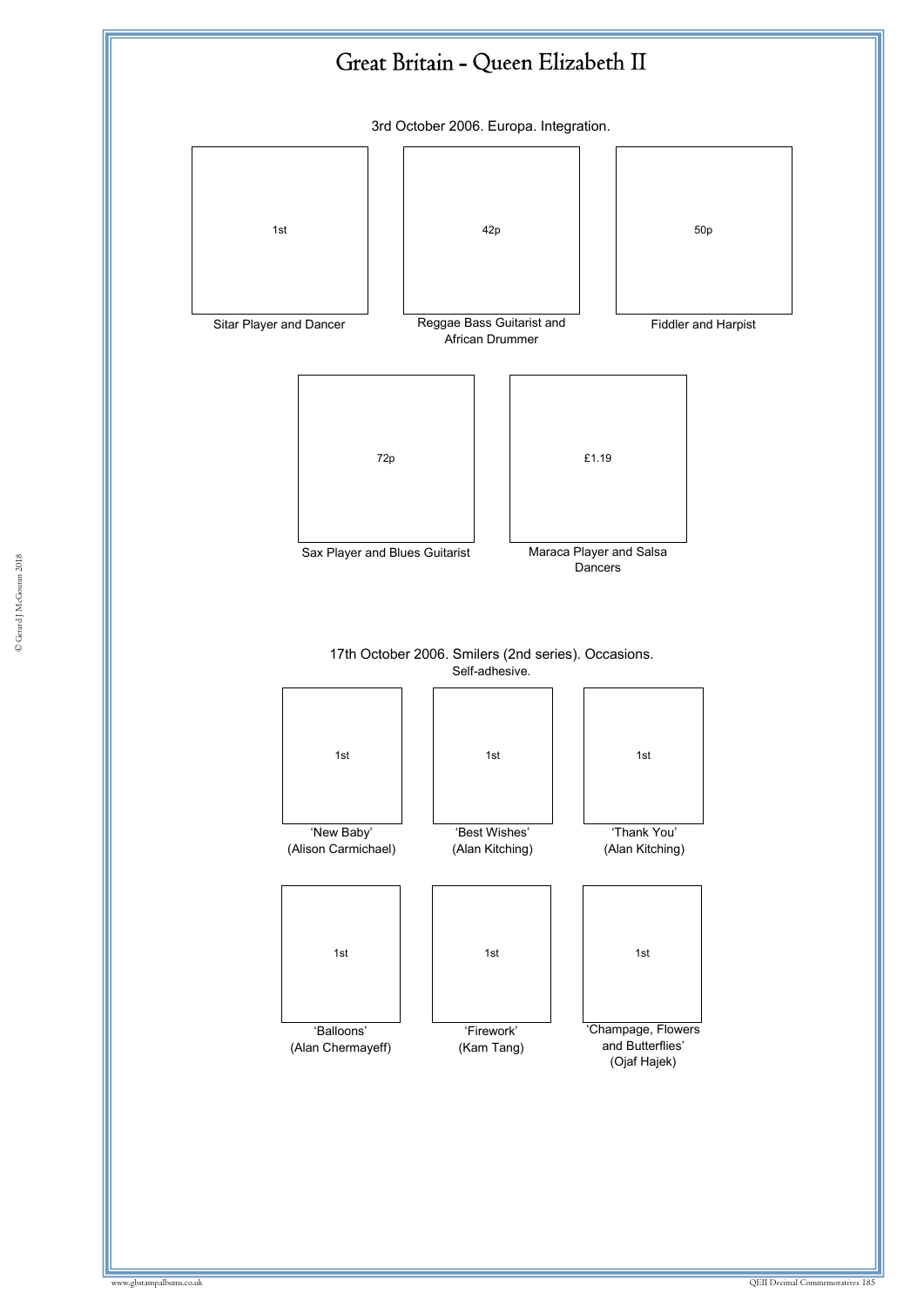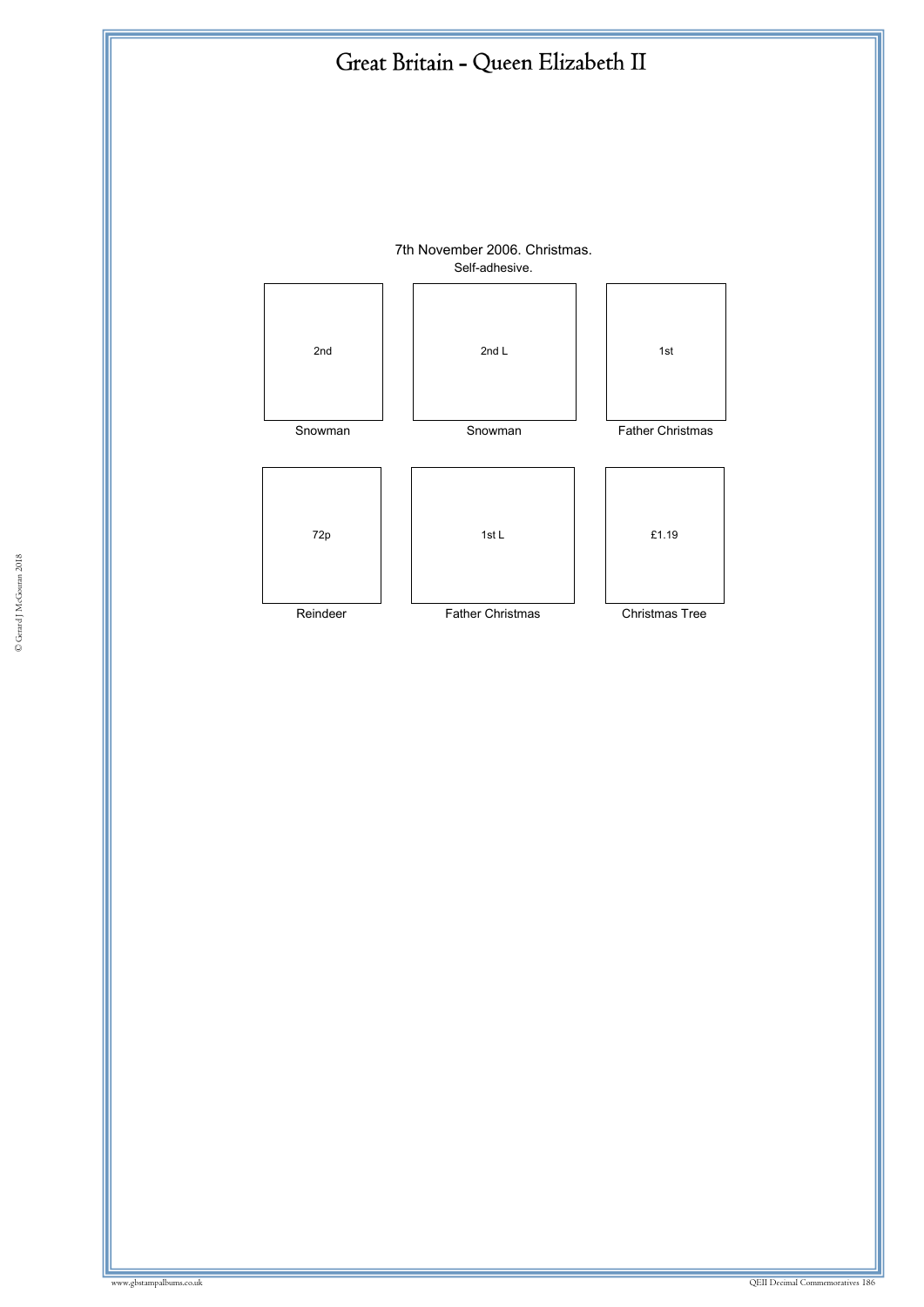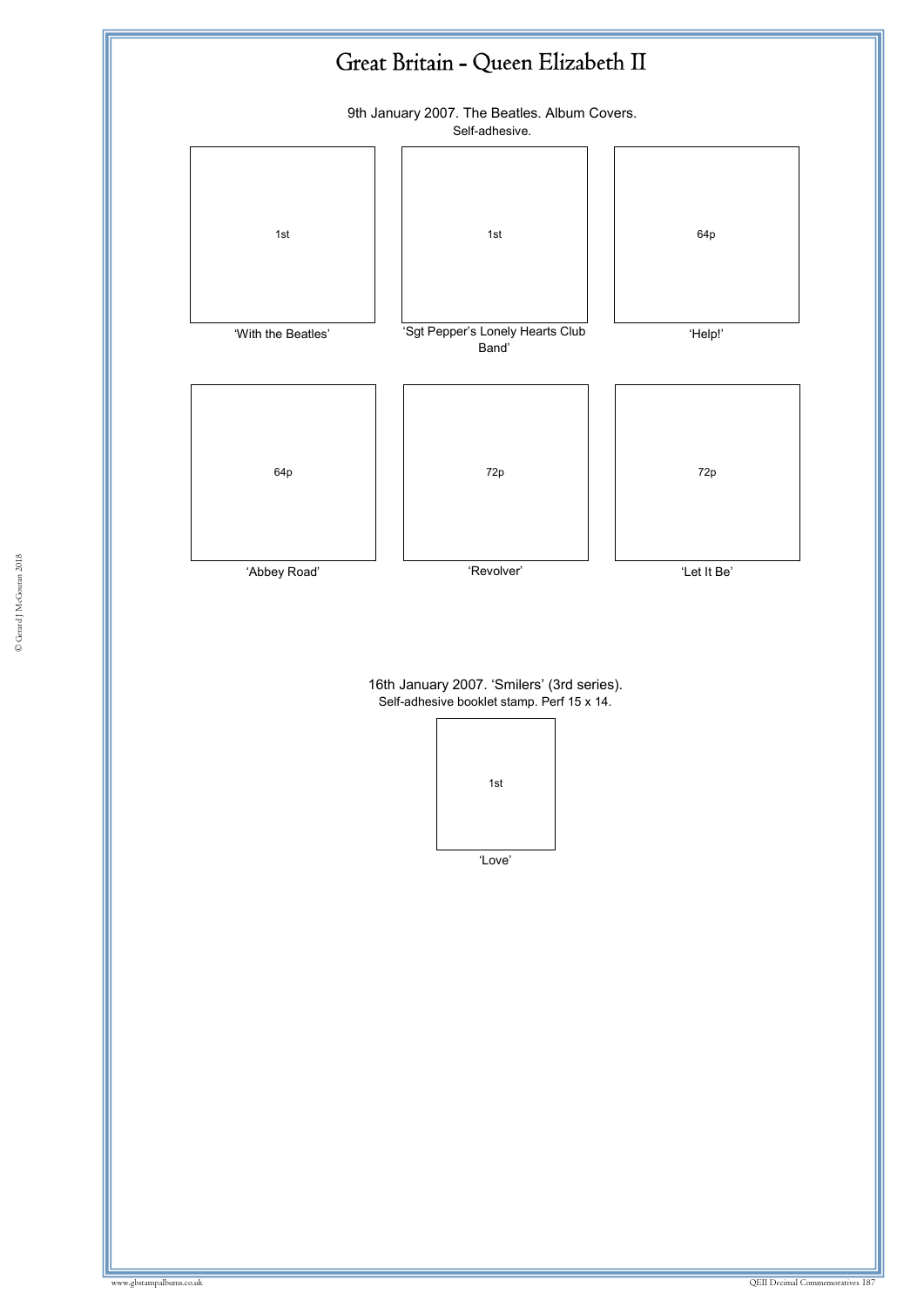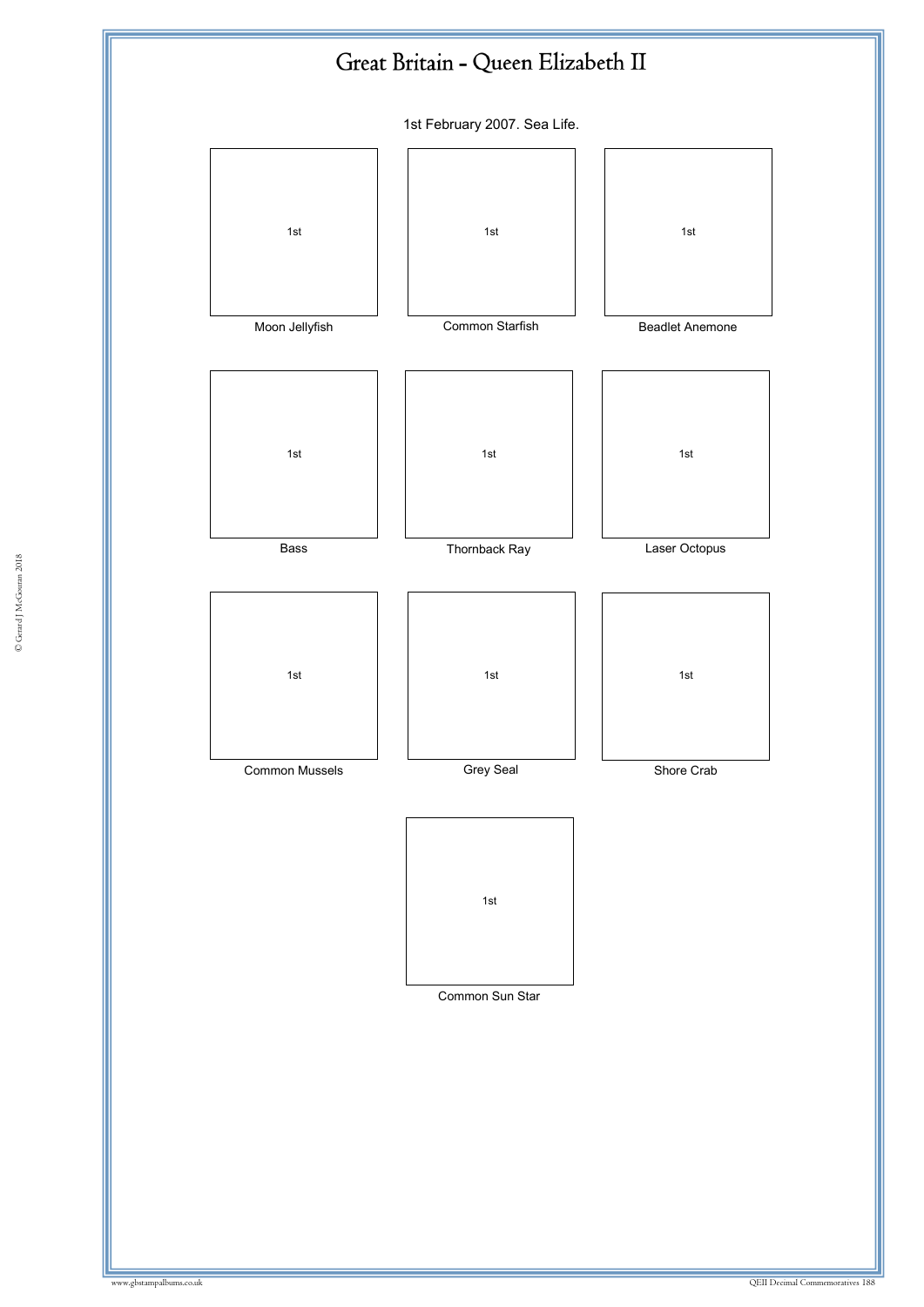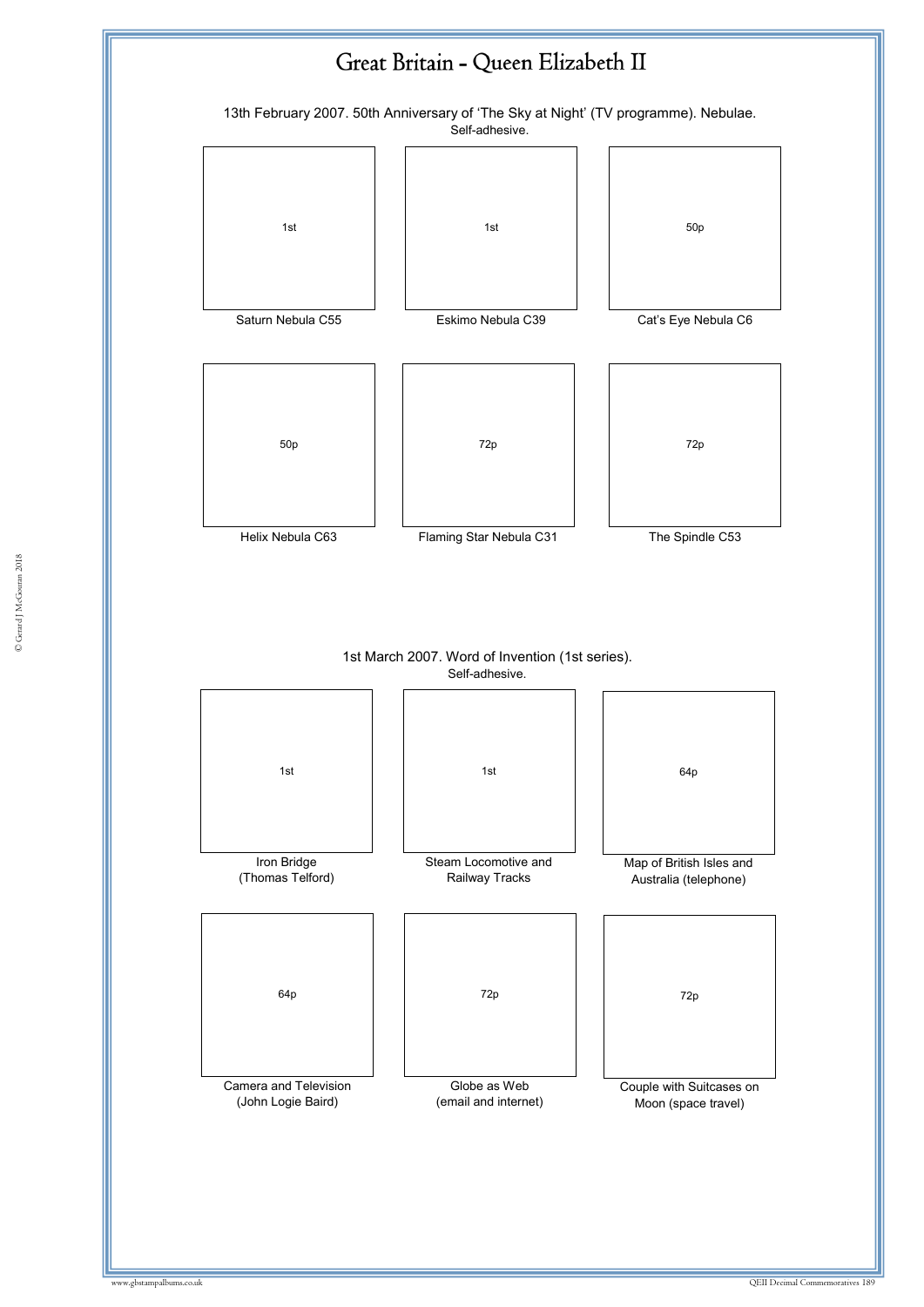

1st March 2007. World of Invention (2nd series).

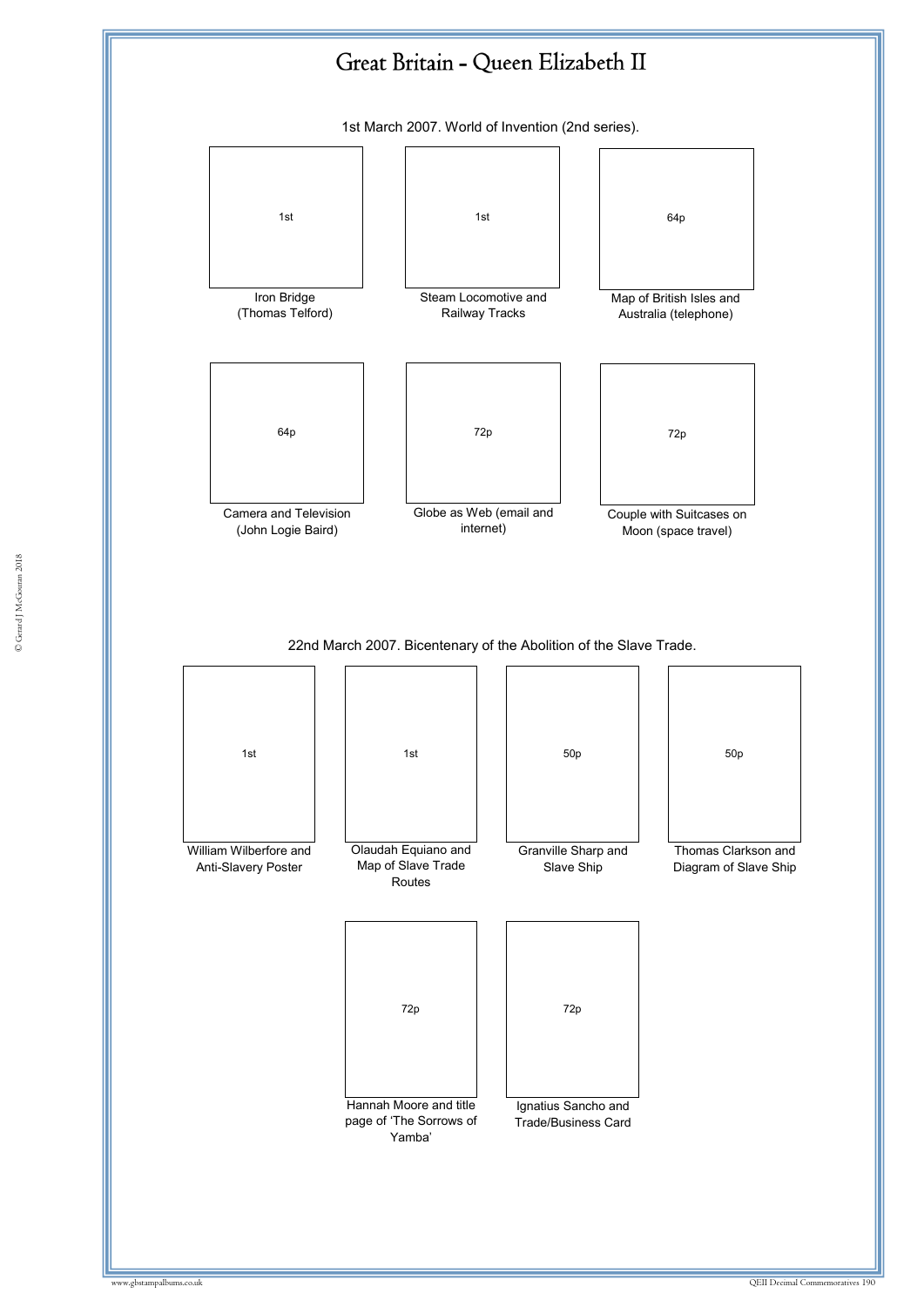13th May 2007. 'Beside the Seaside'.



1967 4d Machin **Arnold Machin**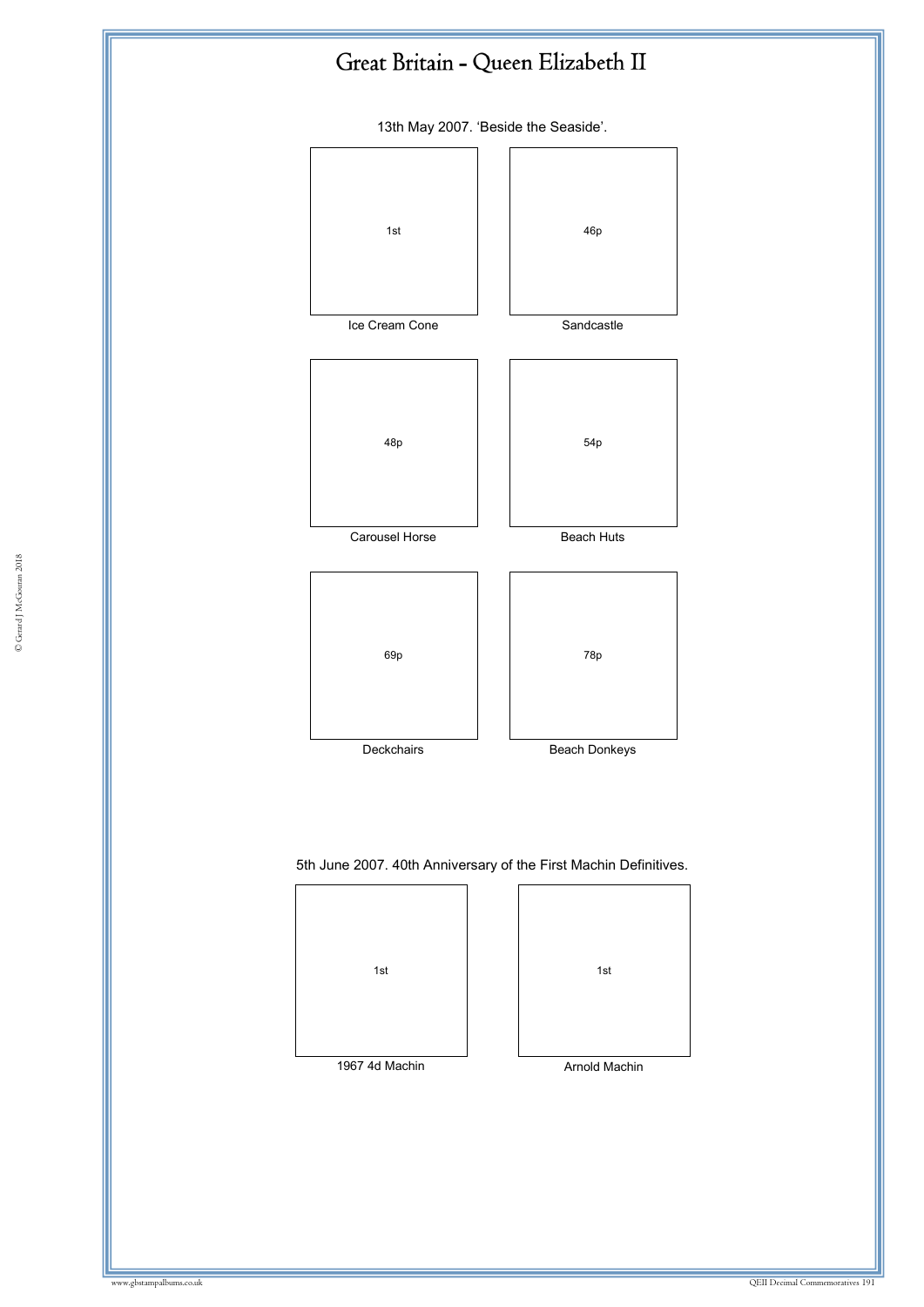



#### 17th July 2007. Publication of Final Book in the Harry Potter Series. Book Covers.

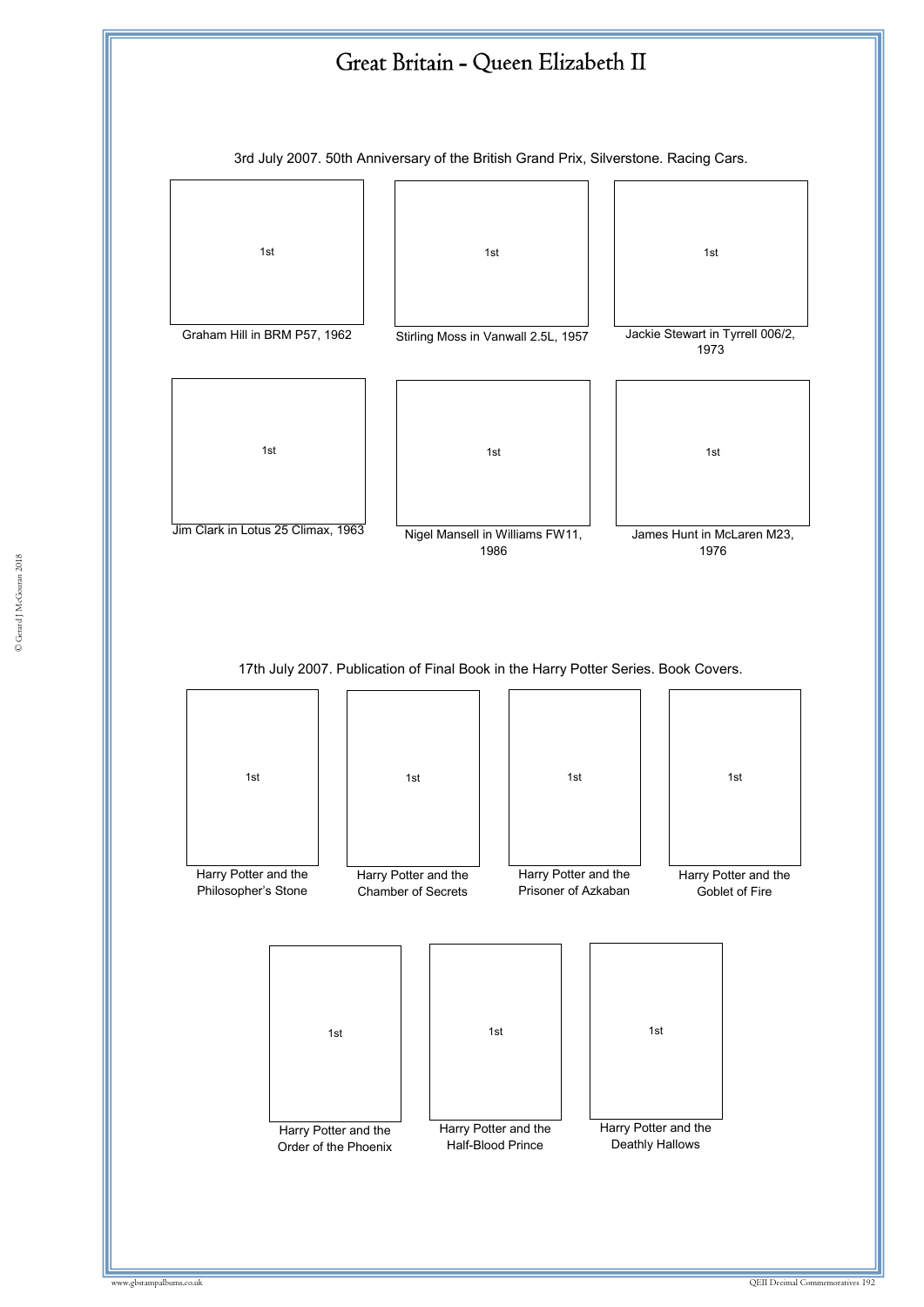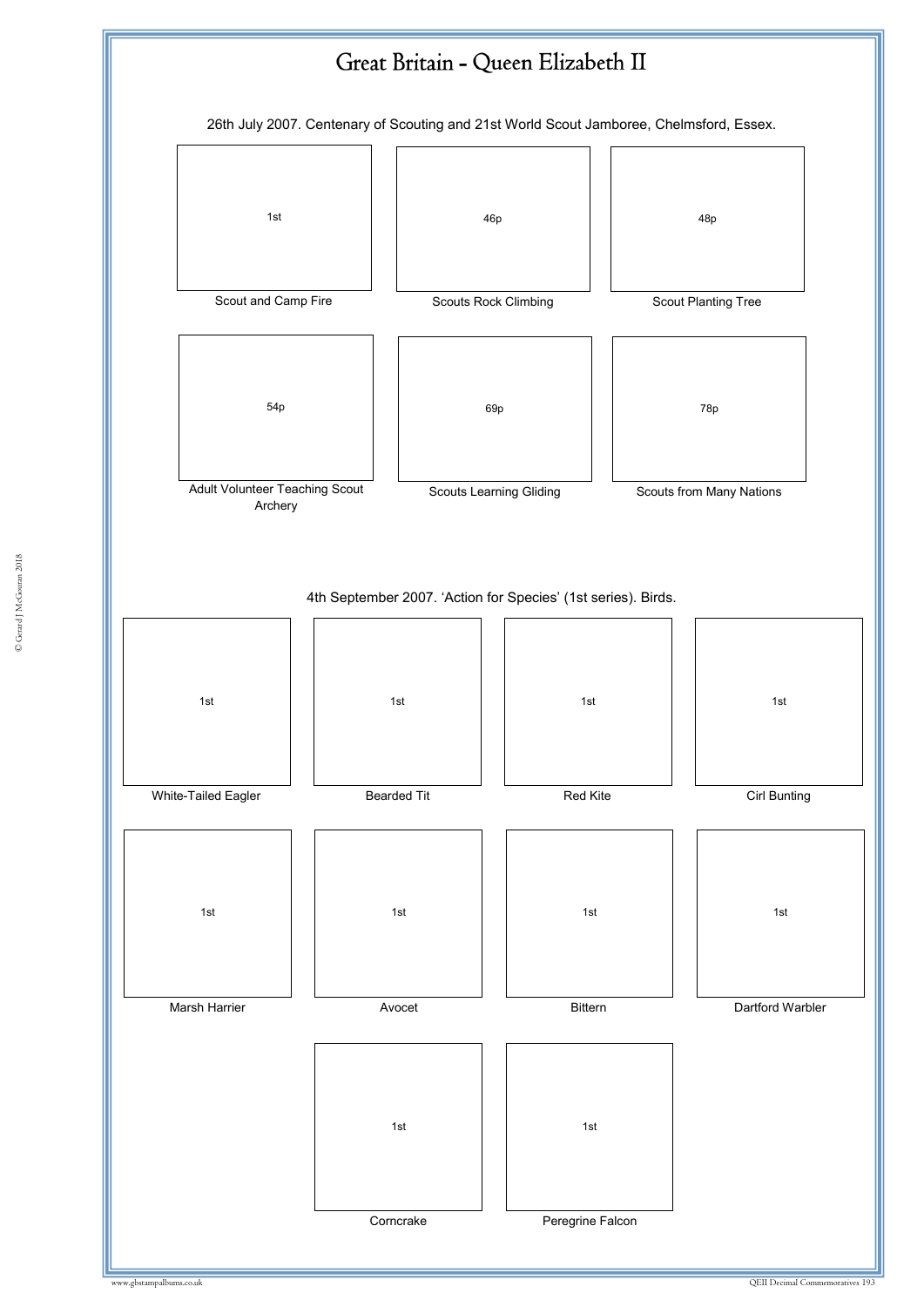

20th September 2007. Military Uniforms (1st series). British Army Uniforms.



16th October 2007. Diamond Wedding of Queen Elizabeth II and Duke of Edinburgh.

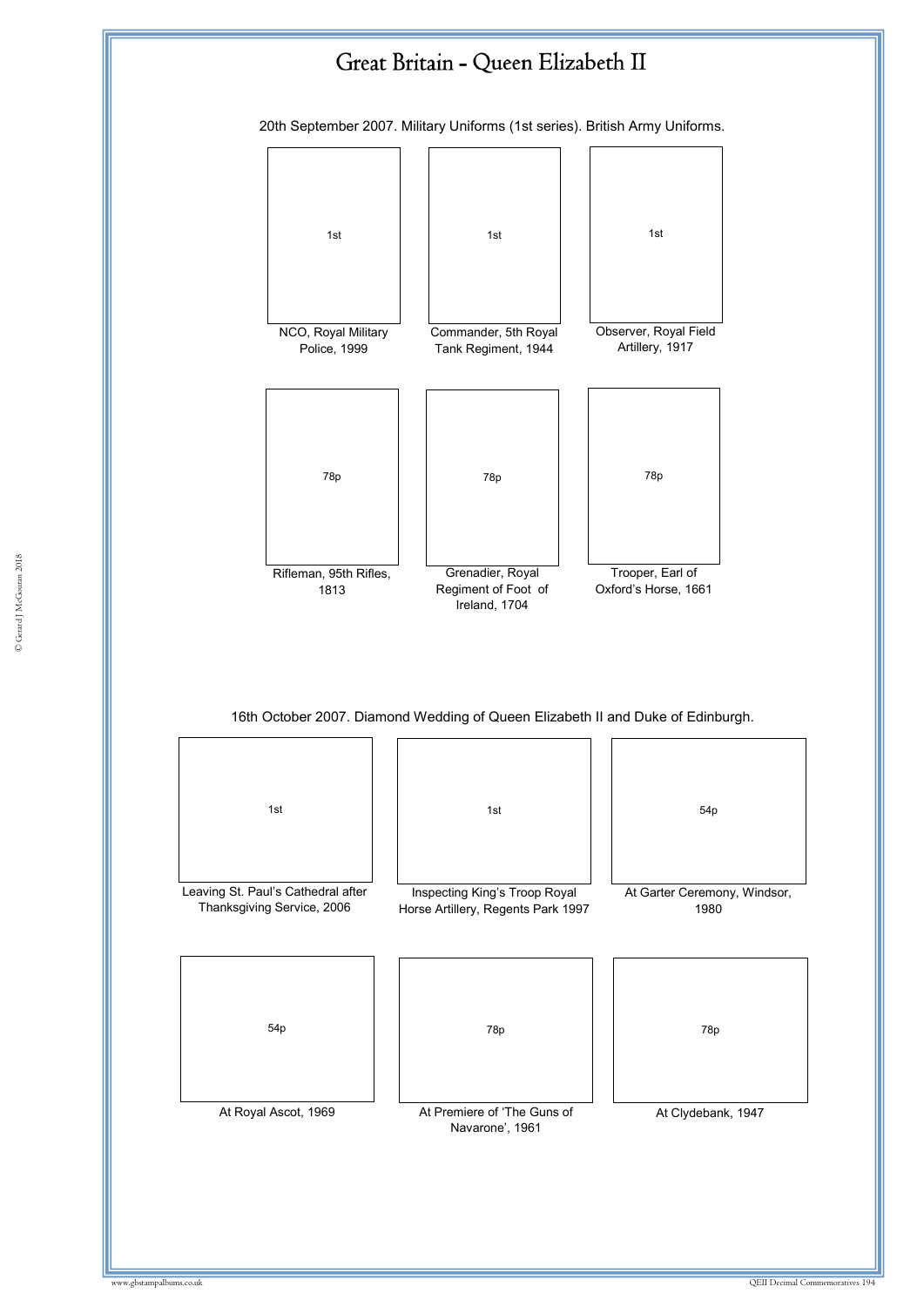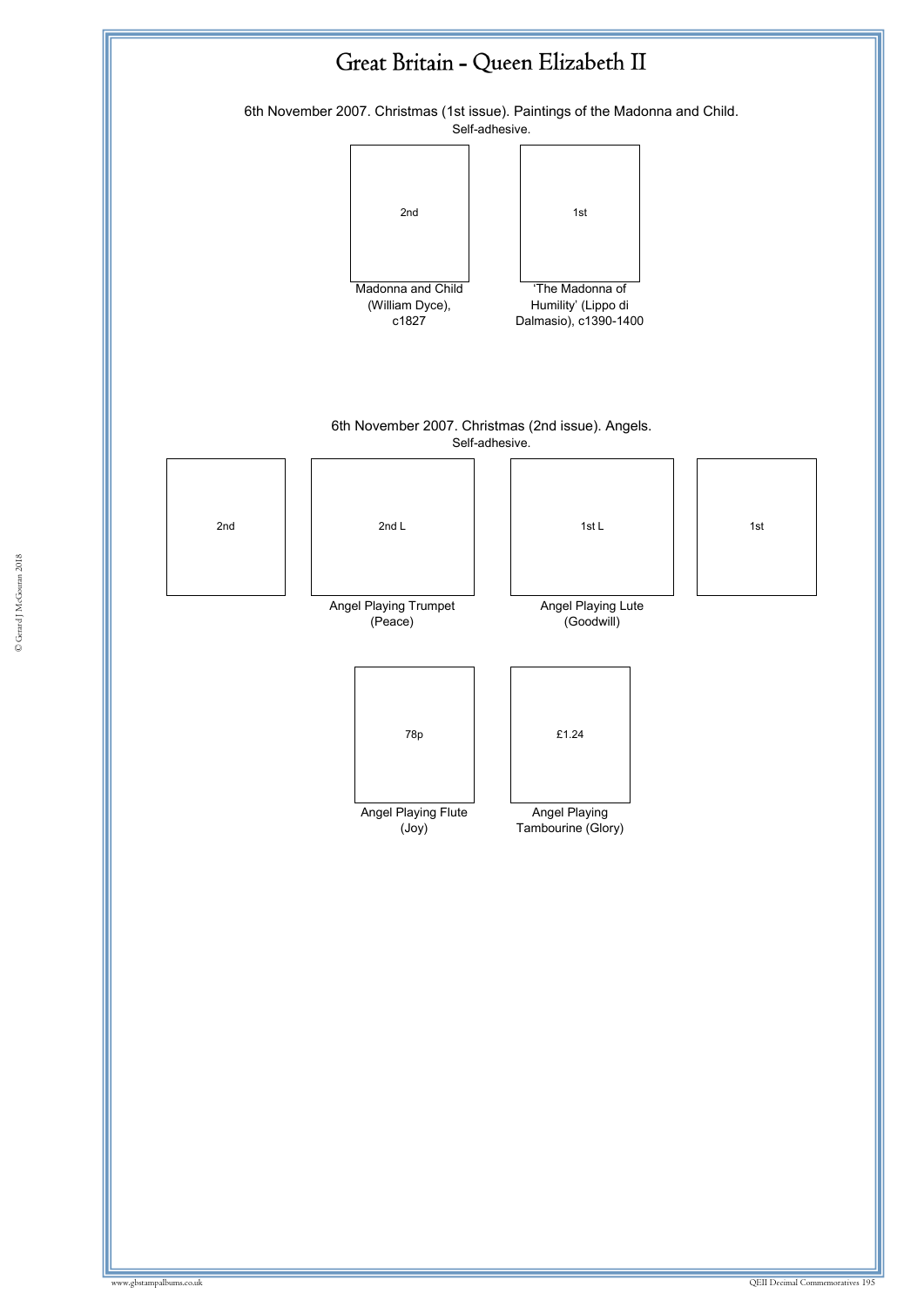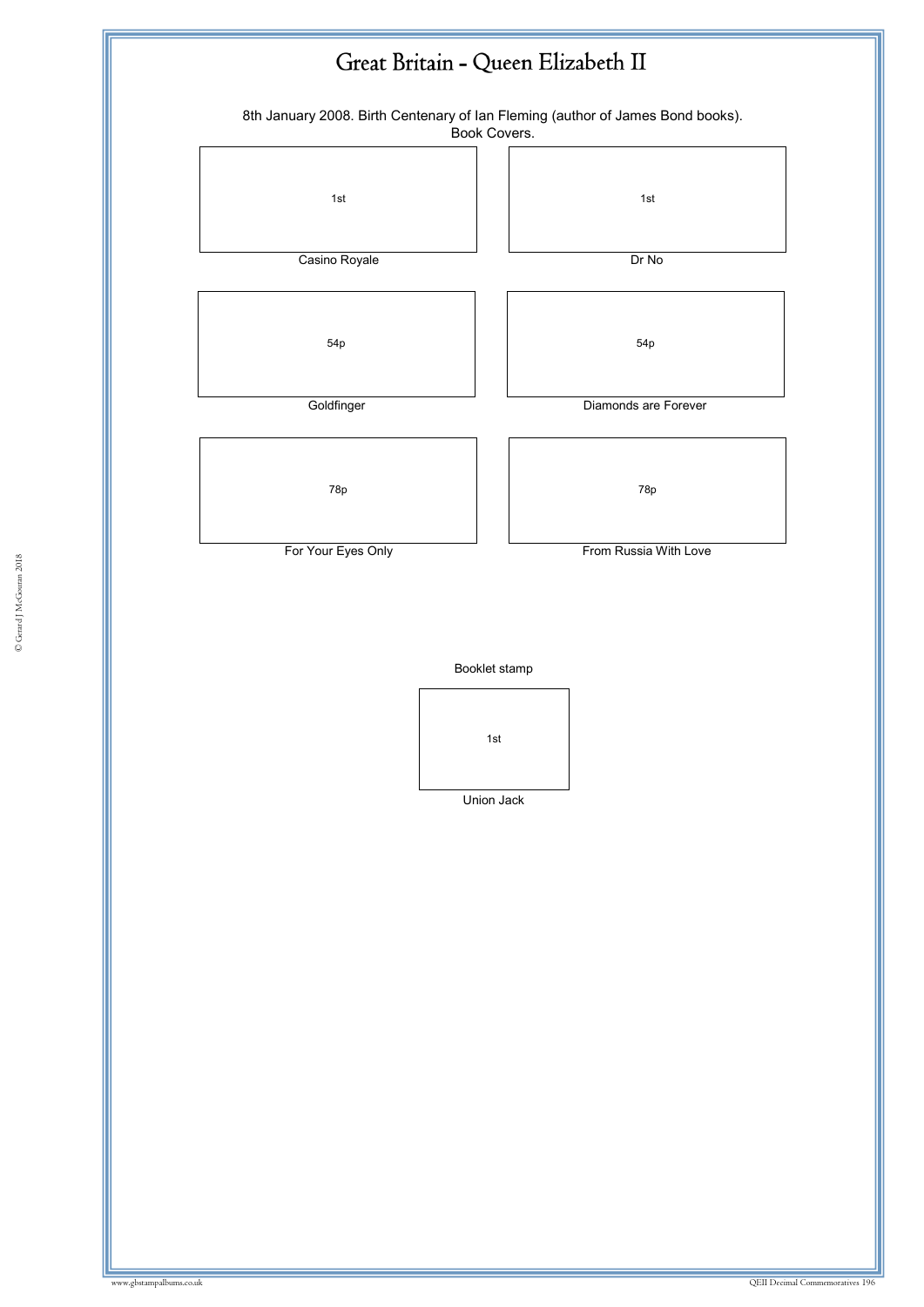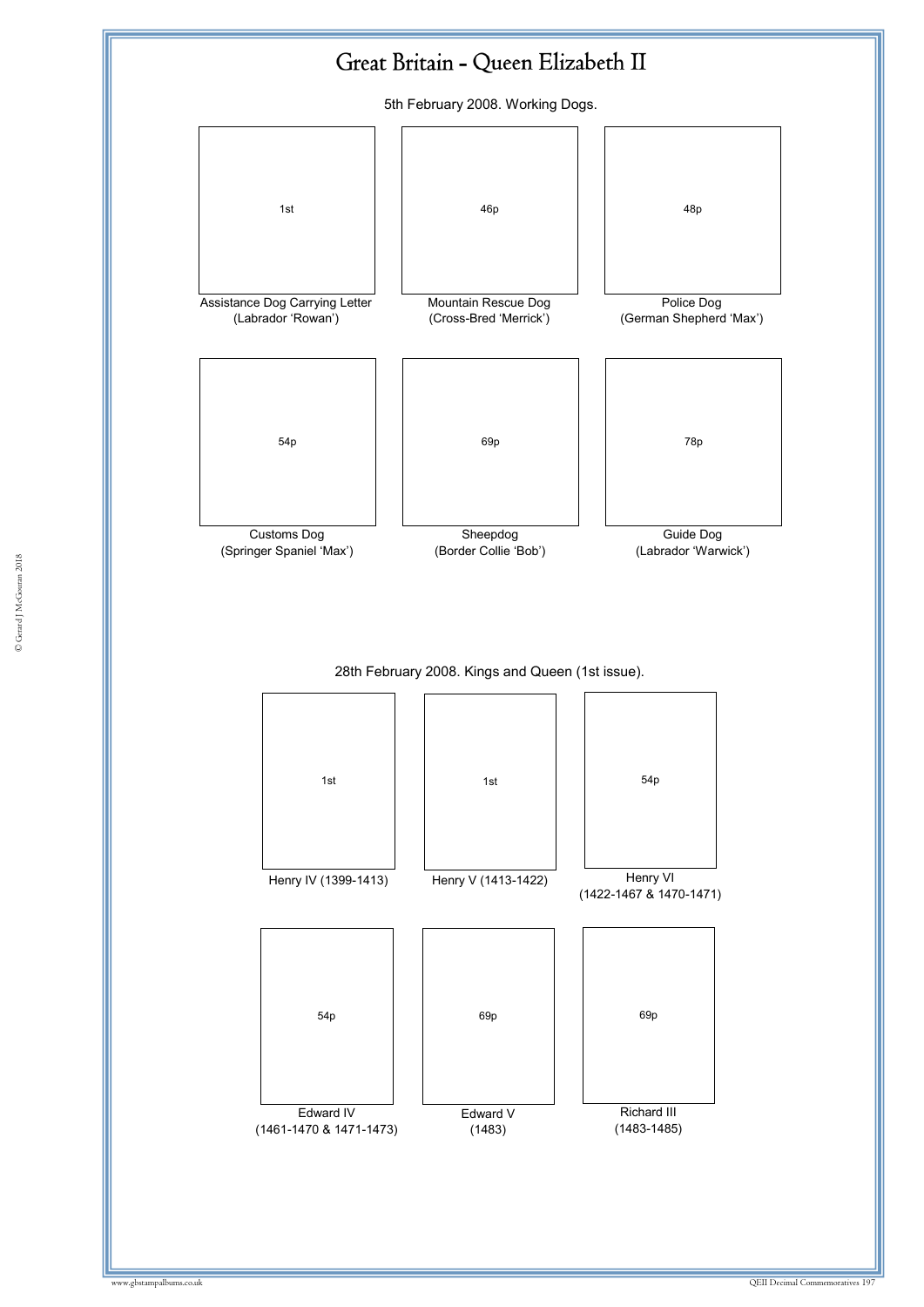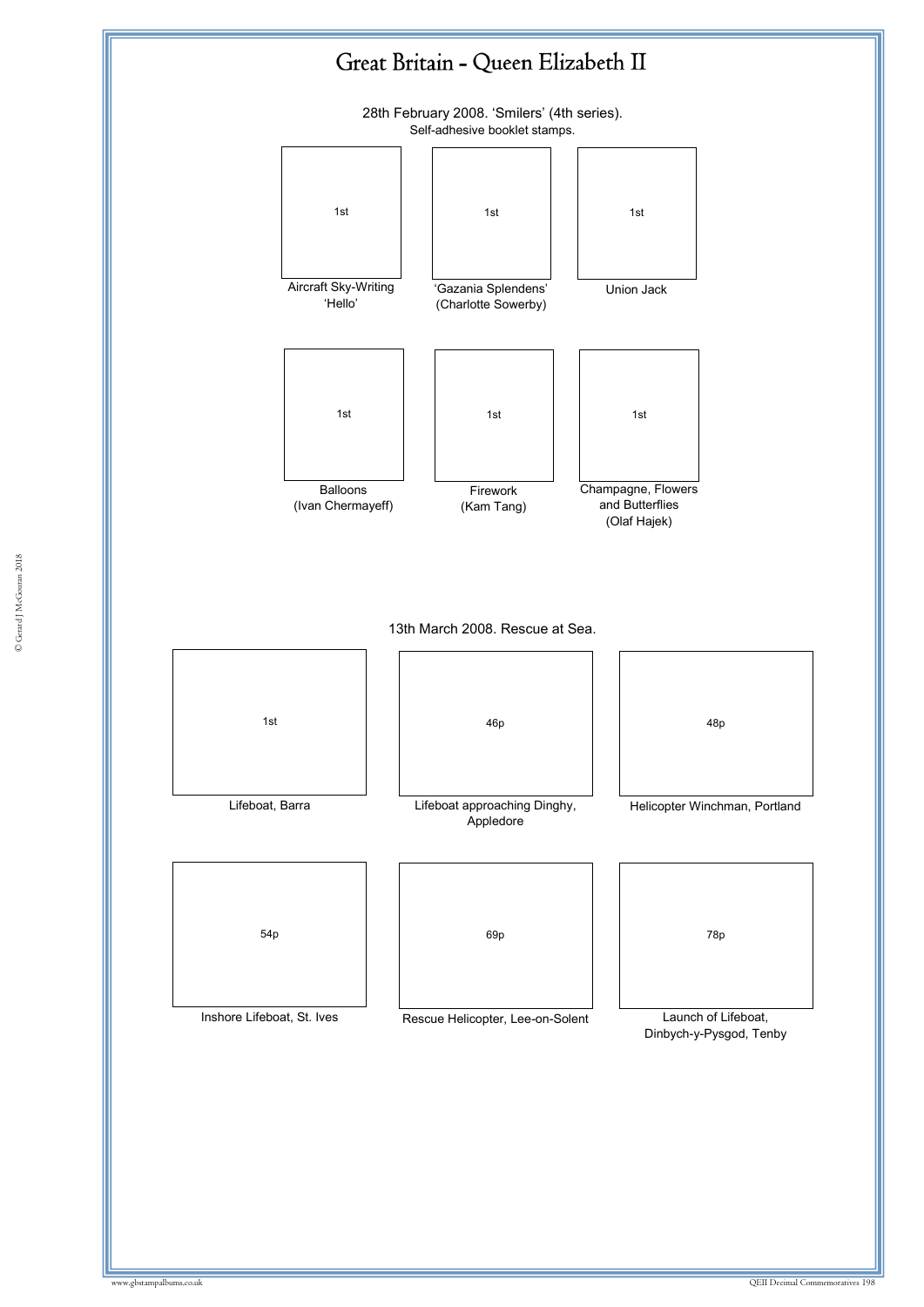

15th April 2008. 'Action for Species. (2nd series).

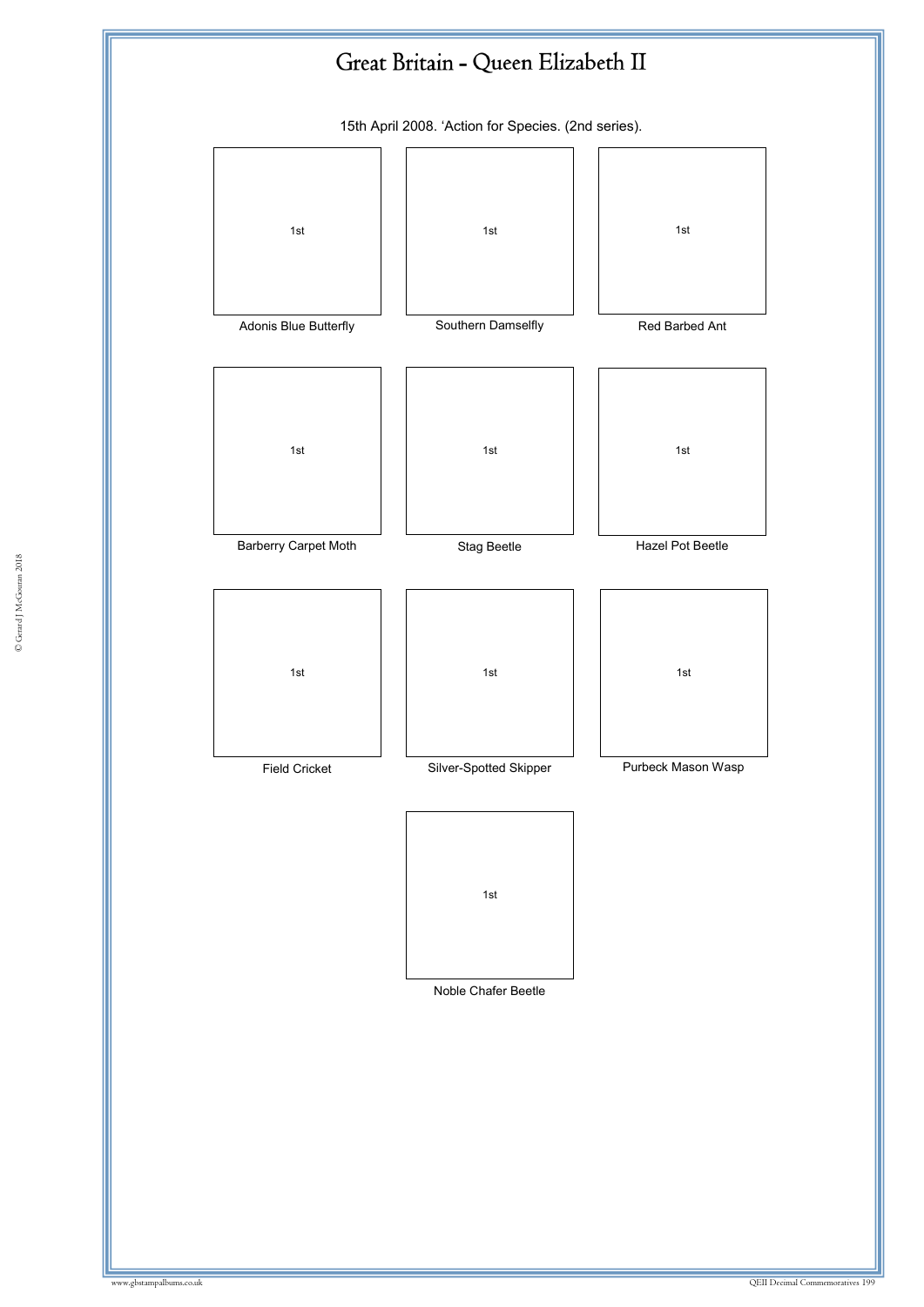

13th May 2008. 'Beside the Seaside' (2nd series). Self-adhesive booklet stamp.



Ice Cream Cone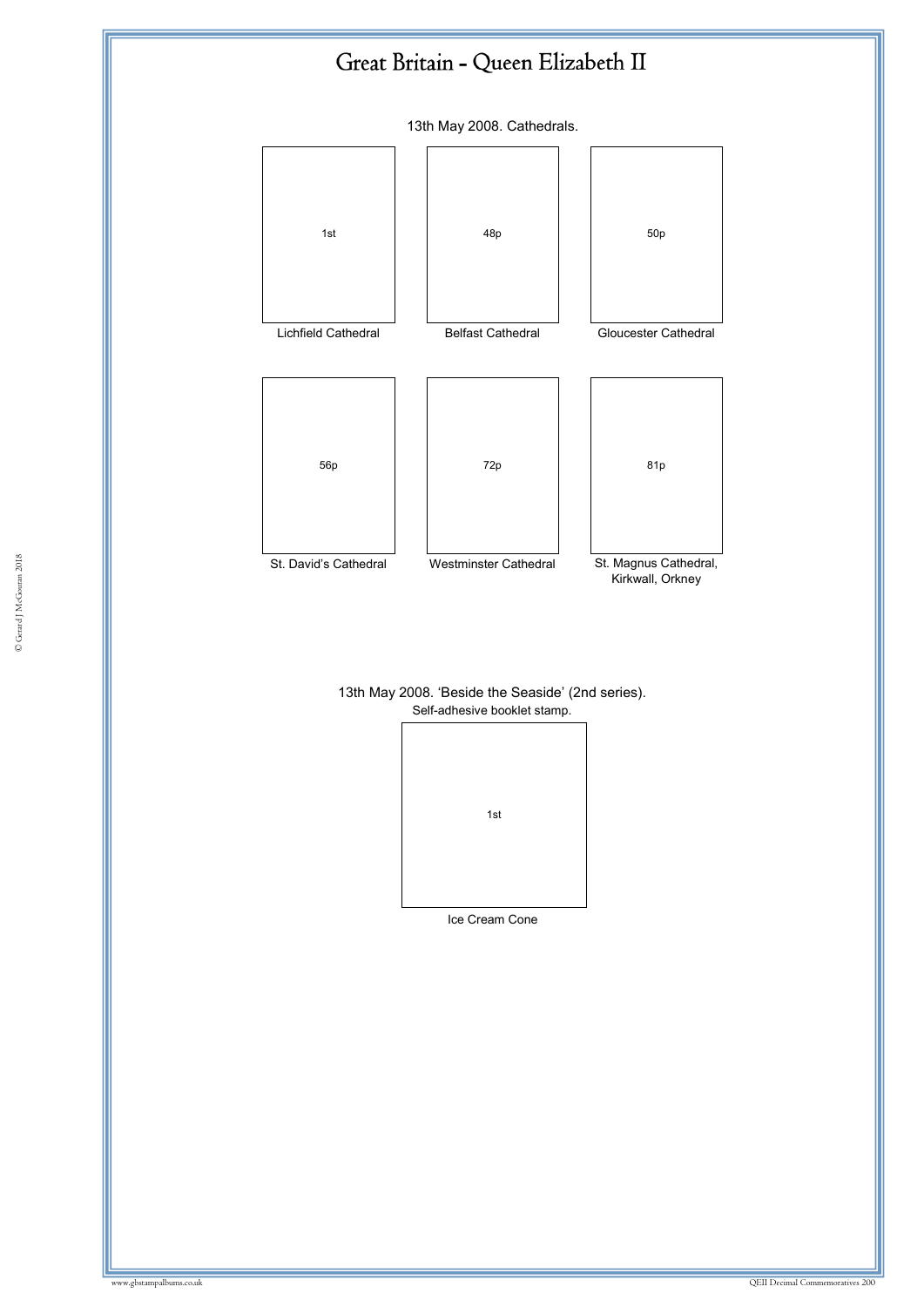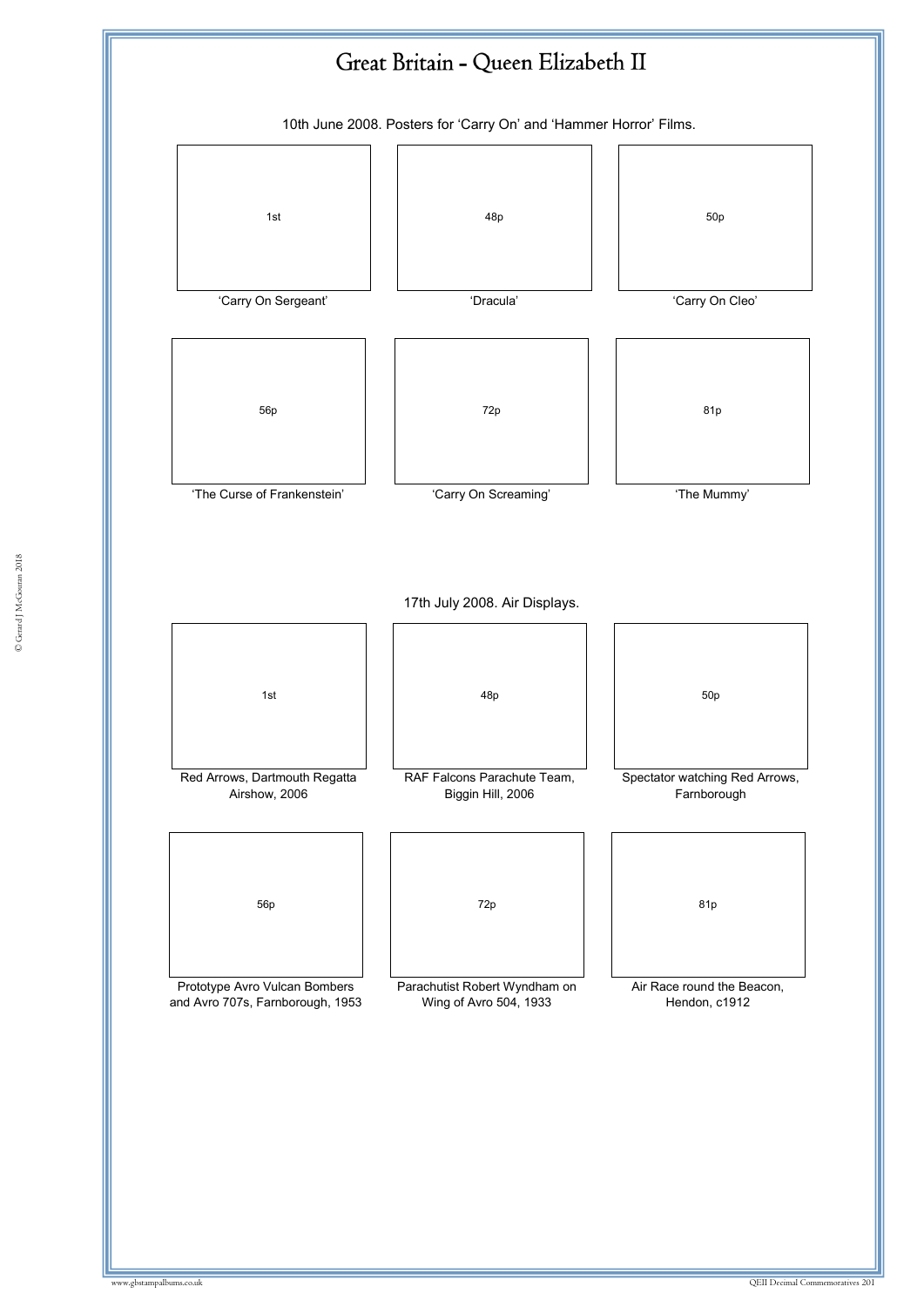18th September 2008. Military Uniforms (2nd series). R.A.F. Uniforms.



18th September 2008 'Pilot to Plane'. RAF Uniforms. Printed in Litho. Two phosphor bands.



Spitfire MkIIA

Red Arrows, Dartmouth Regatta Airshow, 2006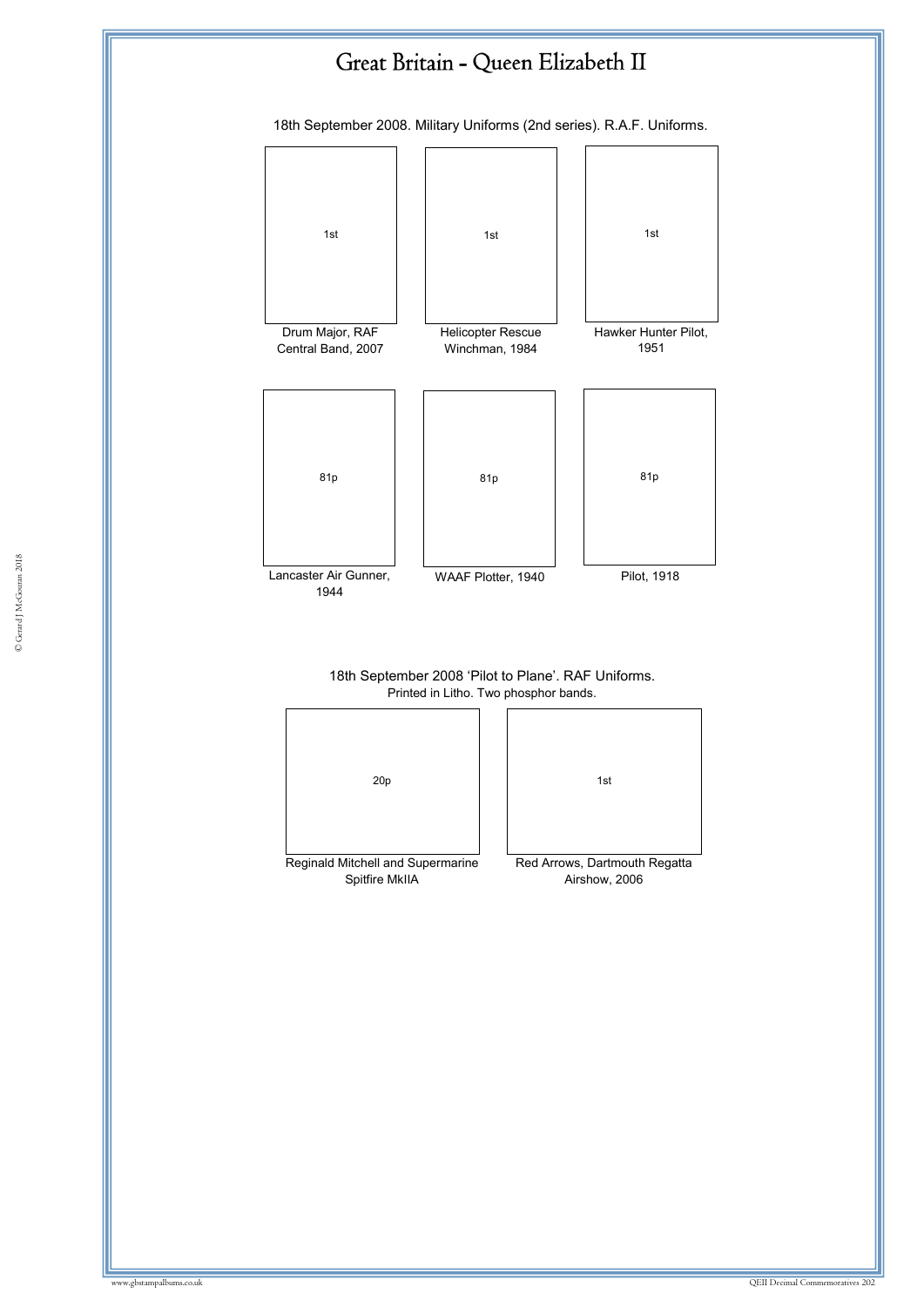